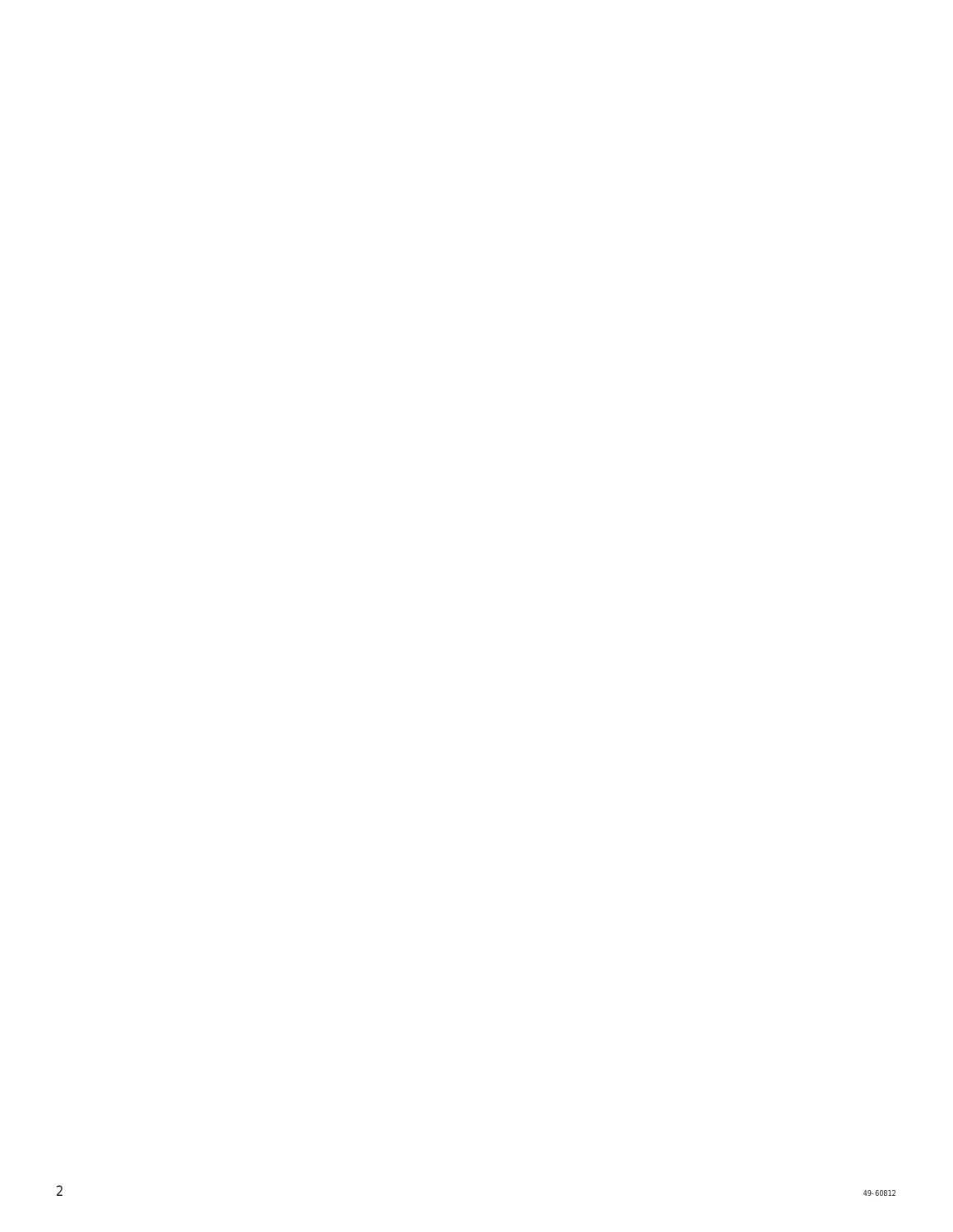### **TABLE OF CONTENTS**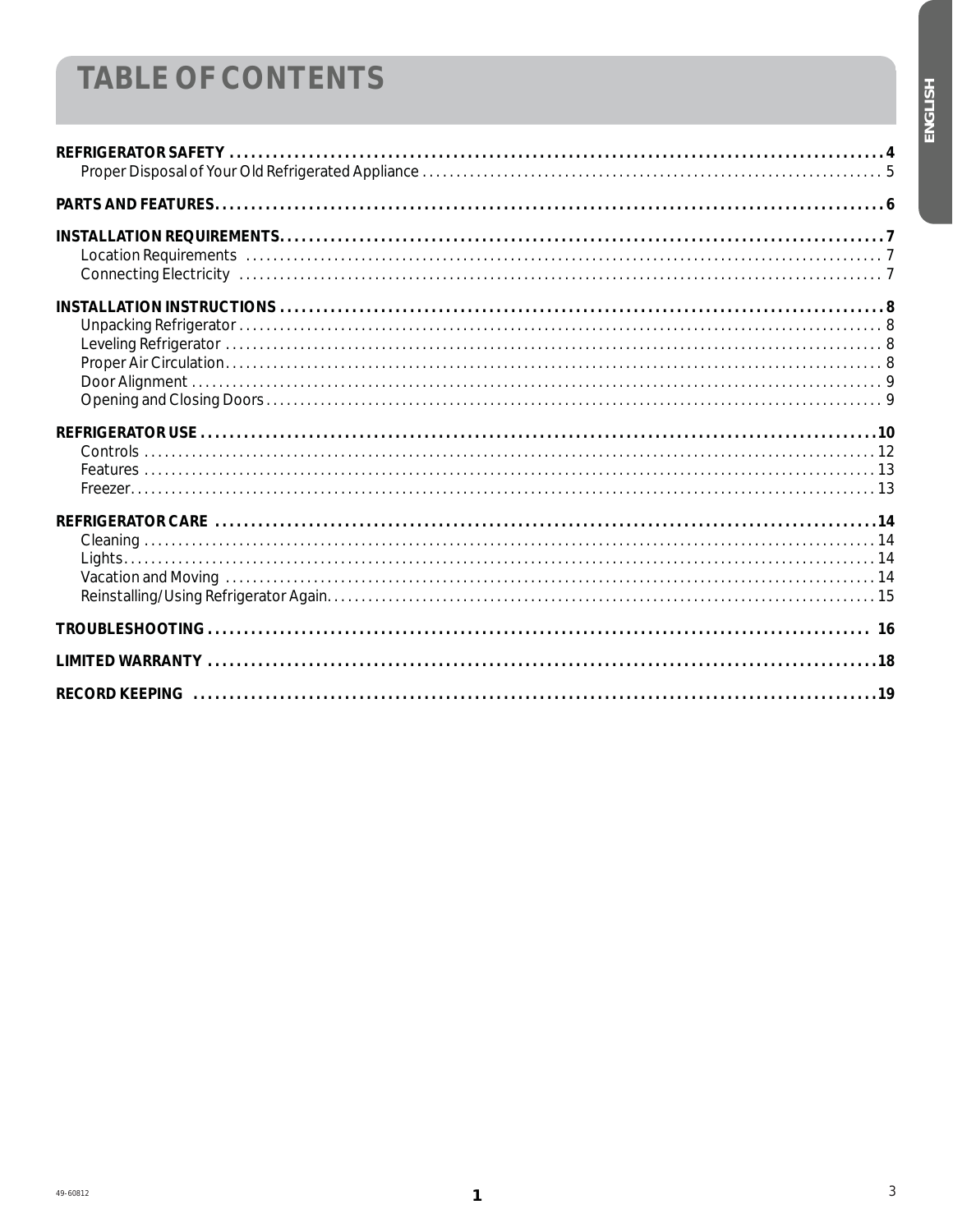#### **IMPORTANT SAFETY INSTRUCTIONS**

To reduce the risk of fire, explosion, electric shock, or injury when using your refrigerator, follow these **AWARNING** To reduce the now of **AWARNING** basic safety precautions:

- This refrigerator must be properly installed and located in accordance with the Installation Instructions before it is used.
- ¿ Unplug the refrigerator before making repairs, replacing a light bulb, or cleaning. **NOTE:** Power to the refrigerator cannot be disconnected by any setting on the control panel. **NOTE:** Repairs must be performed by a qualified Service Professional.
- ¿ Replace all parts and panels before operating.
- Do not use an extension cord.
- Do not store or use gasoline or other flammable vapors and liquids in the vicinity of this or any other appliance.
- Do not store explosive substances such as aerosol cans with a flammable propellant in this appliance.
- ¿ To prevent suffocation and entrapment hazards to children, remove the fresh food and freezer doors from any refrigerator before disposing of it or discontinuing its use.
- ¿ To avoid serious injury or death, children should not stand on, or play in or with the appliance.
- ¿ Children and persons with reduced physical, sensory or mental capabilities or lack of experience and knowledge can use this appliance only if they are supervised or have been given instructions on safe use and understand the hazards involved.
- This appliance is intended to be used in household and similar applications such as: staff kitchen areas in shops, offices and other working environments; farm houses; by clients in hotels, motels, bed & breakfast and other residential environments; catering and similar non-retail applications.

**ACAUTION** To reduce the risk of injury when using your refrigerator, follow these basic safety precautions.

- Do not clean glass shelves or covers with warm water when they are cold. Glass shelves and covers may break if exposed to sudden temperature changes or impact, such as bumping or dropping. Tempered glass is designed to shatter into many small pieces if it breaks.
- Keep fingers out of the "pinch point" areas; clearances between the doors and between the doors and cabinet are necessarily small. Be careful closing doors when children are in the area.
- ¿ Do not touch the cold surfaces in the freezer compartment when hands are damp or wet, skin may stick to these extremely cold surfaces.
- ¿ Do not refreeze frozen foods which have thawed completely.

#### **STATE OF CALIFORNIA PROPOSITION 65 WARNINGS**

**AWARNING** This product contains one or more chemicals known to the State of California to cause cancer and birth defects or other reproductive harm.

### **AWARNING** WEXPLOSION HAZARD Flammable Refrigerant

**This appliance contains isobutane refrigerant, R600a, a natural gas with high environmental compatibility. However, it is also combustible. Adhere to the warnings below to reduce the risk of injury or property damage.**

- **1)** When handling, installing and operating the appliance, care should be taken to avoid damage to the refrigerant tubing.
- **2)** Service shall only be performed by authorized service personnel. Use only manufacturer-authorized service parts."
- **3**) Dispose of refrigerator in accordance with Federal and Local Regulations. Flammable refrigerant and insulation material used require special disposal procedures. Contact your local authorities for the environmentally safe disposal of your refrigerator.
- **4)** Keep ventilation openings in the appliance enclosures or in the built-in structure clear of obstruction.
- **5)** Do not use mechanical devices or other means to accelerate the defrosting process.
- **6)** Do not damage refrigerant circuit.
- **7)** Do not use electrical appliances inside the food storage compartment of the appliance.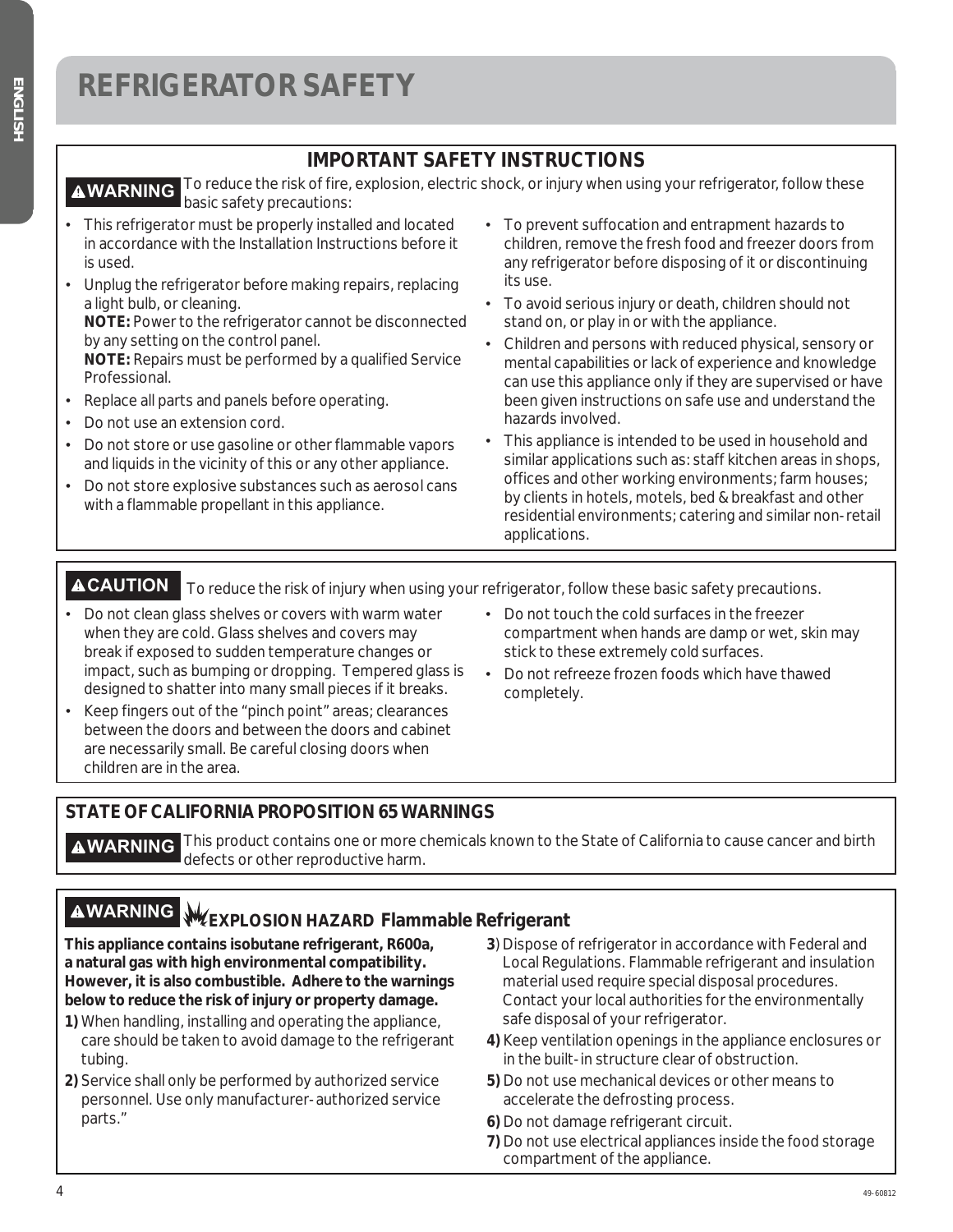### **REFRIGERATOR SAFETY**

#### **PROPER DISPOSAL OF YOUR OLD REFRIGERATOR**

### **WARNING SUFFOCATION AND ENTRAPMENT HAZARD**

Failure to follow these disposal instructions can result in death or serious injury

**IMPORTANT:** Child entrapment and suffocation are not problems of the past. Junked or abandoned refrigerators are still dangerous even if they will sit for "just a few days." If you are getting rid of your old refrigerator, please follow the instructions below to help prevent accidents.

#### **Before You Throw Away Your Old Appliance**

- ¿ Take off the doors.
- ¿ Leave the shelves in place so that children may not easily climb inside.

#### **Refrigerant and Foam Disposal:**

Dispose of appliance in accordance with Federal and Local Regulations. Flammable refrigerant and insulation material used require special disposal procedures. Contact your local authorities for the environmentally safe disposal of your appliance.

### **READ AND SAVE THESE INSTRUCTIONS**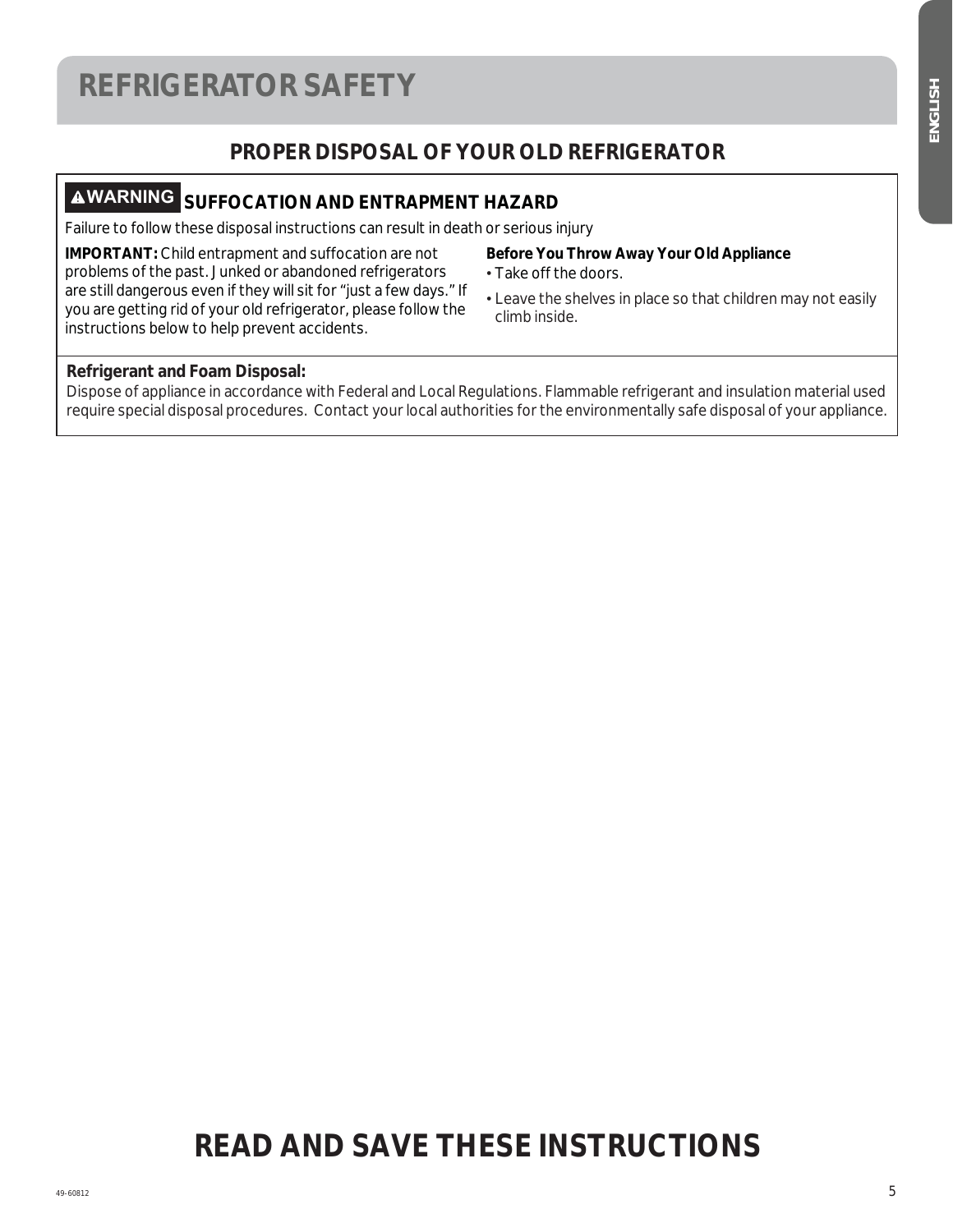### **PARTS AND FEATURES**



- A Model/Serial Number Plate
- B Glass Shelves
- C Light
- D Door Bin
- E Air Duct Behind Low Humidity/ Vegetable Drawer
- F Low Humidity/Fruit Drawer
- G Freezer Tray (2)
- H Freezer Drawer (4)
- **O** Leveling Legs
- J Freezer Shelf
- K High Humidity/Vegetable Drawer
- L Vertically-Hinged Bar
- M Humidity Control System (HCS)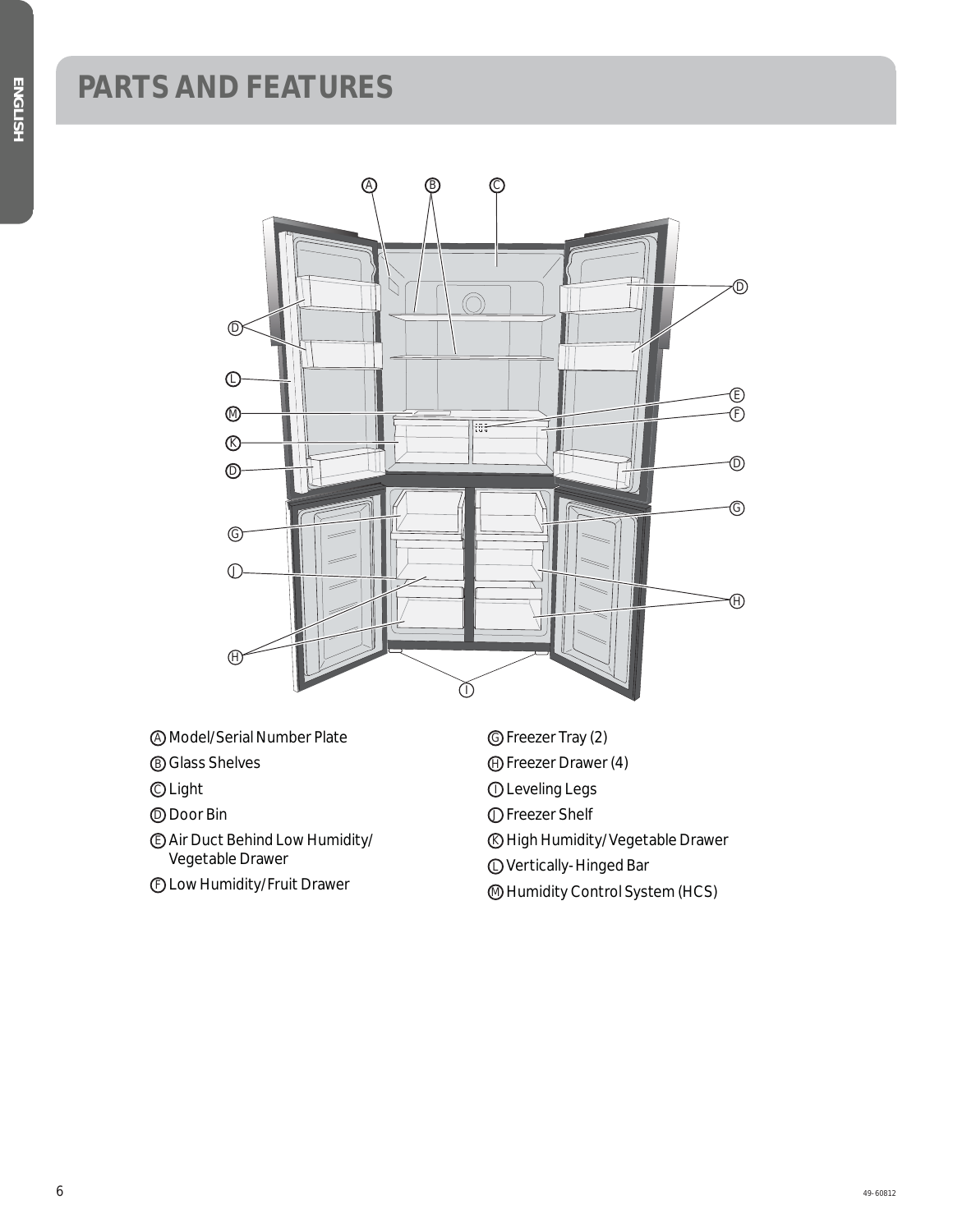### **INSTALLATION REQUIREMENTS**

#### **LOCATION REQUIREMENTS**

#### **WARNING**



**Explosion and Fire Hazard**

**Keep flammable materials and vapors, such as gasoline, away from appliance.** 

**Failure to do so can result in death, explosion or fire.** 

**IMPORTANT:** This refrigerator is designed for freestanding installation only. It should not be recessed or built-in an enclosed cabinet. To ensure your refrigerator works at optimum efficiency, you should install it in a location where there is proper air circulation, and electrical connections.

#### **LOCATION REQUIREMENTS**

- Do not install the refrigerator where the temperature will go below 55°F (13°C) because it will not run often enough to maintain proper temperatures.
- Do not install the refrigerator where the temperature will go above 110°F (43°C) because it will not perform properly.
- Install it on a floor strong enough to support it fully loaded.
- Do not install the refrigerator in a location exposed to water (rain, etc.) or direct sunlight.

#### **CONNECTING ELECTRICITY**

### **AWARNING ELECTRICAL SHOCK**

#### **HAZARD**

Plug into a grounded 3-prong outlet. Do not remove the ground prong. Do not use an adapter. Do not use an extension cord. Failure to follow these instructions can result in death, fire, or electrical shock.

#### **Do not, under any circumstances, cut or remove the third (ground) prong from the power cord. For personal safety, this appliance must be properly grounded.**

The power cord of this appliance is equipped with a 3-prong (grounding) plug which mates with a standard 3-prong (grounding) wall outlet to minimize the possibility of electric shock hazard from this appliance.

Have the wall outlet and circuit checked by a qualified electrician to make sure the outlet is properly grounded.

Where a standard 2-prong wall outlet is encountered, it is your personal responsibility and obligation to have it replaced with a properly grounded 3-prong wall outlet.

The refrigerator should always be plugged into its own individual electrical outlet which has a voltage rating that matches the rating plate.

A 115 Volt AC, 60 Hz, 15- or 20-amp fused, grounded electrical supply is required. This provides the best performance and also prevents overloading house wiring circuits which could cause a fire hazard from overheated wires.

Never unplug your refrigerator by pulling on the power cord. Always grip plug firmly and pull straight out from the outlet.

Immediately discontinue use of a damaged supply cord. If the supply cord is damaged, it must be replaced by a qualified service professional with an authorized service part from the manufacturer.

When moving the refrigerator away from the wall, be careful not to roll over or damage the power cord.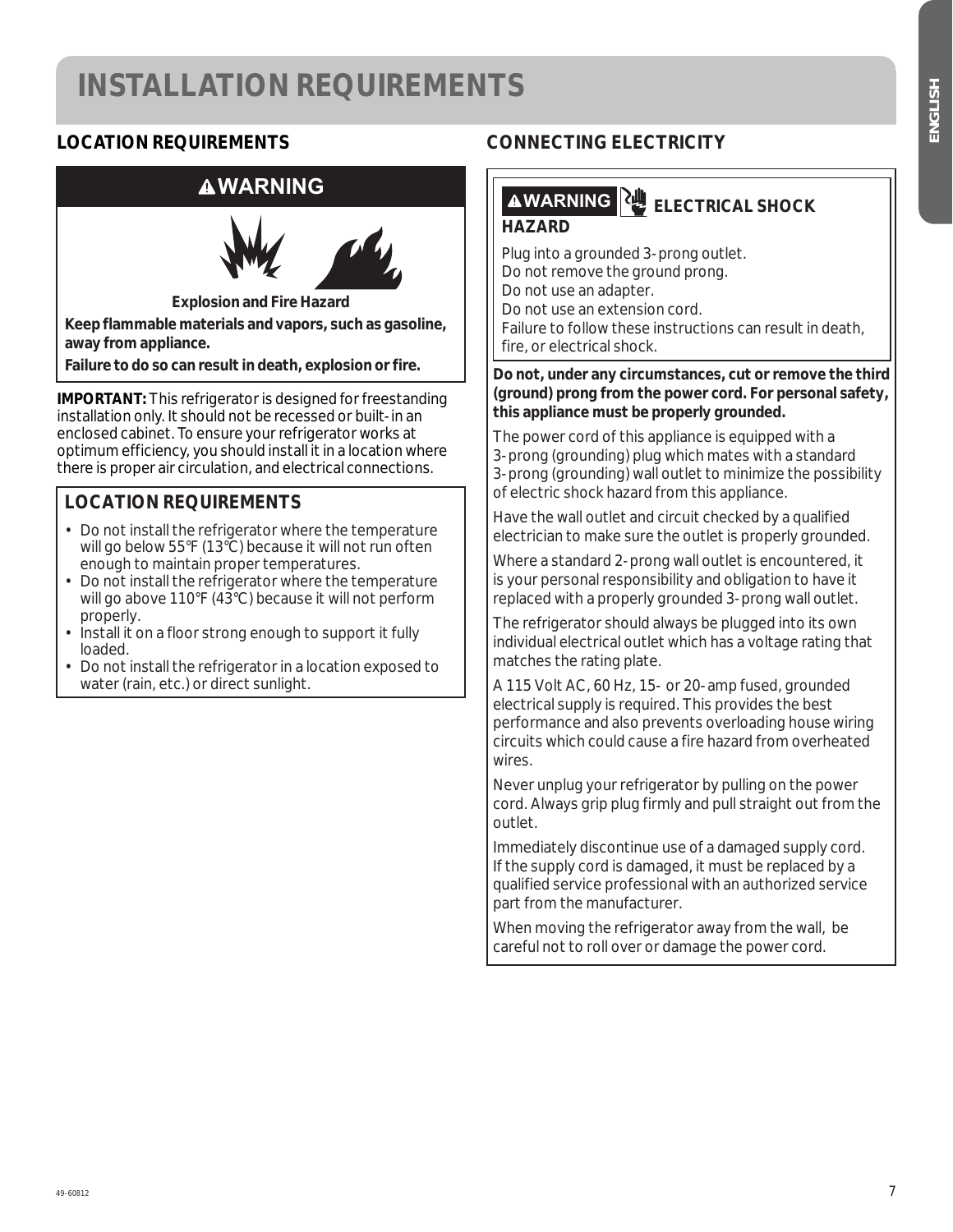### **INSTALLATION INSTRUCTIONS**

### **WARNING**



**IMPORTANT:** Handle with care when moving refrigerator to avoid either damaging the refrigerant tubing or increasing the risk of a leak.

**IMPORTANT:** When moving the refrigerator, never tilt it more than a 45° angle. This could damage the compressor and the sealed system. If the refrigerator has been placed in a horizontal position for any period of time, wait 24 hours before plugging in the refrigerator to allow the refrigerant to settle.

- 1. Remove all packaging material. This includes the corrugated base and all adhesive tape holding the refrigerator accessories inside and outside.
- 2. Inspect and remove any remains of packing, tape or printed materials before powering on the refrigerator.
- 3. If your refrigerator comes with smooth or stainless steel doors, please remove the clear film before turning it on for the first time. When removing the film, do not pull the film straight down as this could result in misaligned doors.
- 4. It is normal for the freezer door to be positioned slightly higher than the top of the cabinet when the refrigerator is first installed. This positioning is done at the factory to ensure a proper gasket seal once the door is weighted with food items.

### **LEVELING REFRIGERATOR**

- Your refrigerator has two leveling legs that are located in the front bottom corners of your refrigerator. After properly placing your refrigerator under its final position, you can level your refrigerator.
- Leveling legs can be adjusted by turning them clockwise to raise your refrigerator or by turning them counterclockwise to lower your refrigerator. The refrigerator door will close easier when the leveling legs are extended.



### **PROPER AIR CIRCULATION**

- To ensure your refrigerator works at the maximum efficiency it was designed for, you should install it in a location where there is proper air circulation, plumbing and electrical connections. Your refrigerator is not designed to operate in temperatures below 55°F (13°C) or above 110°F  $(43^{\circ}C).$
- Do not install your refrigerator in any location not properly insulated or heated, e.g. garage, etc. Keep out of direct sunlight and away from heating sources such as radiators, heaters, and cooking appliances.
- The following are recommended clearances around the refrigerator:

| Sides1" (25 mm) | Top1" (25 mm) |
|-----------------|---------------|
| Back2" (50mm)   |               |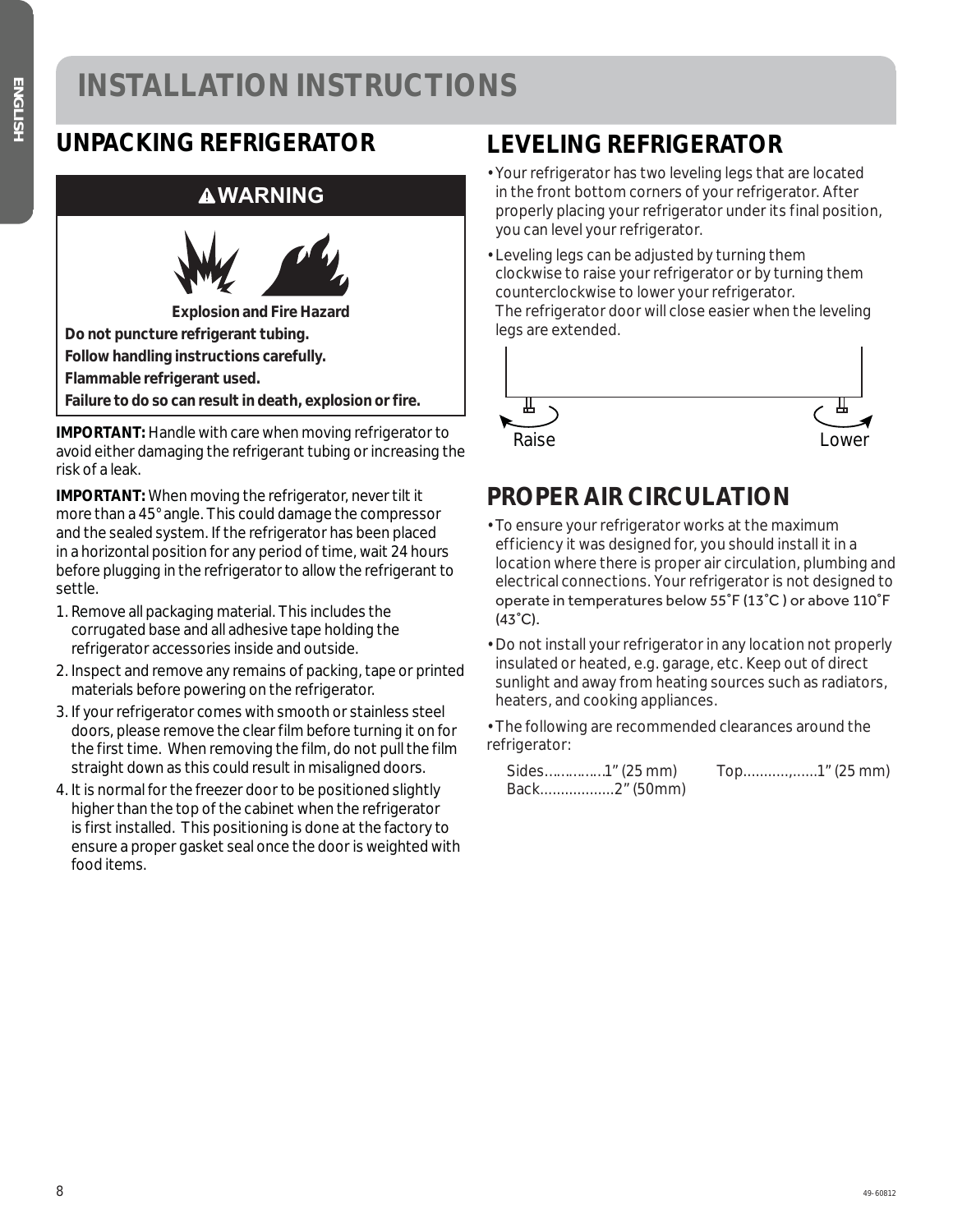### **INSTALLATION INSTRUCTIONS**

### **DOOR ALIGNMENT (If needed)**

If the edges of the refrigerator doors do not align with each other, you can make adjustments:

#### **Using Adjustable Foot**

- Turn the adjustable foot to raise or lower that side of the refrigerator.
- Clockwise to raise
- Counterclockwise to lower



#### **Using Spacers (provided)**

- Open the door. With the door open, lift the door upward.
- By hand or using pliers, clip the spacer (provided) onto the center hinge pin.



### **OPENING AND CLOSING DOORS**

There are two refrigerator compartment doors. The doors can be opened and closed either separately or together.

- There is a vertically-hinged bar on the left-hand refrigerator door.
- When closing the left-hand refrigerator door, the hinged bar folds behind the right-hand door joining the two refrigerator doors.
- There is a heating element inside the frame that helps prevent moisture from developing on the bar. The temperature of the surface may be warm, which is normal, and will not affect the performance of the refrigerator.



**NOTE:** Before closing the left-hand door, make sure the vertically-hinged bar is folded inward. If the bar is pulled outward it may become damaged when you try to close the door.

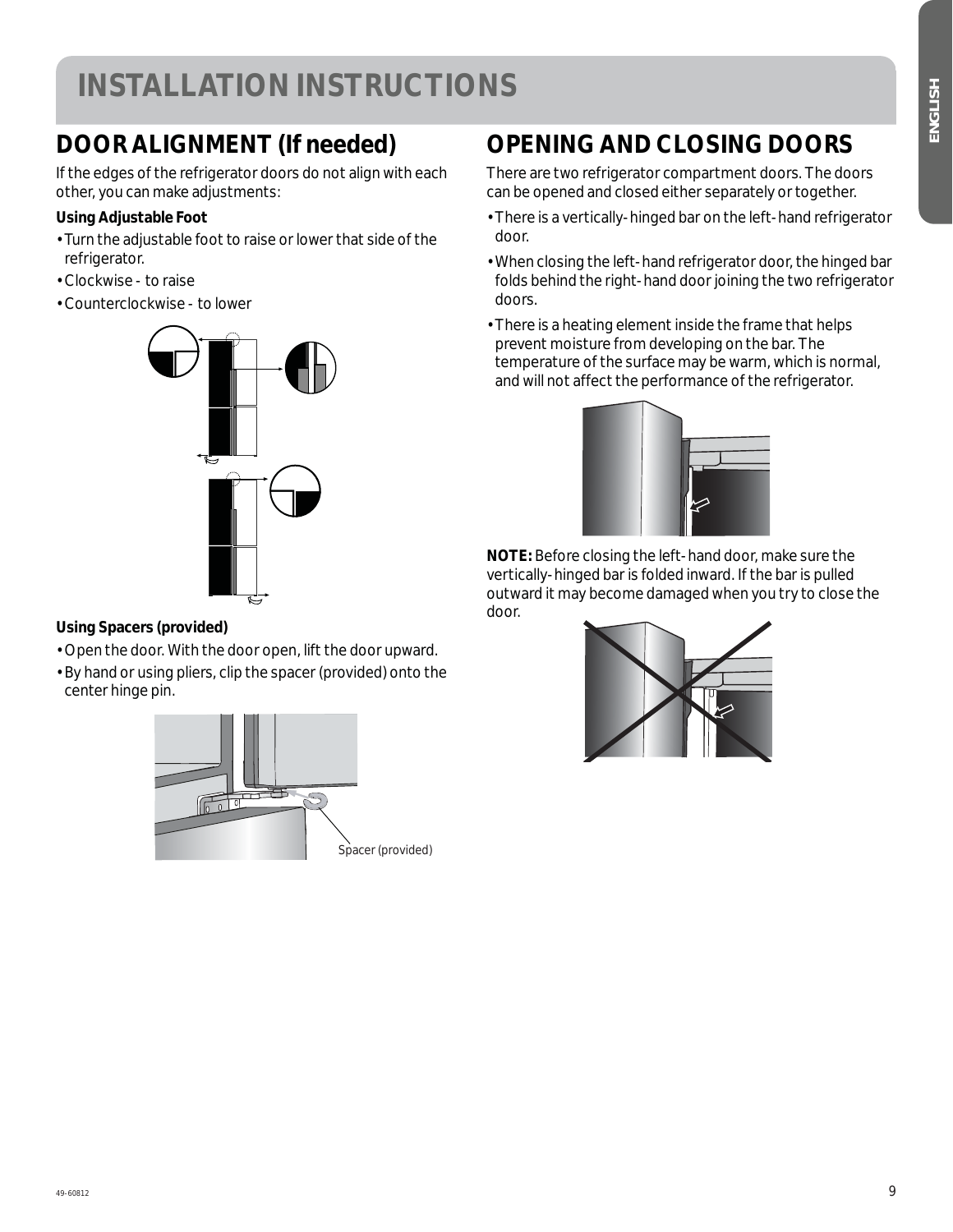### **CONTROLS**



A Refrigerator Temperature Control Button

- B Freezer Temperature Control Button
- C Quick Cool Button
- D Quick Freeze Button
- E Sabbath Button
- F Lock Button
- G Quick Cool Indicator
- H Refrigerator Temperature Displayed in **°**C Indicator
- I Quick Freeze Indicator
- J Freezer Temperature Displayed in **°**C Indicator
- K Humidity Control System (HCS) Status Indicator
- L Sabbath Mode Indicator
- M Lock Indicator

#### **TOUCH PADS**

The controls are touch pads, which respond when lightly touched.

#### **CONTROL PANEL LOCK**

The control panel is automatically locked after 30 seconds of nonuse. To change any settings the control panel must be unlocked.

#### **To Unlock the Control Panel:**

Press and hold **LOCK** for 3 seconds. The Lock indicator will turn OFF.

#### **To Lock the Control Panel:**

Press and hold **LOCK** for 3 seconds. The Lock indicator will turn on.

#### **TEMPERATURE DISPLAY**





 $\Box$   $\delta$ 

। ⊺।⊛

When no buttons or doors are operated for 30 seconds, all the LEDs on display panel turn off.

When a button is pressed or a door opened, the LEDs on display panel illuminate.

#### **UNITS SELECT**

The Units Select feature allows you to choose between displaying the set temperature in either degrees Fahrenheit (°F) or degrees Celsius (°C).

The default temperature unit is degrees Fahrenheit.

- 1. If locked, unlock the control panel by pressing and holding **LOCK** for 3 seconds.
- 2. Press and hold **FRIDGE** and **FREEZER** at the same time for 3 seconds. °C will appear next to the temperature display to indicate that the unit has been changed to degrees Celsius.
- 3. To return to displaying the set temperature in degrees Fahrenheit, press and hold **FRIDGE** and **FREEZER** at the same time for 3 seconds. The °C will disappear from the Temperature display.

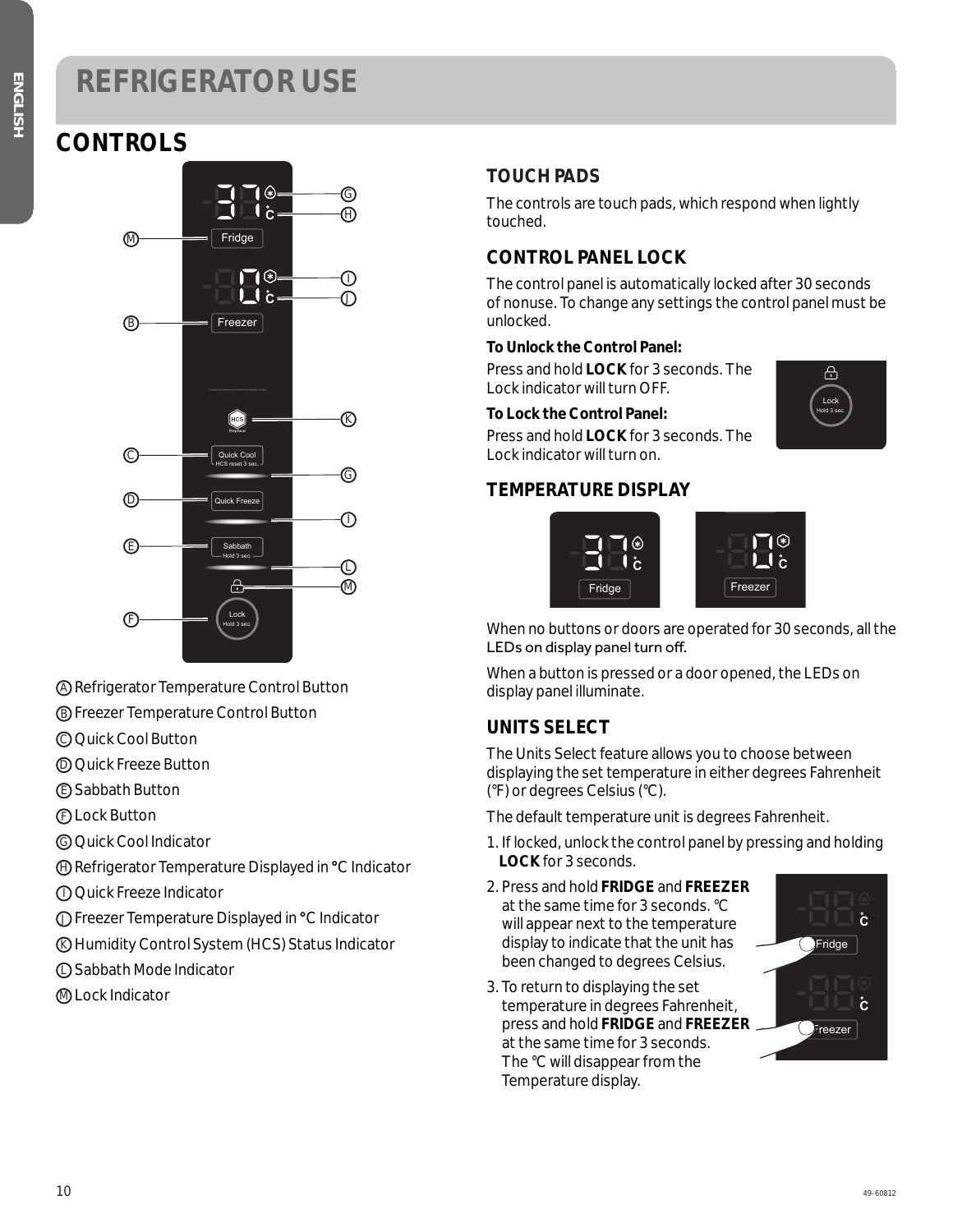### **CONTROLS (Cont.)**

#### **TEMPERATURE CONTROLS**

The temperature range for the refrigerator compartment is 34°F to 42°F (1°C to 6°C). The temperature range for the freezer compartment is -6°F to 4°F (-21°C to -16°C).

The refrigerator compartment is preset to the recommended temperature of 37°F (3°C) and the freezer compartment is preset to the recommended temperature of 0°F (-18°C). When the refrigerator is first plugged in, the display will show the recommended temperature settings.

#### **IMPORTANT:**

- The recommended setting should be correct for normal household refrigerator use.
- When the refrigerator is first turned on, it may take up to 12 hours to cool to the preset temperatures. Wait 24 hours for your refrigerator to cool completely before adding food. If you add food before the refrigerator has cooled completely, your food may spoil.
- If the temperature is too warm or too cold in the refrigerator or freezer, first check the air vents to be sure they are not blocked before adjusting the controls.

#### **Adjusting Controls**

Except when first turning on the refrigerator, do not adjust either temperature more than one degree at a time. Wait 24 hours between adjustments for the temperature to stabilize.

**NOTE:** The temperature cannot be adjusted if any other control function such as Quick Freeze, Quick Cool or Sabbath Mode is activated, or the Control Panel is locked. The corresponding indicator will illuminate and a tone will sound.

#### **To Adjust the Refrigerator Temperature:**

- 1. If locked, unlock the control panel by pressing and holding **LOCK** for 3 seconds.
- 2. Press Fridge to adjust the temperature.

 **NOTE:** The temperature decreases by one degree and a tone sounds with each press of the button.

After 5 seconds have passed with no button being pressed the temperature setting confirms automatically.

#### **To Adjust the Freezer Temperature:**

- 1. If locked, unlock the control panel by pressing and holding **LOCK** for 3 seconds.
- 2. Press the Freezer button to adjust the temperature.

 **NOTE:** The temperature decreases by one degree and a tone sounds with each press of the button.

After 5 seconds have passed with no button being pressed the temperature setting confirms automatically.



Fridge

**C**

#### **QUICK COOL**

The Quick Cool feature accelerates the cooling of fresh food and protects the foods already stored from undesirable warming.

1. If locked, unlock the control panel by pressing and holding **LOCK** for 3 seconds.



2. Press the **Quick Cool** button. The Quick Cool indicators will illuminate.



3. Repeat steps 1 and 2 to manually turn off the Quick Cool feature.

NOTE: Quick Cool will automatically turn off after 3 hours.

#### **QUICK FREEZE**

The Quick Freeze function accelerates the freezing of fresh food and protects frozen food from undesirable warming. If you need to freeze a large amount of food, it is recommended to select the Quick Freeze feature a few hours in advance.

1. If locked, unlock the control panel by pressing and holding **LOCK** for 3 seconds.



2. Press the **Quick Freeze** button. The Quick Freeze indicators will illuminate.





3. Repeat steps 1 and 2 to manually turn off the Quick Freeze feature.

**NOTE:** Quick Freeze will automatically turn off after 24 hours.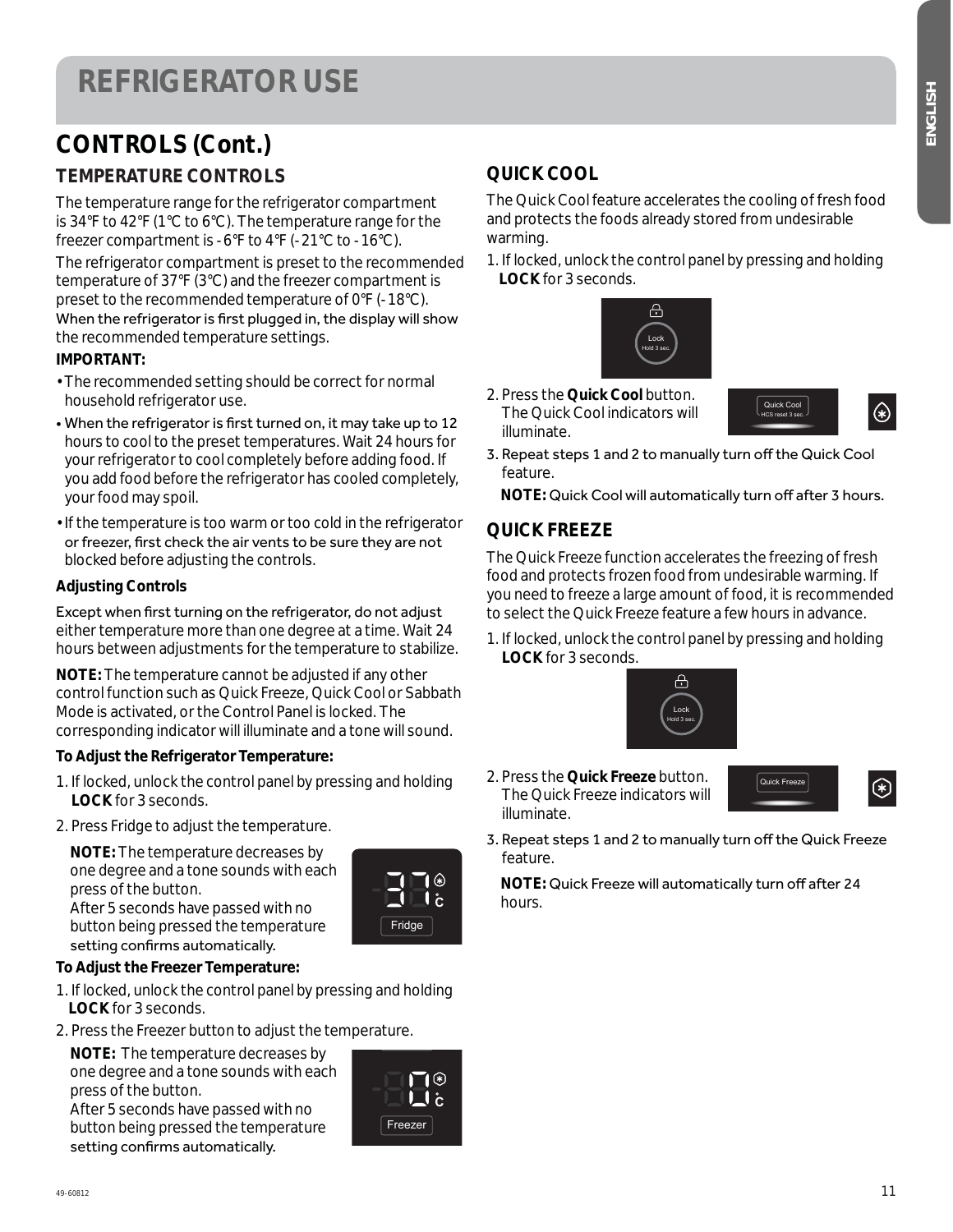### **CONTROLS (Cont.)**

#### **SABBATH**

The Sabbath function is designed for those whose religious observances require turning off the lights. All interior lights and alarms will be disabled.

- 1. If locked, unlock the control panel by pressing and holding **LOCK** for 3 seconds.
- 2. Press and hold **SABBATH** for 3 seconds until the Sabbath indicator illuminates.



#### **NOTES:**

- All alert tones and lights are deactivated.
- If Quick Cool and/or Quick Freeze was on, Sabbath mode turns off these features automatically.
- The Control Panel will remain unlocked while in Sabbath mode.
- 3. To deselect Sabbath mode, press and hold **SABBATH** for 3 seconds.

#### **HUMIDITY CONTROL SENSOR (HCS) INDICATOR**

The HCS indicator will illuminate to remind you that it is time to replace the HCS cartridge.

See "Humidity Control System" in the "Features" section for replacement instructions.



#### To reset the HCS status after replacing the filter:

- 1. If locked, unlock the control panel by pressing and holding **LOCK** for 3 seconds.
- 2. Press and hold **QUICK COOL** for 3 seconds.



#### **DOOR ALARM**

When the refrigerator door is open for more than 3 minutes, the Door Open alarm will sound. The alarm can be silenced by closing the door. If the door is left open for longer than 7 minutes, the light inside the refrigerator will automatically switch off.

### **FEATURES**

### **REFRIGERATOR**

#### **ADJUSTABLE SHELVES**

The height of the shelves can be adjusted to fit your storage needs.

1. To remove a shelf, lift up on both the front and back edge to disengage the shelf hooks from the shelf supports along the refrigerator wall and pull it out.



2. To reinstall a shelf, rest the shelf on both the front and rear supports. Push the shelf toward the rear of the refrigerator until the back of the shelf hooks around the rear shelf supports.

#### **REMOVABLE DOOR BINS**

#### **To Remove and Replace a Door Bin:**

- 1. Place hands on both sides of the bin and lift upward.
- 2. Pull the door bin out.
- 3. Replace the door bin by inserting it above the support and pressing down to snap into place.



#### **CRISPER DRAWERS**

#### **High Humidity/Vegetable Drawer**

This drawer maintains humidity at the ideal range for storing fresh leafy vegetables.

#### **Low Humidity/Fruit Drawer**

This drawer maintains humidity at the ideal range for storing fruits and vegetables with peel/skin/rinds.

#### **HUMIDITY CONTROL SYSTEM**

The Humidity Control System (HCS) consists of a replaceable filter attached to the High Humidity / Vegetable drawer cover.

The HCS filter helps to maintain the optimum humidity level within the crisper drawer.

HCS filter

For best performance, the HCS filter should be replaced every 12 months. To order a replacement HCS filter, call us at 1-877-337-3639.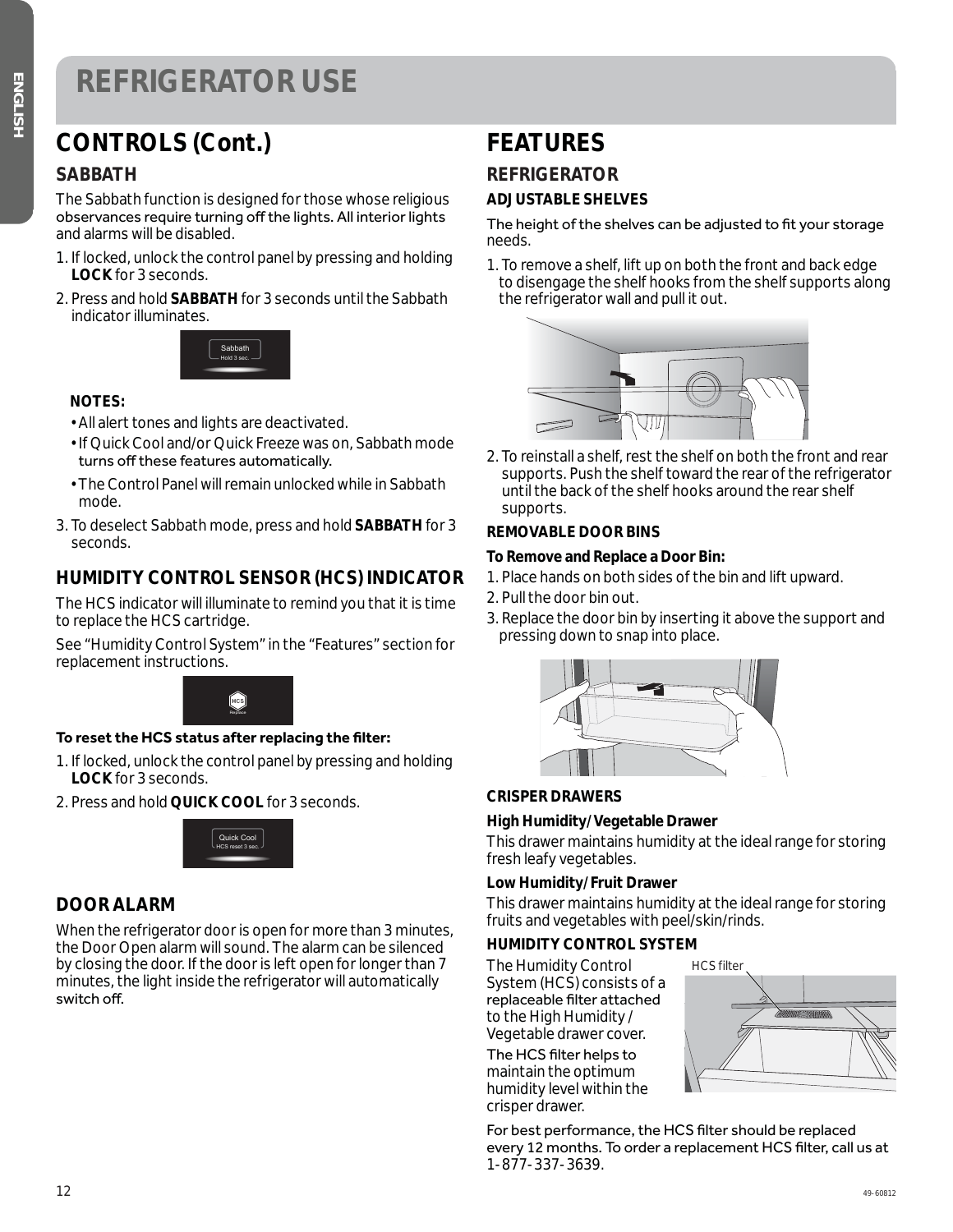### **FREEZER**

The freezer storage area consists of two invertible trays, located at the top, and four FreezeBox drawers for optimum storage flexibility.

#### **FREEZER TRAY**

The freezer tray can be used as either an upper shelf, or it can be removed, turned upside-down and replaced to allow you to store tall items in the upper drawer.

| Tray |  |
|------|--|
|      |  |

#### **FREEZER DRAWER**

The upper drawer can be removed and stored elsewhere to allow you to store tall items on the shelf below.



#### **To Remove/Replace Freezer Drawer:**

- 1. Pull out drawer to maximum extension.
- 2. Lift up to remove the drawer.
- 3. Reverse steps 1 and 2 to replace the drawer.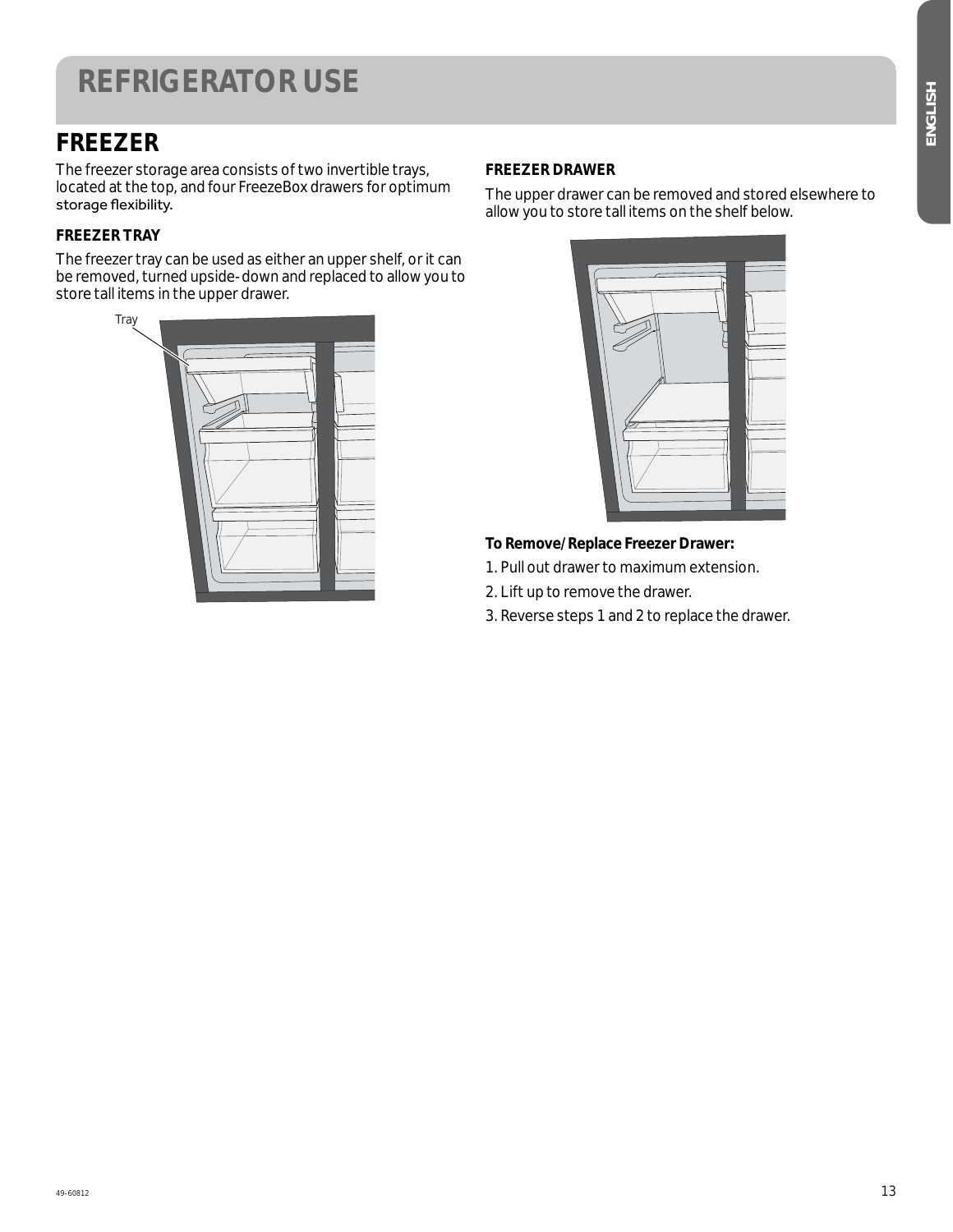### **REFRIGERATOR CARE**

### **CLEANING**

Both the refrigerator and freezer sections defrost automatically. However, clean both sections about once a month to avoid buildup of odors. Wipe up spills immediately.

Because air circulates between both sections, any odors formed in one section will transfer to the other. You must thoroughly clean both sections to eliminate odors. To avoid odor transfer and drying out of food, wrap or cover foods tightly.

### **WARNING**



**Explosion Hazard**

**Use non flammable cleaner. Failure to do so can result in death, explosion or fire.**

#### **IMPORTANT:**

• Do not use harsh chemicals, ammonia, chlorine bleach, concentrated detergent, solvents, abrasives or metal scouring pads to clean your product inside or out. They can damage and/or discolor the refrigerator finish.

**ACAUTION** Do not clean glass shelves or covers with warm water when they are cold. Shelves and covers may break if exposed to sudden temperature changes or impact, such as bumping. Tempered glass is designed to shatter into many small, pebble-size pieces. This is normal. Glass shelves and covers are heavy. Use both hands when removing them to avoid dropping.

### **WARNING**



#### **Electrical Shock Hazard**

Unplug your appliance or disconnect power before cleaning.

Failure to do so can result in death, electric shock or personal injury.

- 1. Unplug refrigerator or disconnect power.
- 2. Using a clean sponge or soft cloth and a mild detergent dissolved in warm water, wash removable parts and the interior surfaces. Rinse well and dry thoroughly.
- 3. Clean the exterior surfaces.

 **Painted metal:** Wash painted metal exteriors with a clean, soft cloth or sponge and a mild detergent in warm water. Rinse surfaces with clean, warm water and dry immediately to avoid water spots.

 **Stainless steel:** Stainless steel is corrosion resistant and not corrosion-proof. To help avoid corrosion of your stainless steel, wash stainless steel surfaces with a clean, soft cloth or sponge and a mild detergent in warm water. Rinse surfaces with clean, warm water and dry immediately to avoid water spots.

 **NOTE:** When cleaning stainless steel, always wipe in the direction of the grain to avoid cross-grain scratching.

4. Nettoyer les joints de porte tous les 3 mois. Laver les joints à l'aide d'une éponge propre ou d'un linge doux et un détergent doux dilué dans de l'eau tiède. Rincer soigneusement et bien sécher. Appliquer un peu de vaseline sur les joints côté charnière maintiendra la souplesse du joint et garantira une bonne étanchéité.

 REMARQUE : La propreté des joints assurera une plus grande étanchéité.

5. Brancher le réfrigérateur ou reconnecter la source de courant électrique.

### **LIGHTS**

#### **WARNING**

Do not change the LED light by yourself. Please contact the aftersales service for replacement. Failure to heed this warning could result in injury or death from electric shock.

The interior lights of the refrigerator turn off when the doors are open for more than 7 minutes.

**IMPORTANT:** Your refrigerator is equipped with LED lighting. These lights are designed to last for the life of your refrigerator. However, if the lights stop operating, please contact a qualified technician for replacement.

### **VACATION AND MOVING**

#### **VACATION**

**If You Choose to Leave the Refrigerator On While You're Away:**

1. Use up any perishables and freeze other items.

#### **If You Choose to Turn Off the Refrigerator Before You Leave:**

- 1. Remove all food from the refrigerator and freezer.
- 2. Unplug refrigerator or disconnect power.
- 3. Clean refrigerator, wipe it, and dry well.
- 4. Tape rubber or wood blocks to the tops of both doors to prop them open far enough for air to get in. This stops odor and mold from building up.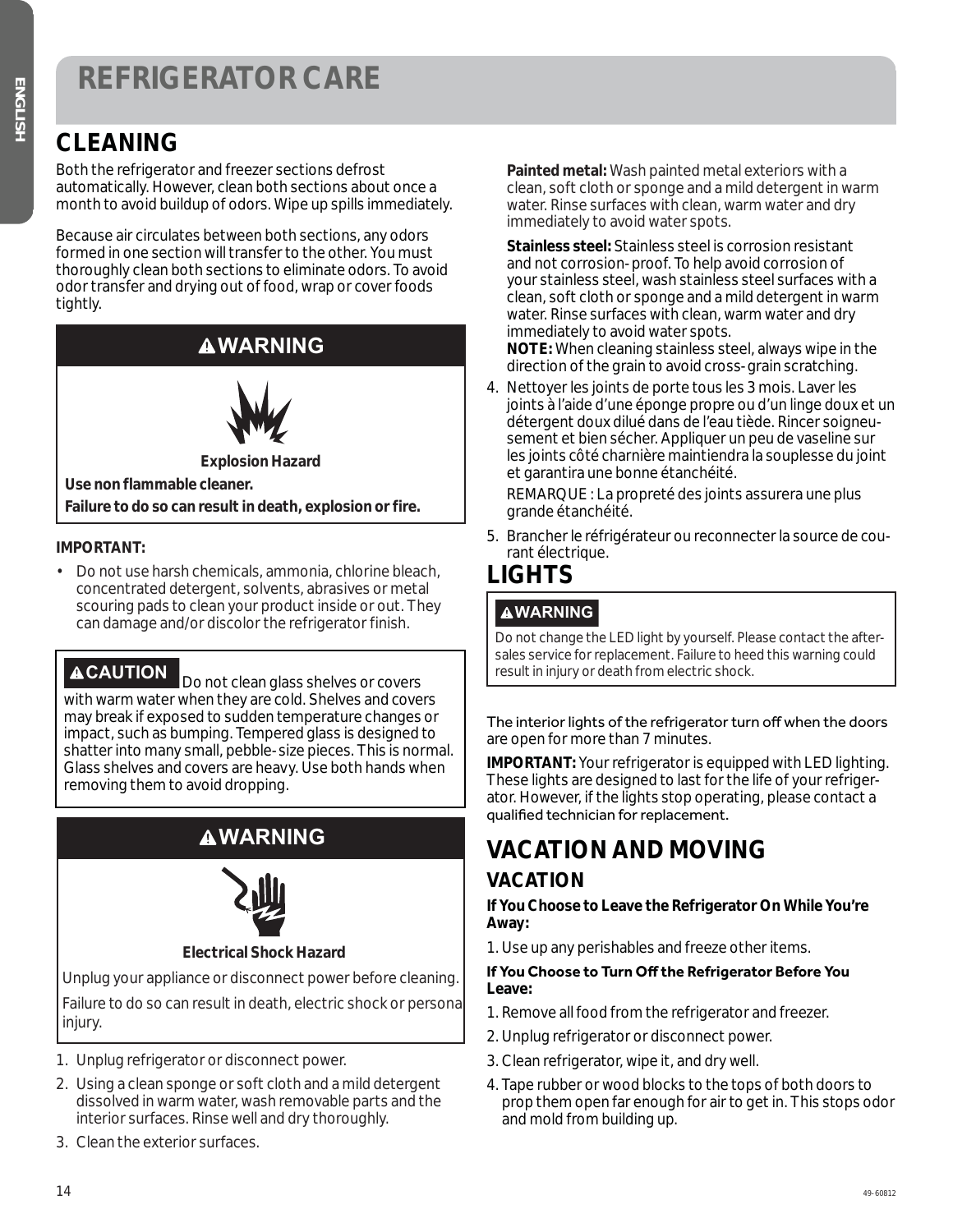### **VACATION AND MOVING (Cont.) MOVING**

#### **WARNING**



**Explosion and Fire Hazard Do not puncture refrigerant tubing. Follow handling instructions carefully.** 

**Flammable refrigerant used.** 

**Failure to do so can result in death, explosion or fire.** 

**IMPORTANT:** Handle with care when moving refrigerator to avoid either damaging the refrigerant tubing or increasing the risk of a leak.

### **WARNING**

**Excessive Weight Hazard** 

**Use two or more people to move and install refrigerator.** 

**Failure to do so can result in back or other injury.** 

When you are moving your refrigerator to a new home, follow these steps to prepare it for the move.

- 1. Remove all food from the refrigerator and pack all frozen food in dry ice.
- 2. Unplug refrigerator.
- 3. Clean, wipe, and dry thoroughly.
- 4. Take out all removable parts, wrap them well, and tape them together so they don't shift and rattle during the move.
- 5. Raise the leveling legs so they don't scrape the floor. See "Leveling."
- 6. Tape the doors closed and tape the power cord to the back of the refrigerator. When you get to your new home, put everything back and refer to the "Installation Instructions" section for preparation instructions.

### **REINSTALLING/USING REFRIGERATOR AGAIN**

If the refrigerator has been placed in a horizontal or tilted position for any period of time wait 2 to 5 hours before plugging it in to allow the oil to settle into the compressor.

- 1. Clean refrigerator. See "Cleaning."
- 2. Place refrigerator in desired location and level. See "Installation Instructions."





**Electrical Shock Hazard**

Plug into a grounded 3 prong outlet.

Do not remove the ground prong from the power cord plug.

Do not use an adapter.

Do not use an extension cord.

Failure to do so can result in death, fire or electrical shock.

3. Plug into a grounded 3 prong outlet.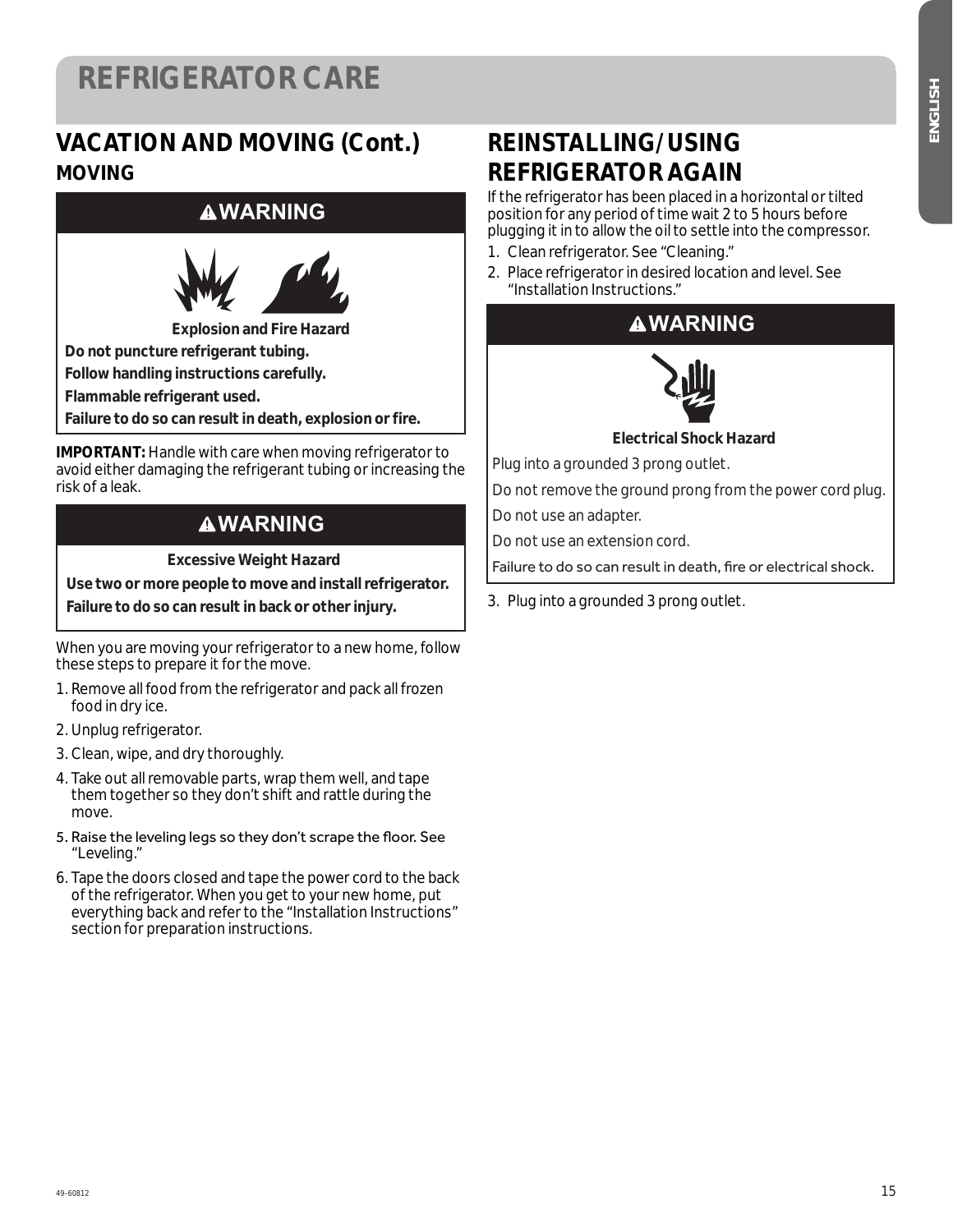First try the solutions suggested here to possibly avoid the cost of a service call.

### **REFRIGERATOR IS NOT OPERATING**

| <b>PROBLEM</b>                                                                                                 | <b>POSSIBLE CAUSE(S)</b>                                  | <b>SOLUTION</b>                                                                                                                         |
|----------------------------------------------------------------------------------------------------------------|-----------------------------------------------------------|-----------------------------------------------------------------------------------------------------------------------------------------|
| Refrigerator does not run.                                                                                     | Refrigerator is unplugged.                                | Plug into a grounded 3 prong outlet.                                                                                                    |
|                                                                                                                | Breaker is tripped or turned off / Fuse is<br>blown.      | Reset / Turn on breaker or replace fuse.                                                                                                |
|                                                                                                                | Refrigerator is in defrost mode.                          | Wait approximately 40 minutes for defrost cycle<br>to end, and the cooling system to restart.                                           |
| Refrigerator compress or                                                                                       | Refrigerator is first plugged in.                         | Allow 12 hours for the refrigerator to cool down.                                                                                       |
| runs frequently or for long<br>periods of time.                                                                | Warm food or large amounts of food<br>added.              | This is normal.                                                                                                                         |
| <b>NOTE: This refrigerator is</b><br>designed to run for longer<br>periods of time at a lower<br>energy usage. | Door is left open, or refrigerator is not<br>level.       | Ensure that door is not being held open by<br>an Item. Level the refrigerator. See "Leveling<br>Refrigerator."                          |
|                                                                                                                | Hot weather or frequent openings                          | This is normal.                                                                                                                         |
|                                                                                                                | Temperature control set to coldest<br>setting.            | Adjust temperature to a warmer setting.                                                                                                 |
| Refrigerator has an odor.                                                                                      | Food is not sealed or packaged<br>properly.               | Reseal packaging. Place an opened box of baking<br>soda in the refrigerator, replace every 3 months.                                    |
|                                                                                                                | Interior needs to be cleaned.                             | Clean the interior. See "Cleaning."                                                                                                     |
|                                                                                                                | Food stored too long.                                     | Dispose of spoiled food.                                                                                                                |
| Light does not come on.                                                                                        | Refrigerator is unplugged.                                | Plug into a grounded 3 prong outlet.                                                                                                    |
|                                                                                                                | LED light is burned out.                                  | Contact a qualified technician to replace the<br>burned out LED.                                                                        |
|                                                                                                                | Sabbath Mode is activated.                                | Lights are disabled in Sabbath mode. To turn on<br>lights you must turn off Sabbath Mode.<br>See "Sabbath Mode" for instructions.       |
| Doors do not close                                                                                             | Refrigerator is not level.                                | See "Leveling."                                                                                                                         |
| properly.                                                                                                      | Something is obstructing door closure.                    | Check for and remove obstructions.                                                                                                      |
| Vibration or rattling                                                                                          | Refrigerator is not resting firmly on<br>floor.           | See "Leveling."                                                                                                                         |
| <b>Normal Sounds</b>                                                                                           | It sounds like water is flowing from the<br>refrigerator. | Refrigerant flowing in the lines will make this<br>sound when the compressor starts and stops.                                          |
|                                                                                                                |                                                           | The refrigerator has an automatic defrosting<br>system. The defrosted water will make this<br>sound.                                    |
|                                                                                                                | Humming or buzzing sounds                                 | The compressor and fans for cold air circulation<br>can make this sound. If the refrigerator is not<br>level, the sound will be louder. |
|                                                                                                                | Cracking or clicking sounds                               | The interior parts will make this sound as they<br>contract and expand in response to temperature<br>changes.                           |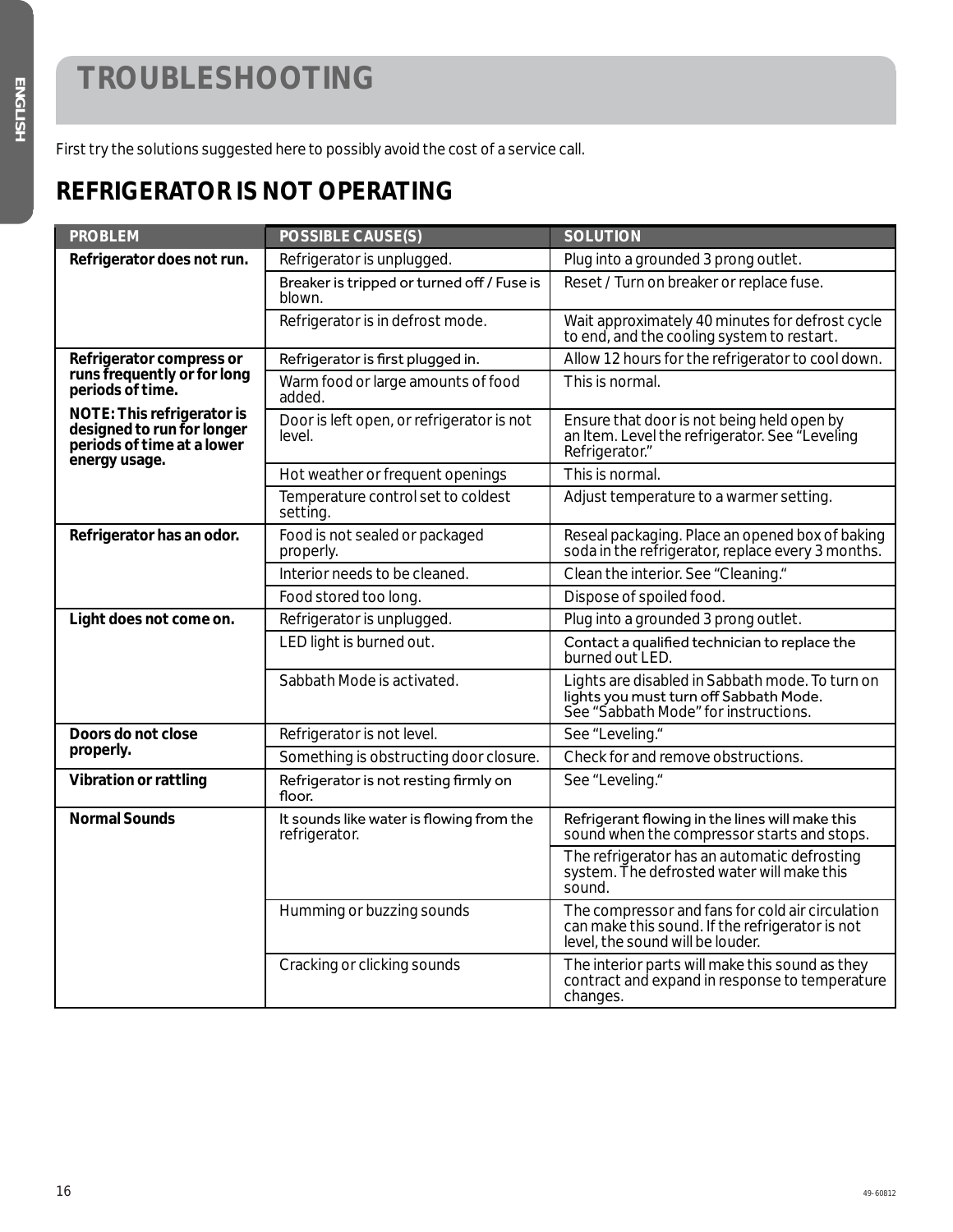### **TEMPERATURE AND MOISTURE**

| <b>PROBLEM</b>                                    | <b>POSSIBLE CAUSE(S)</b>                                                             | <b>SOLUTION</b>                                                                                                                                                      |
|---------------------------------------------------|--------------------------------------------------------------------------------------|----------------------------------------------------------------------------------------------------------------------------------------------------------------------|
| Refrigerator or freezer is<br>too warm.           | Temperature control is not set low<br>enough.                                        | Adjust the compartment to a colder<br>setting; allow 12 hours for the temperature to<br>adjust.                                                                      |
|                                                   | Door opened frequently or left ajar.                                                 | Limit door openings to maintain the internal<br>temperature. / Check<br>that an item is not preventing door from closing.                                            |
|                                                   | Warm food added recently.                                                            | Allow time for food and refrigerator to cool.                                                                                                                        |
|                                                   | The space between the back of the<br>refrigerator and the wall is too close.         | Allow 2" (5 cm) space between the back of the<br>refrigerator and the wall.                                                                                          |
|                                                   | Items against rear interior wall are<br>blocking airflow.                            | Store items only inside the trim of the glass<br>shelves; don't place items against sides of the<br>compartments or directly in front of any vents.                  |
| Refrigerator or freezer is<br>too cold.           | Temperature control is set too low.                                                  | Adjust temperature in the compartment to the<br>next warmer setting; allow 24 hours to adjust.                                                                       |
| Moisture on exterior/<br>interior of refrigerator | High humidity                                                                        | This is normal during times of high humidity. Dry<br>surface and adjust temperature to slightly colder<br>setting.                                                   |
|                                                   | Door opened frequently or left ajar.                                                 | Keep door closed. Check that a package is<br>not preventing door from closing. Level the<br>refrigerator. See "Leveling."                                            |
|                                                   | Open container of liquid in refrigerator                                             | Cover or seal container.                                                                                                                                             |
| Frost or ice crystals on<br>frozen food           | Freezer door left open or opened<br>frequently, or the refrigerator is not<br>level. | Limit door openings to maintain the internal<br>temperature. / Check that an item is not<br>preventing door from closing. Level the<br>refrigerator. See "Leveling." |
|                                                   | Items blocking freezer air vents are<br>preventing proper air flow.                  | Move items away from rear wall.                                                                                                                                      |
| Food freezing in<br>refrigerator                  | Items placed too close to the air vents.                                             | Move items away from back and top of the<br>refrigerator.                                                                                                            |
|                                                   | Temperature control set too cold.                                                    | Adjust the temperature to a less cold setting.                                                                                                                       |

**FOR MORE HELP, VISIT HAIERAMERICA.COM OR CALL THE CONSUMER HELP LINE AT 1-877-337-3639.**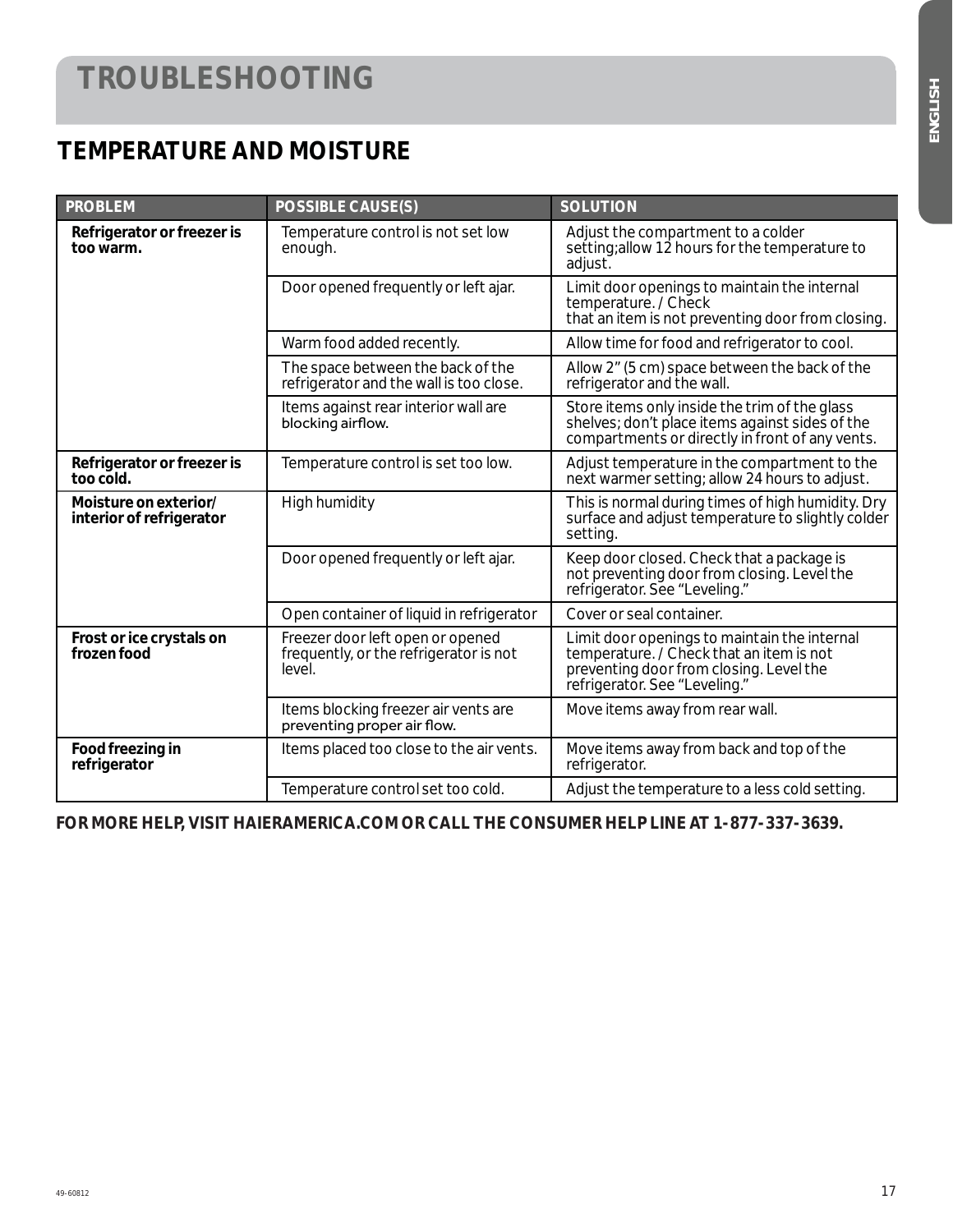#### **12 Months on Parts and Labor**

For 12 months from the date of original retail purchase, GE Appliances will replace any part of the refrigerator that fails due to a defect in materials or workmanship. GE Appliances will choose, at its discretion, to replace or service the defective unit. Should GE Appliances decide to service the unit, GE Appliances will provide any part which fails due to a defect in materials or workmanship free of charge, along with any labor and related service costs to replace the defective part. During this period, should GE Appliances choose to replace the unit, it may do so by providing you with a certificate redeemable at a retailer for a replacement product.

Product must be accessible, without encumbrance and installed properly to receive warranty repair service.

**NOTE:** This warranty commences on the date the item was purchased, and the original purchase receipt must be presented to the authorized service representative before warranty repairs are rendered.

#### **FOR WARRANTY SERVICE**

**For US Customers,** all warranty service must be provided by our Factory Service Centers, or an authorized Customer Care technician. To schedule service, call 1.877.337.3639.

Please have serial number and model number available when calling for service.

**In Canada,** call 1.877.470.9174.

#### **What is not covered by this warranty:**

Service trips to your home to teach you how to use the product.

Improper installation, delivery or maintenance.

Failure of the product if it is abused, misused, or used for other than the intended purpose or used commercially.

Loss of food due to spoilage.

Damage caused after delivery.

Replacement of house fuses or resetting of circuit breakers.

Replacement of the light bulbs.

Damage to the product caused by accident, fire, floods or acts of God.

Incidental or consequential damage caused by possible defects with this appliance.

Product not accessible to provide required service.

Associated costs when GE Appliances chooses to issue the consumer a certificate as a form of product replacement.

**EXCLUSION OF IMPLIED WARRANTIES - Your sole and exclusive remedy is product repair as provided in this Limited**  Warranty. Any implied warranties, including the implied warranties of merchantability or fitness for a particular purpose, **are limited to one year or the shortest period allowed by law.**

**For US Customers:** This warranty is extended to the original purchaser and any succeeding owner for products purchased for home use within the USA. If the product is located in an area where service by a GE Appliances Authorized Servicer is not available, you may be responsible for a trip charge or you may be required to bring the product to an Authorized GE Appliances Service location for service. In Alaska, the warranty excludes the cost of shipping or service calls to your home.

Some states do not allow the exclusion or limitation of incidental or consequential damages. This warranty gives you specific legal rights, and you may also have other rights which vary from state to state. To know what your legal rights are, consult your local or state consumer affairs office or your state's Attorney General.

> **Warrantor US: GE Appliances,** *a* **Haier** *company*

**For Customers in Canada:** This warranty is extended to the original purchaser and any succeeding owner for products purchased in Canada for home use within Canada. In-home warranty service will be provided in areas where it is available and deemed reasonable by Mabe to provide.

> **Warrantor Canada: MC Commercial, Burllington, Ontario, L7R 5B6**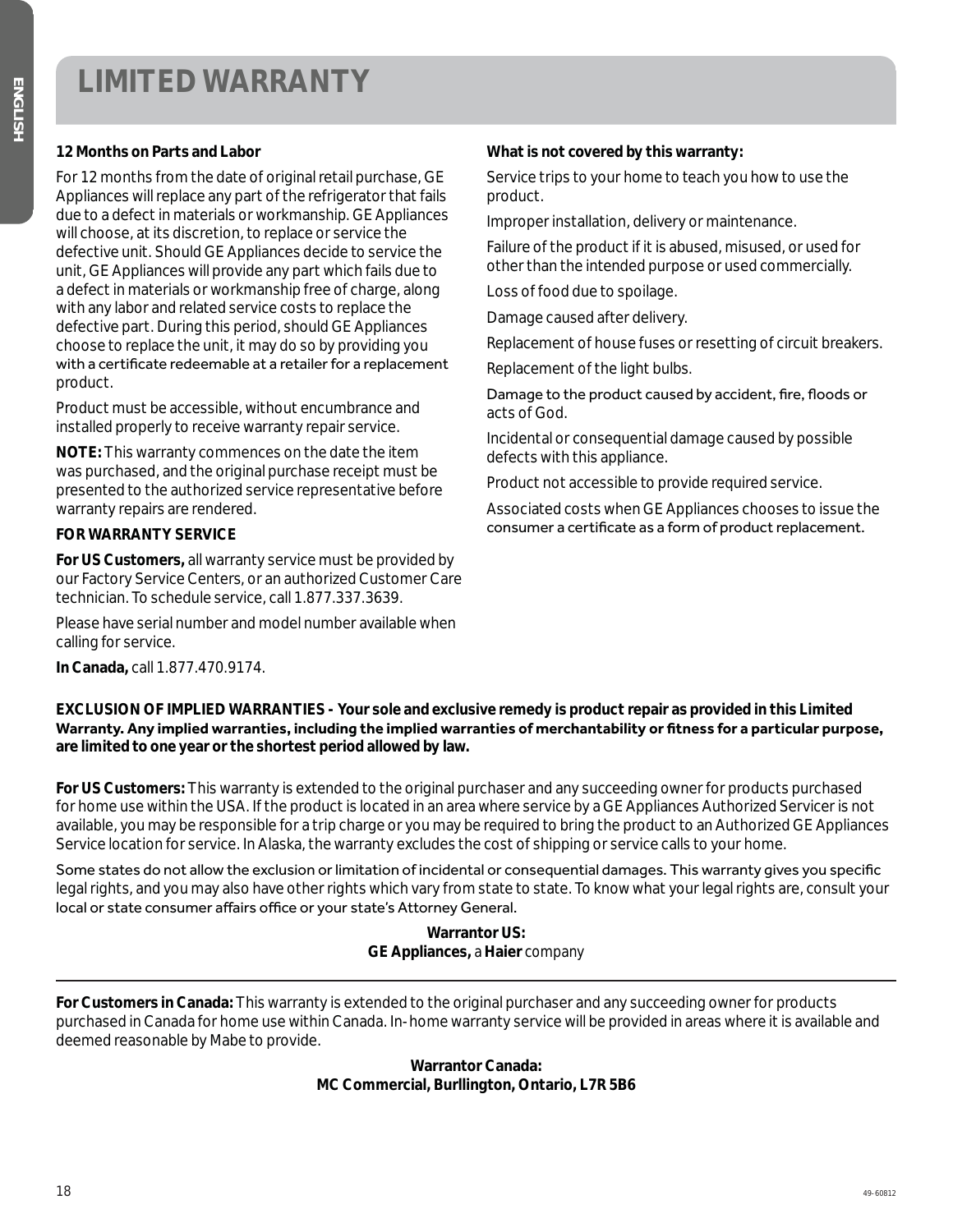### ENGLISH *ENGLISH*

### **RECORD KEEPING**

Thank you for purchasing this Haier product. This user manual will help you get the best performance from your new refrigerator.

For future reference, record the model number, serial number, and the date of purchase. The model/serial number plate is located on the inside wall of the refrigerator.

Staple your proof of purchase to this manual to aid in obtaining warranty service if needed.

\_\_\_\_\_\_\_\_\_\_\_\_\_\_\_\_\_\_\_\_\_\_\_\_\_\_\_\_\_\_\_\_\_\_\_\_\_\_\_ Model number

\_\_\_\_\_\_\_\_\_\_\_\_\_\_\_\_\_\_\_\_\_\_\_\_\_\_\_\_\_\_\_\_\_\_\_\_\_\_\_ Serial number

\_\_\_\_\_\_\_\_\_\_\_\_\_\_\_\_\_\_\_\_\_\_\_\_\_\_\_\_\_\_\_\_\_\_\_\_\_\_\_ Date of purchase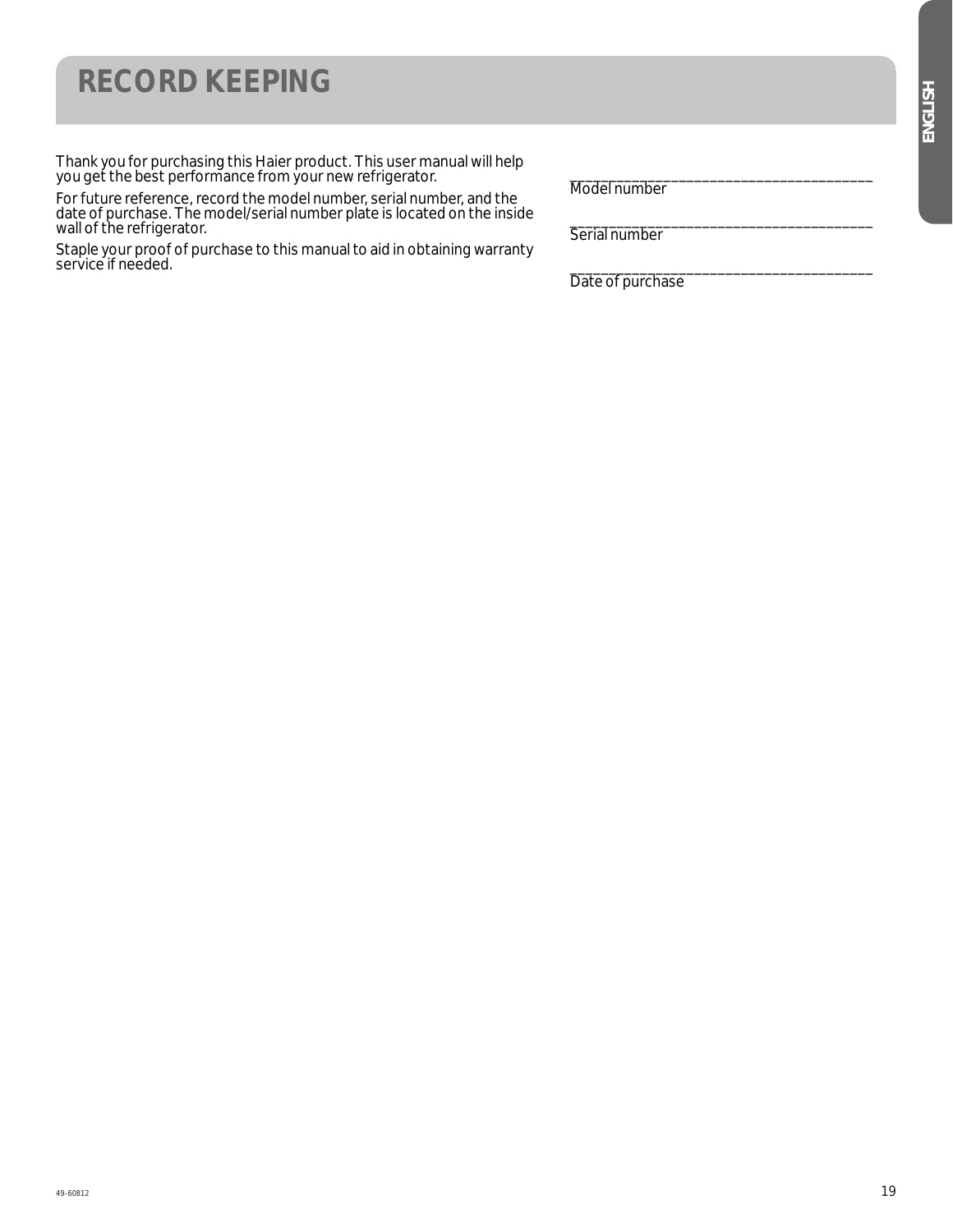## **NOTES**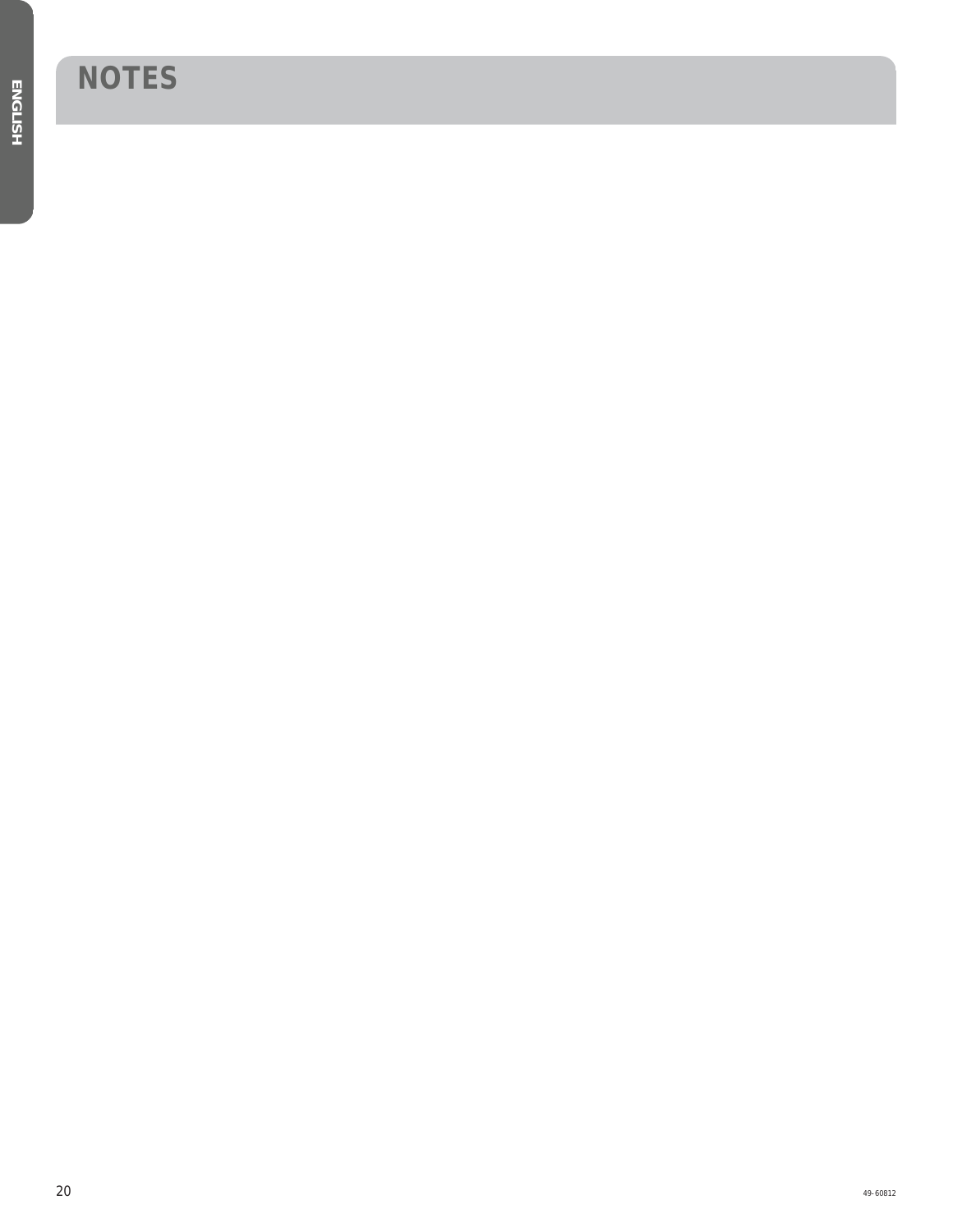## **TABLE DES MATIÈRES**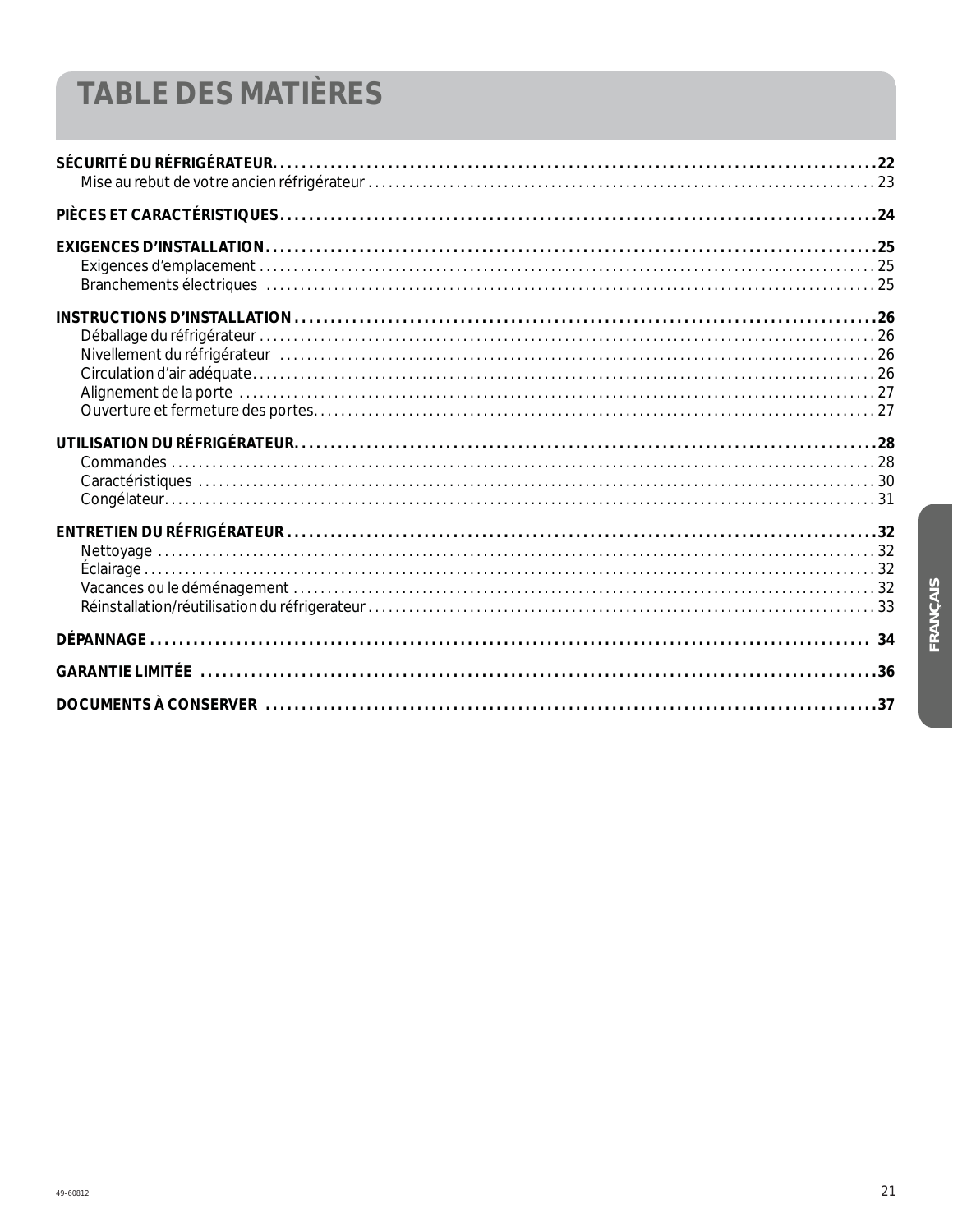### **SÉCURITÉ DU RÉFRIGÉRATEUR**

#### **CONSIGNES DE SÉCURITÉ IMPORTANTESS**

**A AVERTISSEMENT** Pour réduire le risque d'incendie, d'explosion, de choc électrique ou de blessures lorsque vous utilisez votre réfrigérateurde , veuillez suivre ces consignes de sécurité :

- Ce réfrigérateur doit être correctement installé conformément aux Consignes d'Installation avant toute utilisation.
- Débranchez le réfrigérateur avant d'effectuer une réparation, de remplacer une ampoule ou de le nettoyer. REMARQUE : L'alimentation du réfrigérateur ne peut être déconnectée par aucune des fonctions sur le panneau de commande.

REMARQUE : Les réparations doivent être effectuées par un professionnel qualifié.

- Remettez toutes les pièces et panneaux en place avant d'utiliser l'appareil.
- Ne pas utiliser de rallonge.
- Ne stockez pas ou n'utilisez pas d'essence ou d'autres vapeurs et liquides inflammables à proximité de cet appareil ou de tout autre appareil électroménager.
- N'entreposez pas dans cet électroménager des substances explosives telles que des bombes aérosols qui contiennent un gaz propulseur.
- ¿ Avant de jeter l'appareil ou de le rendre inutilisable, retirer la porte. Cela réduira la possibilité de danger pour les enfants.
- ¿ Afin de prévenir les accidents graves ou la mort, les enfants ne doivent pas se tenir ni jouer dans ou sur l'électroménager.
- ¿ Les enfants et les personnes dont les capacités sont réduites sur le plan physique, sensoriel ou mental, ou qui manquent d'expérience ou de connaissances, peuvent utiliser cet électroménager seulement si elles sont surveillées ou ont reçues des consignes de sécurité sur son usage et les risques y sont associés.
- ¿ Cet électroménager est conçu pour une utilisation domestique et applications similaires : salle du personnel dans une usine, un bureau ou d'autres lieux de travail; maison de ferme; clients dans un hôtel, un motel, un gîte touristique et d'autres lieux résidentiels; approvisionnement et applications similaires non reliées au commerce de détail.

**ATTENTION** Pour réduire le risque de blessures lorsque vous utilisez votre réfrigérateur , veuillez suivre ces consignes de sécurité.

- Ne nettoyez pas les clayettes ou les couvercles en verre avec de l'eau tiède quand ceux-ci sont froids. Les clayettes et couvercles en verre peuvent se casser s'ils sont exposés à des changements soudains de température ou si vous les cognez ou les faites tomber. Le verre trempé est conçu pour se briser en petits morceaux en cas de casse
- Éloignez les doigts des parties du congélateur où l'on peut facilement se pincer : les espaces entre les portes, et entre les portes et les placards sont toujours étroits. Soyez prudent lorsque vous fermez les portes en présence d'enfants.
- Ne touchez pas les surfaces froides du congélateur lorsque vous avez les mains humides ou mouillées. La peau risque d'adhérer à ces surfaces extrêmement froides.
- Ne recongelez pas les aliments surgelés qui ont complètement dégelé.

#### **AVERTISSEMENTS DE LA PROPOSITION 65 DE L'ÉTAT DE LA CALIFORNIE:**

**AVERTISSEMENT** Ce produit contient une ou plusieurs substances chimiques reconnues par l'État de Californie pour causer le cancer et des anomalies congénitales ou d'autres problèmes liés à la reproduction.

### **AVERTISSEMENT RISQUE D'EXPLOSION Fluide frigorigène inflammable**

**Cet électroménager contient le réfrigérant isobutane, R600a, un gaz naturel à compatibilité élevée avec l'environnement. Il s'agit cependant d'un combustible. Observez les consignes de sécurité ci-dessous afin de réduire le risque de blessure ou de dommage à la propriété.**

- **1)** Lors de la manipulation, de l'installation et de l'utilisation de cet appareil, prenez soin de ne pas endommager les tubes de circulation du fluide frigorigène.
- **2)** L'entretien ou la réparation doivent être effectués par un personnel de service autorisé. Utilisez seulement des pièces de rechange autorisées par le fabricant.
- **3**) Mettez le réfrigérateur au rebut conformément aux réglementations fédérales et locales. Le fluide frigorigène inflammable et le matériel isolant utilisés nécessitent des procédures de mise au rebut spéciales. Communiquez avec les autorités locales compétentes pour la mise au rebut de votre réfrigérateur sans danger pour l'environnement.
- **4)** N'obstruez pas les évents dans l'enceinte prévue pour l'appareil.
- **5)** N'utilisez pas d'appareils ou autres moyens mécaniques pour accélérer le processus de dégivrage.
- **6)** N'endommagez pas le circuit du fluide frigorigène.
- **7)** N'utilisez pas d'appareils électriques dans le compartiment réfrigérateur de cet appareil.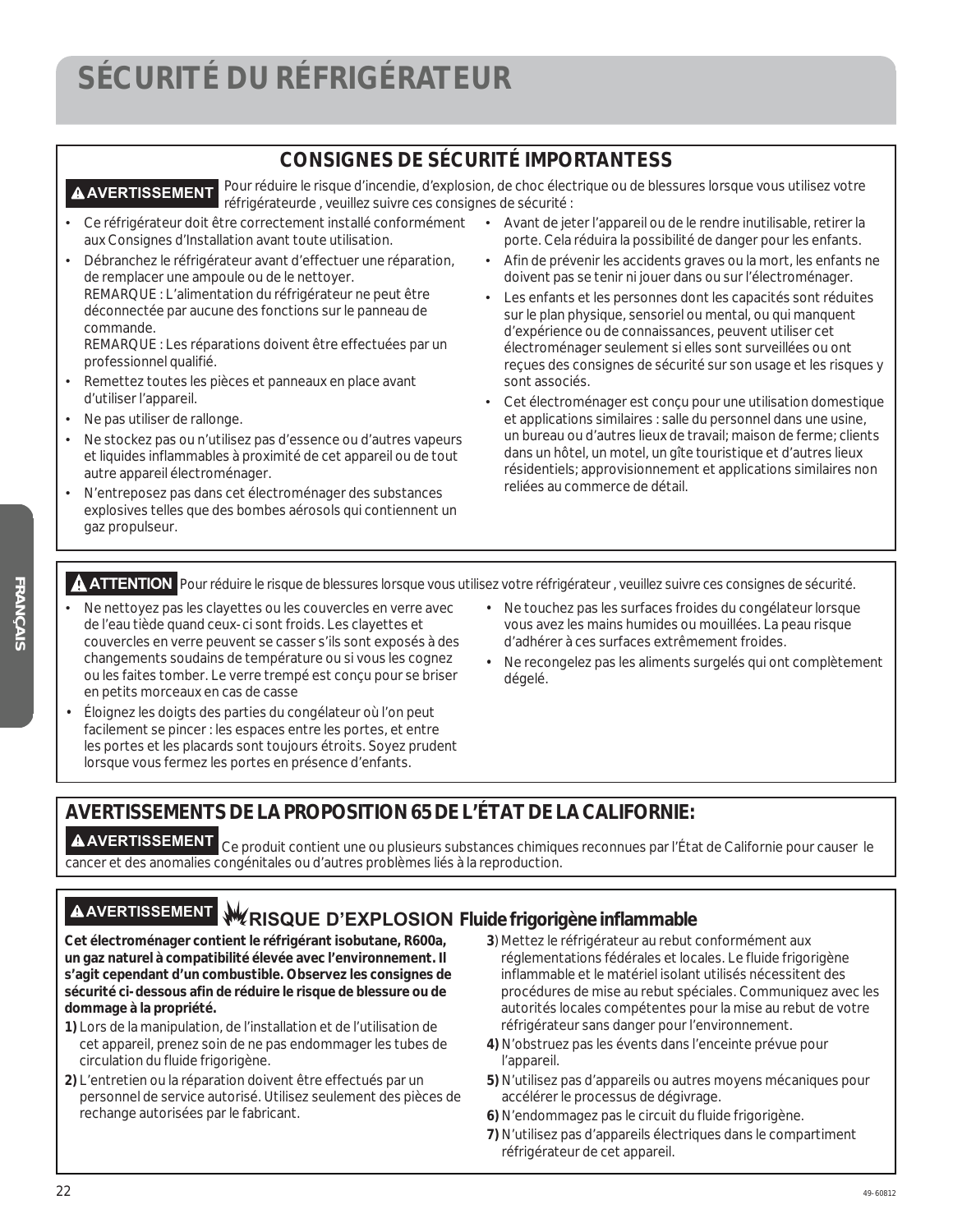### **MISE AU REBUT APPROPRIÉE DE VOTRE ANCIEN APPAREILS ÉLECTROMÉNAGERS**

### **AVERTISSEMENT RISQUE DE SUFFOQUER OU D'Y ÊTRE EMPRISONNÉ**

Le non-respect de ces instructions d'élimination peut entraîner la mort ou des blessures graves.

**IMPORTANT:** Les enfants pris au piège ou morts d'asphyxie sont toujours d'actualité. Les appareils électroménagers abandonnés sont toujours aussi dangereux, même si on n'attend que «quelques jours» pour s'en débarrasser. Si vous ne gardez pas votre ancien appareils électroménagers, veuillez suivre les

directives ci-dessous afin de prévenir les accidents.

#### **Avant de vous débarrasser de votre ancien appareil**

- Ôter les porte.
- Laisser les tablettes en place de sorte que les enfants ne puissent pas y pénétrer facilement.

#### **Mise au rebut des produits réfrigérants et en mousse:**

Mettez l'électroménager au rebut conformément à la réglementation fédérale et locale. Le fluide frigorigène inflammable et le matériel isolant utilisés nécessitent des procédures de mise au rebut spéciales. Communiquez avec les autorités locales pour connaître la façon de mettre votre électroménager au rebut qui soit respectueuse de l'environnement.

### **LIRE ET CONSERVER CES INSTRUCTIONS**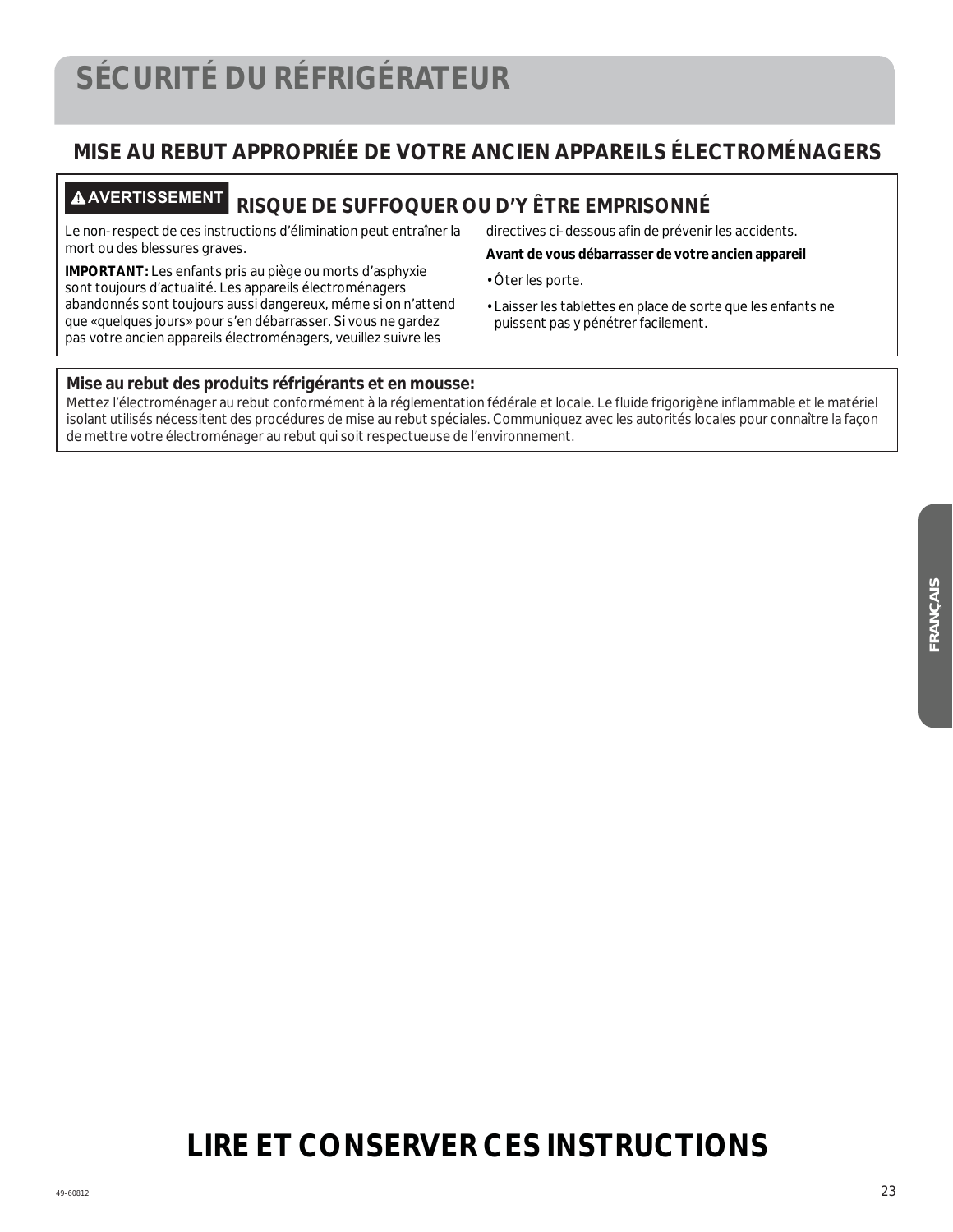### **PIÈCES ET CARACTÉRISTIQUES**



- A Plaque signalétique des numéros de modèle et de série
- B Tablette en verre
- C Lumière
- D Balconnet
- E Conduit d'air derrière le tiroir humidité faible / légumes
- F Tiroir de humidité faible / fruits
- G Plateau de congélateur (2)
- H Tiroir de congélateur (4)
- I Jambes de nivellement
- J Tablette de congélateur
- K Tiroir de humidité élevée / légumes
- L Barre à charnière verticale
- M Système de contrôle de l'humidité (SCH)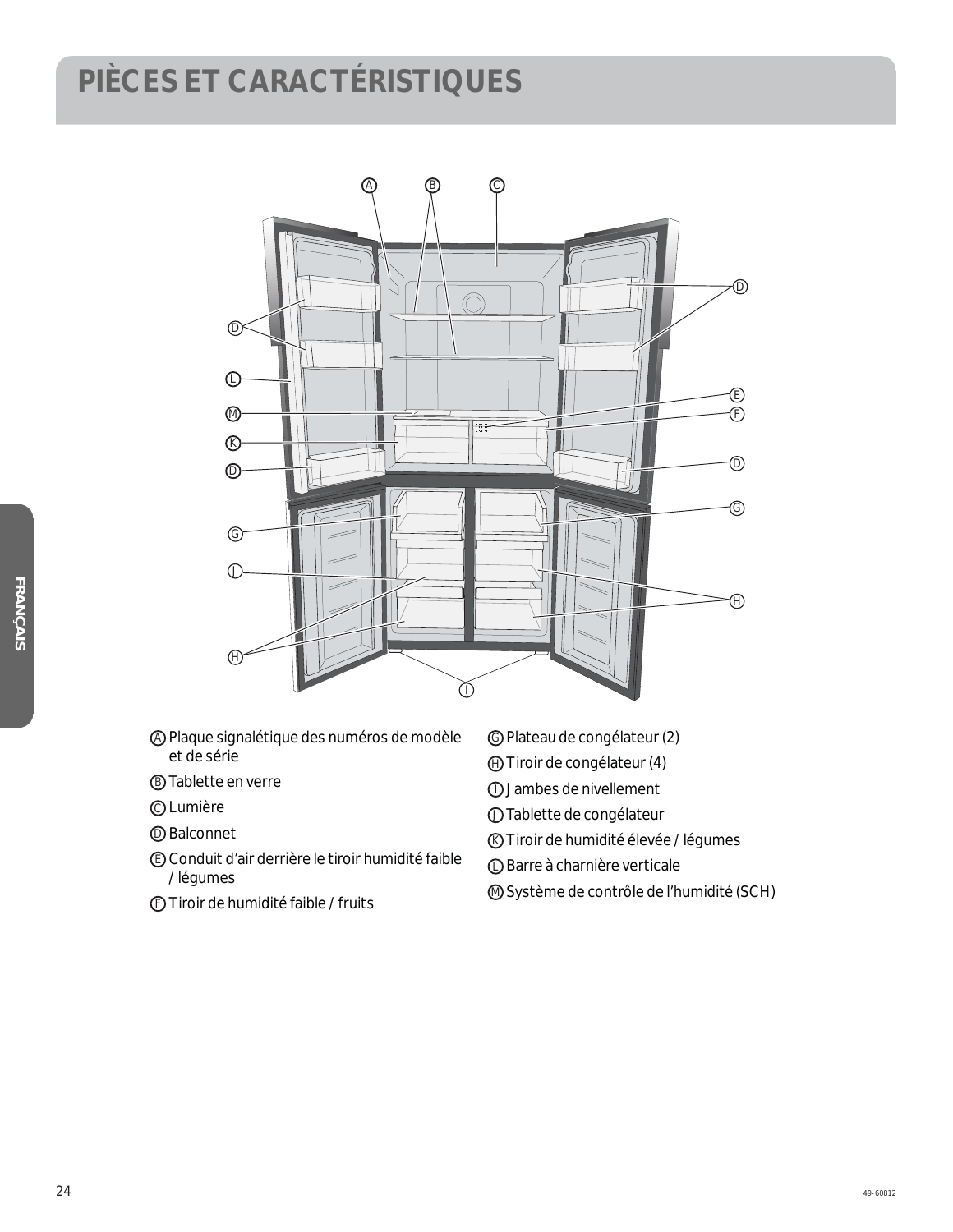### **EXIGENCES D'INSTALLATION**

#### **EXIGENCES D'EMPLACEMENT**

### **AAVERTISSEMENT**



**Risque d'explosion ou Incendie**

**Garder les matériaux et les vapeurs inflammables, telles que l'essence, loin de l'appareil.** 

**Le non-respect de cette instruction peut causer un décès, une** 

**IMPORTANT :** Ce réfrigérateur est concu uniquement pour être utilisé d'une manière autoportante. Il ne doit pas être encastré ni installé dans un placard fermé. Pour vous assurer que le réfrigérateur fonctionne à son efficacité optimale, il doit être installé dans un endroit où la circulation d'air et les raccordements électriques sont appropriés.

#### **EMPLACEMENT DU RÉFRIGÉRATEUR**

- N'installez pas le réfrigérateur dans une pièce où les températures descendent en-dessous de 55°F (13°C) parce qu'il serait difficile d'y maintenir une température correcte.
- N'installez pas le réfrigérateur dans un endroit où la température ambiante sera supérieure à 110°F (43°C). il ne fonctionnera pas correctement.
- Il doit être installé sur une surface suffisamment solide pour supporter le poids d'un réfrigérateur rempli.
- N'installez pas le réfrigérateur dans un endroit exposé à l'eau (pluie, etc.) ou directement aux rayons solaires.

#### **BRANCHEMENTS ÉLECTRIQUES**

#### **AVERTISSEMENT RISQUE DE CHOC ÉLECTRIQUE**

Branchez l'appareil dans une prise triple avec terre. Ne retirez pas la broche de terre.

N'utilisez pas d'adaptateur.

N'utilisez pas un cordon de rallonge.

Le non-respect de ces instructions peut entraîner des risques d'incendies, des chocs électriques ou la mort.

Ne coupez pas ou n'enlevez pas, sous aucun prétexte, la **troisième broche de mise à la terre du cordon d'alimentation. Pour des raisons de sécurité, cet appareil doit être correctement mis à la terre.**

Le cordon d'alimentation de cet appareil est équipé d'une fiche à trois broches (pour une mise à la terre) qui s'adapte à la prise de courant standard à 3 broches (pour une mise à la terre) pour minimiser les risques de chocs électriques par cet appareil.

Faites vérifier la prise murale et le circuit électrique par un électricien qualifié pour s'assurer que le système est correctement mis à la terre.

Dans le cas d'une prise biphasée, l'installateur a la responsabilité et l'obligation de la remplacer par une prise triphasée correctement mise à la terre. N'utilisez pas d'adaptateur.

Le réfrigérateur doit toujours être branché à sa propre prise électrique d'une tension nominale correspondant à celle indiquée sur sa plaque signalétique.

Une alimentation électrique à 115 volts CA, 60 Hz, avec un fusible de 15 ou 20 ampères et une mise à la terre est nécessaire. Ceci permet d'obtenir un meilleur rendement et évite de surcharger les circuits électriques du domicile qui risque d'occasionner un incendie en surchauffant.

Ne débranchez jamais le réfrigérateur en tirant sur le cordon d'alimentation. Prenez toujours fermement la fiche en main et tirez pour la sortir de la prise.

Cessez immédiatement d'utiliser un cordon électrique endommagé. Si le cordon électrique est endommagé, son remplacement doit être effectué par un technicien en réparation qualifié au moyen d'un cordon de rechange autorisé par le fabricant.

Lorsque vous éloignez votre réfrigérateur du mur, faites attention à ne pas le faire rouler sur le cordon d'alimentation afin de ne pas l'endommager.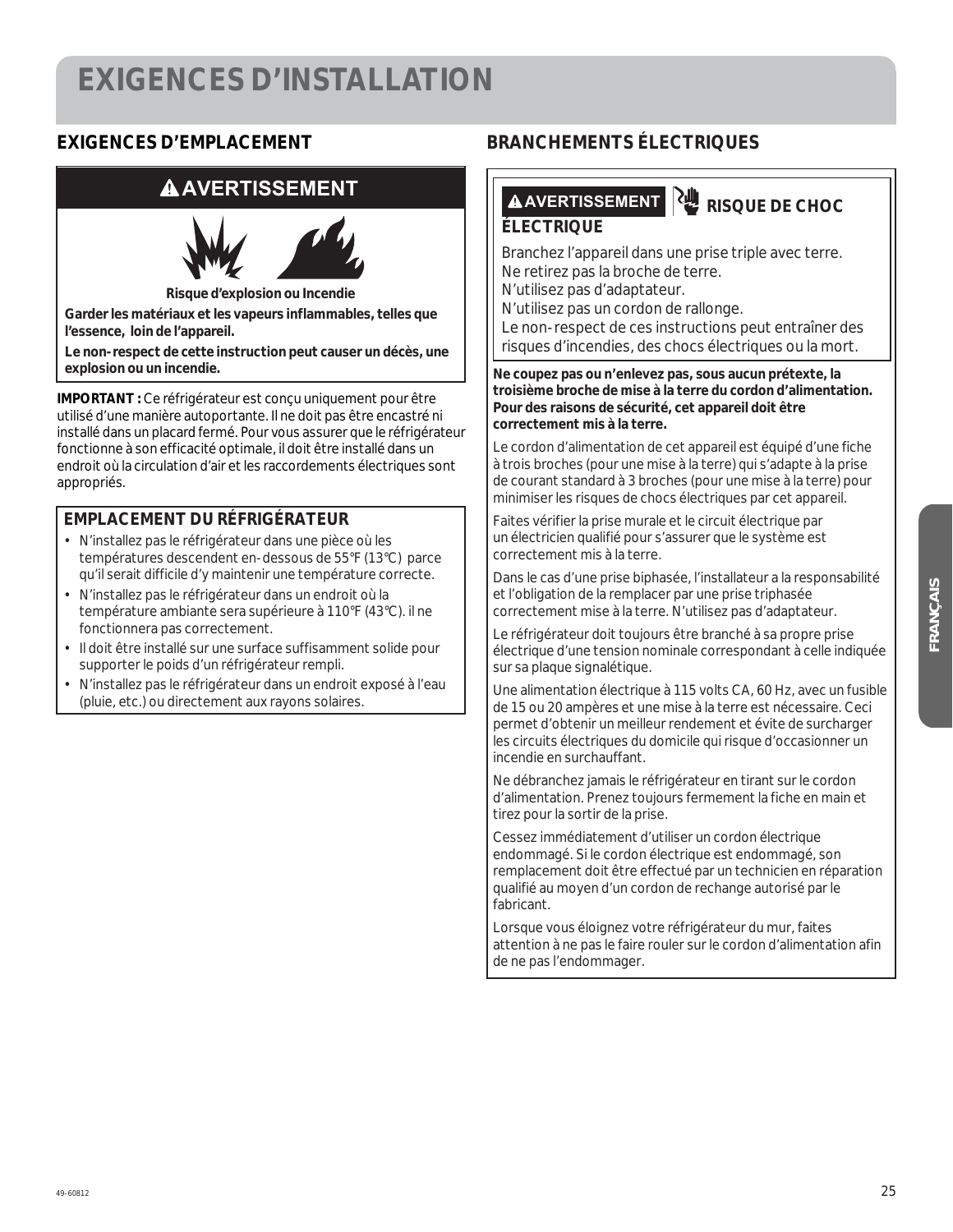### **INSTRUCTIONS D'INSTALLATION**

### **DÉBALLAGE DU RÉFRIGÉRATEUR**

### **AAVERTISSEMENT**



**Ne pas perforer le circuit frigorigène.** 

**Suivre attentivement les instructions de manipulation.** 

**Utilisation d'un liquide frigorigène inflammable.** 

**Le non-respect de cette instruction peut causer un décès, une explosion ou un incendie.** 

**IMPORTANT :** Manipuler le réfrigérateur avec précautions lorsqu'il est déplacé soit pour éviter d'endommager le circuit frigorigène, soit pour diminuer le risque de fuites.

**IMPORTANT :** Lorsque le réfrigérateur est déplacé, ne jamais l'incliner à plus de 45°. Cela pourrait endommager le compresseur et le système scellé. Si le réfrigérateur a été placé en position horizontale pendant un moment, attendre 30 minutes avant de brancher le réfrigérateur pour que le réfrigérant se remette en place.

- 1. Retirer tout le matériel d'emballage. Cela comprend la base ondulée et tout le ruban adhésif qui fixe les accessoires du réfrigérateur à l'intérieur et l'extérieur.
- 2. Inspecter et retirer tout reste d'emballage, d'adhésif ou d'imprimés avant de mettre le réfrigérateur en marche.
- 3. Si le réfrigérateur est doté de portes lisses ou en acier inoxydable, veiller à retirer la pellicule transparente avant de le mettre en marche pour la première fois.Ne pas tirer la pellicule directement vers le bas afin de ne pas désaligner les portes.
- 4. Il est normal que la porte du congélateur soit légèrement plus haute que le dessus de la carrosserie lorsque le réfrigérateur sera installé en premier lieu.Cette hauteur est donnée à l'usine pour assurer la bonne étanchéité du joint une fois la porte chargée d'articles alimentaires.

### **NIVELLEMENT DU RÉFRIGÉRATEUR**

- Le réfrigérateur est doté de deux pieds de nivellement situés aux coins inférieurs avant. Vous pouvez niveler le réfrigérateur une fois qu'il est placé correctement à sa position finale.
- Les pieds de nivellement peuvent être réglées en les tournant dans le sens des aiguilles d'une montre pour élever votre réfrigérateur ou en les tournant dans le sens inverse des aiguilles d'une montre pour abaisser votre réfrigérateur. La porte du réfrigérateur se ferme plus aisément avec les pieds de nivellement allongés.



### **CIRCULATION D'AIR ADÉQUATE**

- Pour vous assurer du rendement optimal pour lequel il a été conçu, installez le réfrigérateur à un endroit où la circulation d'air, la plomberie et les connexions électriques sont adéquates. Votre réfrigérateur n'est pas conçu pour fonctionner à des températures en dessous de 16 °C (60 °F) ou au-dessus de 37 °C  $(100 \degree F)$ .
- N'installez pas le réfrigérateur à un endroit incorrectement isolé ou chauffé, p.ex. un garage, etc. Gardez le réfrigérateur à l'écart des rayons directs du soleil et des sources de chaleur telles que radiateurs, appareils de chauffage et de cuisson.
- Les dégagements suivants sont recommandés autour du réfrigérateur :

| Côtés 25 mm (1 po) |                      | Dessus  25 mm (1 po) |  |
|--------------------|----------------------|----------------------|--|
|                    | Arrière  50mm (2 po) |                      |  |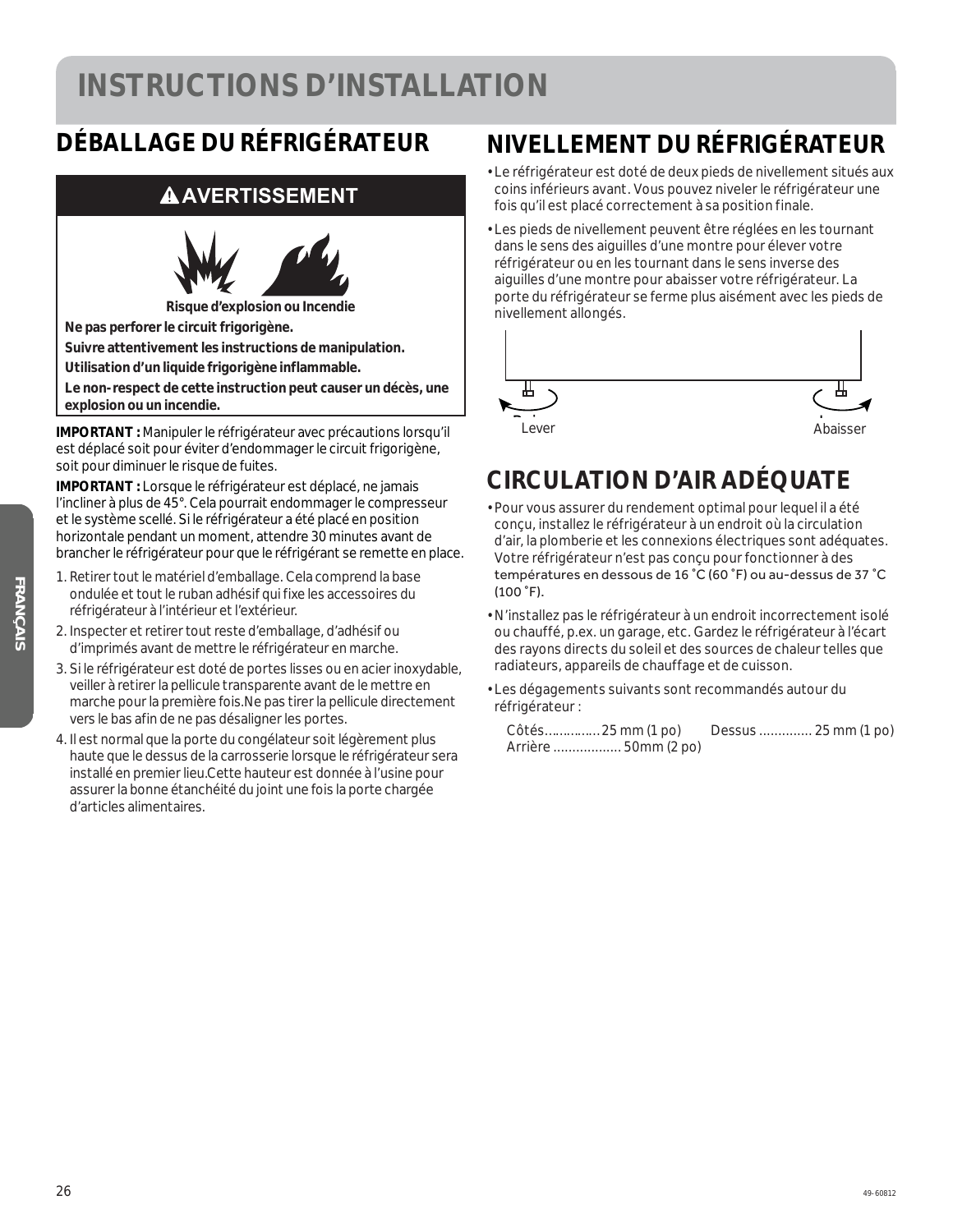### **ALIGNEMENT DES PORTES (si nécessaire)**

Des réglages sont nécessaires si les bords des portes du réfrigérateur ne sont pas parfaitement alignés.

#### **Au moyen du pied de nivellement**

- Tourner le pied de nivellement pour soulever ou abaisser le côté du réfrigérateur qui doit être ajusté.
- Dans le sens horaire : pour soulever
- Dans le sens antihoraire : pour abaisser



#### **Au moyen des entretoises (fournies)**

- Ouvrir la porte. En gardant la porte ouverte, soulever la porte vers le haut.
- À la main ou au moyen d'une pince, emboiter l'entretoise (fournie) sur l'axe de charnière centrale.



### **OUVERTURE ET FERMETURE DES PORTES**

Il y a deux portes pour le compartiment de réfrigération. Les portes peuvent être ouvertes et fermées séparément ou ensemble.

- Il y a sur la porte de gauche du réfrigérateur un joint à charnière verticale.
- Lorsque l'on ferme la porte de gauche du réfrigérateur, le joint à charnière se replie derrière la porte de droite, joignant les deux portes du réfrigérateur.
- Un élément chauffant a été installé à l'intérieur du cadre afin d'aider à éviter la formation d'humidité sur la barre. La température en surface peut être tiède, ce qui est normal, cela n'affectant en aucune façon la performance du réfrigérateur.



**REMARQUE :** Avant de fermer la porte de gauche, s'assurer que le joint à charnière verticale est replié vers l'intérieur. Si le joint est déployé vers l'extérieur, il peut être endommagé lorsque l'on essaie de fermer la porte.

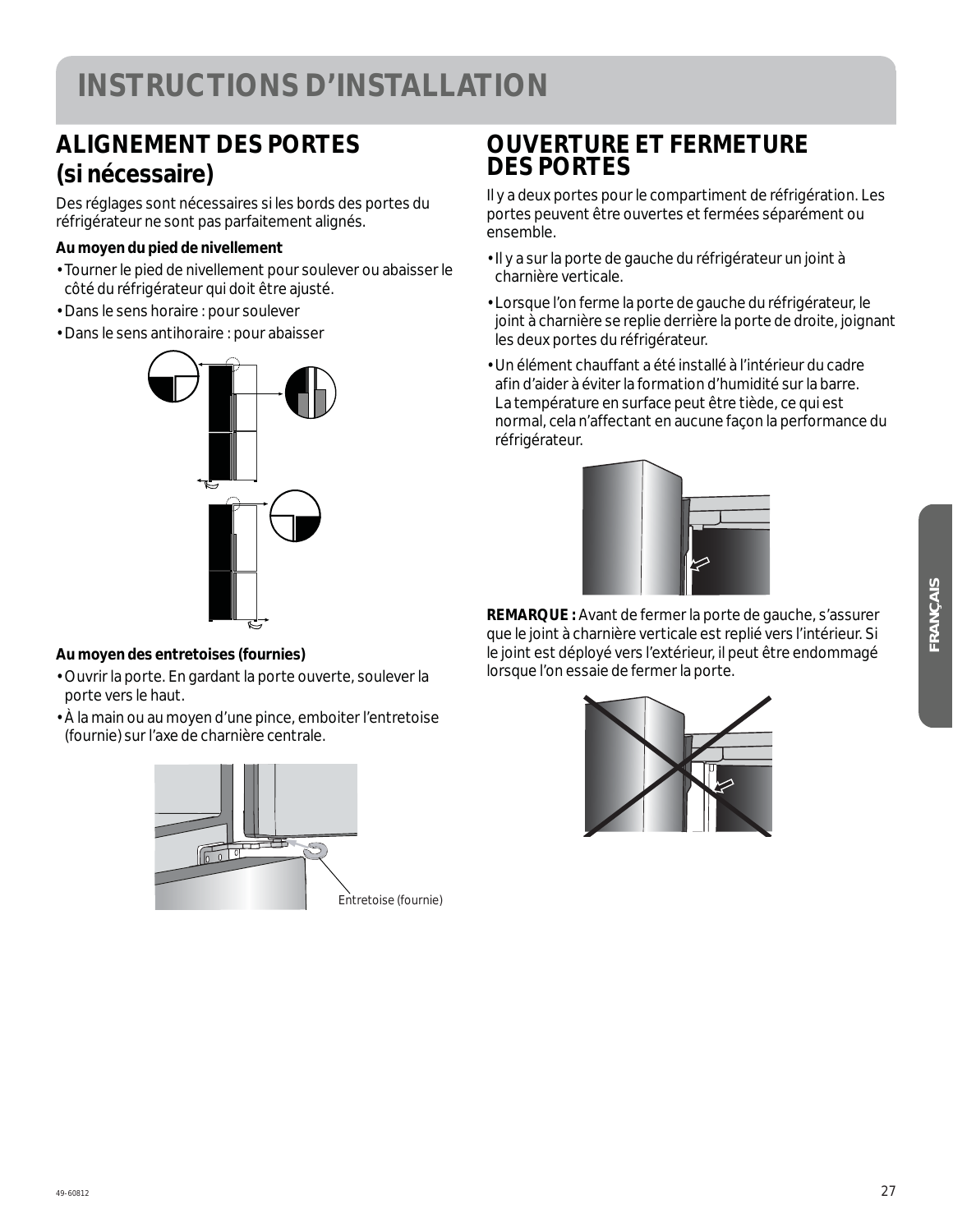### **UTILISATION DU RÉFRIGÉRATEUR**

### **COMMANDES**



A Bouton de commande de la température du réfrigérateur

- B Bouton de commande de la température du congélateur
- C Bouton Quick Cool (refroidissement rapide)
- D Bouton Quick Freeze (congélation rapide)
- E Bouton Sabbath (mode Sabbat)
- F Bouton Lock (verrouillage)
- G Voyant Quick Cool (refroidissement rapide)
- ⊕ Voyant de la température du réfrigérateur affichée en °C
- I Voyant Quick Freeze (congélation rapide)
- $\bigcirc$ ) Voyant de la température du congélateur affichée en °C
- K Voyant d'état du système de contrôle de l'humidité (SCH)
- L Voyant du mode Sabbat
- M Voyant de verrouillage

#### **TOUCHES À EFFLEUREMENT**

Les commandes sont activées par des touches, réagissant lorsqu'elles sont effleurées.

#### **VERROUILLAGE DU TABLEAU DE COMMANDE**

Le tableau de commande se verrouille automatiquement après 30 secondes de non utilisation. Il doit être déverrouillé pour modifier tout réglage.

#### **Pour verrouiller le tableau de commande :**

Appuyer sans relâcher sur la touche **LOCK** (verrouillage) pendant 3 secondes. Le voyant "Lock" (verrouillage) s'éteint.

#### **Pour déverrouiller le tableau de commande :** Appuyer sans relâcher sur la touche **LOCK**

(verrouillage) pendant 3 secondes. Le voyant "Lock" (verrouillage) s'éteint.

#### **AFFICHAGE DE LA TEMPÉRATURE**



Lorsqu'aucun bouton ou porte n'est actionné(e) pendant 30 secondes, toutes les DEL de l'affichage du tableau de commande s'éteignent.

Lorsqu'un bouton est actionné ou qu'une porte est ouverte, toutes les DEL de l'affichage du tableau de commande s'illuminent.

#### **FONCTION UNITS SELECT (SÉLECTION DE L'UNITÉ)**

La fonction Units Select (sélection de l'unité) permet de choisir d'afficher la température réglée en degrés Fahrenheit (°F) ou en degrés Celsius (°C).

L'unité de température par défaut est en degrés Fahrenheit.

- 1. Si le tableau de commande est verrouillé, le déverrouiller en appuyant sans relâcher sur LOCK (verrouillage) pendant 3 secondes.
- 2. Appuyer simultanément et sans relâcher sur les boutons FRIDGE (réfrigérateur) et FREEZER (congélateur) pendant 3 secondes. "°C" apparaît à côté de la température affichée pour indiquer que l'unité a été changée en degrés Celsius.
- 3. Pour revenir à l'affichage en degrés Fahrenheit de la température réglée, appuyer simultanément et sans relâcher sur les boutons FRIDGE (réfrigérateur) et FREEZER (congélateur) pendant 3 secondes. Le symbole "°C" disparaît de l'affichage de la température.



Hold 3 sec. Lock

 $\overline{H}$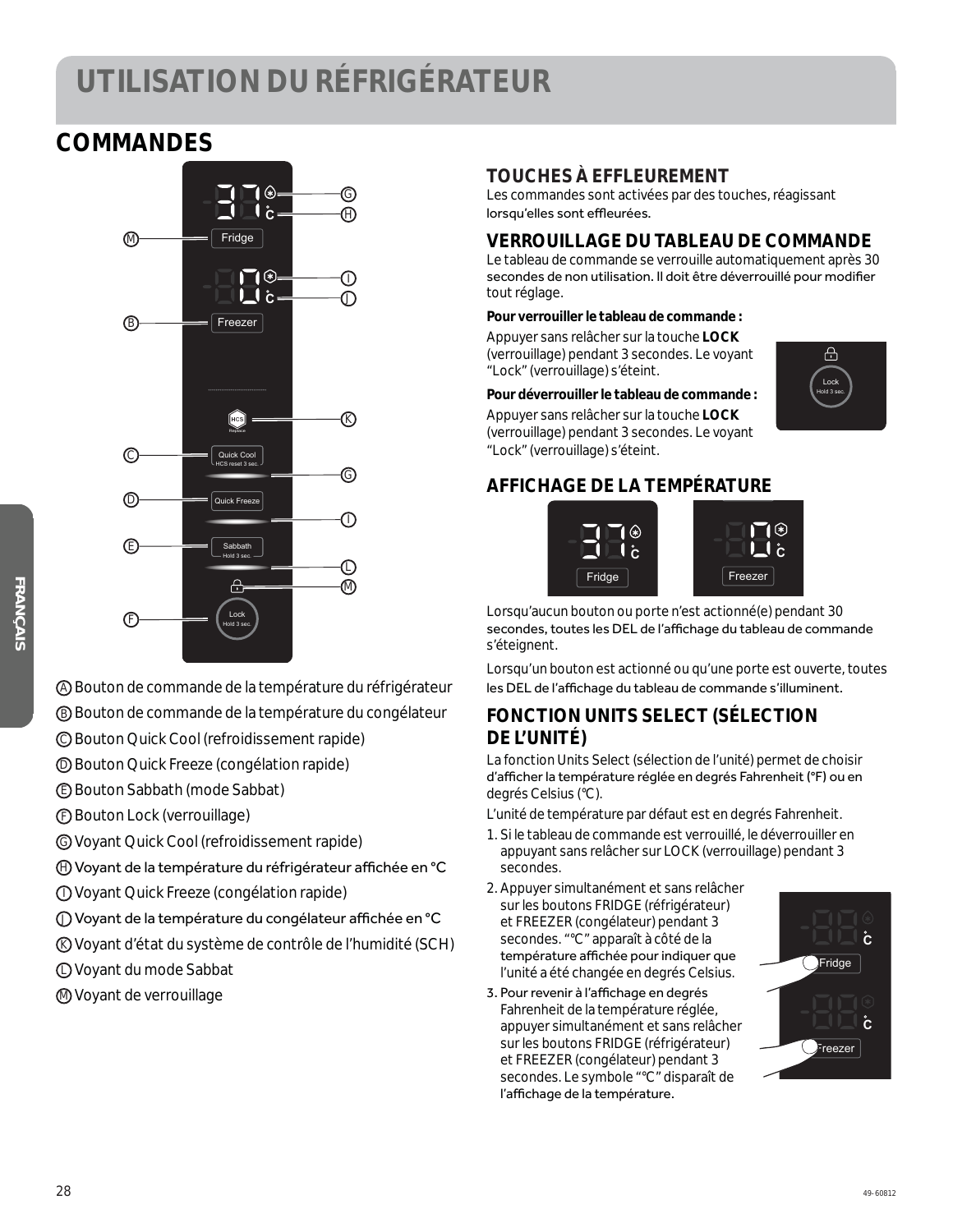### **COMMANDES (Suite)**

#### **COMMANDES DE TEMPÉRATURE**

La température du compartiment de réfrigération se situe entre 34 °F et 42 °F (entre 1 °C et 6 °C). La température du compartiment de congélation se situe entre -6 °F et 4 °F (entre -21 °C et -16 °C). Le compartiment de réfrigération est préréglé à la température recommandée de 37 °F (3 °C) et le compartiment de congélation est préréglé à la température recommandée de 0 °F (-18 °C). Lorsque le réfrigérateur est branché pour la première fois, l'affichage indique les réglages de température recommandés.

#### **IMPORTANT:**

- Le réglage recommandé doit être correct pour une utilisation domestique normale du réfrigérateur.
- Lorsque le réfrigérateur est branché pour la première fois, une période de 12 heures maximum est nécessaire pour atteindre la température recommandée. Attendre 24 heures pour que le réfrigérateur refroidisse complètement avant d'y placer des aliments. Si on ajoute des aliments avant que le réfrigérateur ne soit complètement refroidi, les aliments risquent de s'abîmer.
- Si la température est trop tiède ou trop froide dans le réfrigérateur ou le congélateur, vérifier d'abord les évents pour s'assurer

#### **Réglage des commandes**

Ne pas ajuster les commandes de plus d'un cran à la fois, sauf lors de la mise en marche du réfrigérateur. Attendre 24 heures entre chaque réglage pour que la température puisse se stabiliser.

**REMARQUE :** La température ne peut pas être réglée si une autre fonction de commande est activée, comme Quick Freeze (congélation rapide), Quick Cool (refroidissement rapide) ou le mode Sabbat ou si le tableau de commande est verrouillé. Le voyant correspondant s'illumine et un signal sonore retentit.

#### **Réglage de la température du réfrigérateur :**

- 1. Si le tableau de commande est verrouillé, le déverrouiller en appuyant sans relâcher sur LOCK (verrouillage) pendant 3 secondes.
- 2. Appuyer sur Fridge (réfrigérateur) pour modifier la température.

 **REMARQUE :** La température diminue d'un degré à la fois et un signal sonore retentit à chaque pression. Après 5 secondes d'inutilisation d'un bouton, le réglage de la température est alors automatiquement validé.



#### **Réglage de la température du congélateur :**

- 1. Si le tableau de commande est verrouillé, le déverrouiller en appuyant sans relâcher sur LOCK (verrouillage) pendant 3 secondes.
- 2. Appuyer sur le bouton Freezer (congélateur) pour régler la température.

 **REMARQUE :** La température diminue d'un degré à la fois et un signal sonore retentit à chaque pression. Après 5 secondes d'inutilisation d'un bouton, le réglage de la température est alors automatiquement validé.



#### **QUICK COOL (REFROIDISSEMENT RAPIDE)**

La fonction Quick Cool (refroidissement rapide) accélère le refroidissement des aliments frais et maintient les aliments déjà entreposés à l'abri d'un réchauffement indésirable.

1. Si le tableau de commande est verrouillé, le déverrouiller en appuyant sans relâcher sur LOCK (verrouillage) pendant 3 secondes.



2. Appuyer sur le bouton Quick Cool (refroidissement rapide). Les voyants Quick Cool (refroidissement rapide) s'illuminent.



- $\bigcirc$
- 3. Répéter les étapes 1 et 2 pour désactiver manuellement la fonction Quick Cool (refroidissement rapide).

 **REMARQUE :** La fonction Quick Cool (refroidissement rapide) s'éteint automatiquement après 3 heures.

#### **QUICK FREEZE (CONGÉLATION RAPIDE)**

La fonction Quick Freeze (congélation rapide) accélère la congélation des aliments frais et maintient les aliments congelés à l'abri d'un réchauffement indésirable. Si une grande quantité d'aliments doit être congelée, il est recommandé de régler la fonction Quick Freeze (congélation rapide) quelques heures à l'avance.

1. Si le tableau de commande est verrouillé, le déverrouiller en appuyant sans relâcher sur LOCK (verrouillage) pendant 3 secondes.



2. Appuyer sur le bouton Quick Freeze (congélation rapide). Les voyants Quick Freeze (congélation rapide) s'illuminent.



- $\circledast$
- 3. Répéter les étapes 1 et 2 pour désactiver manuellement la fonction Quick Freeze (congélation rapide).

 **REMARQUE :** La fonction Quick Freeze (congélation rapide) s'éteint automatiquement après 24 heures.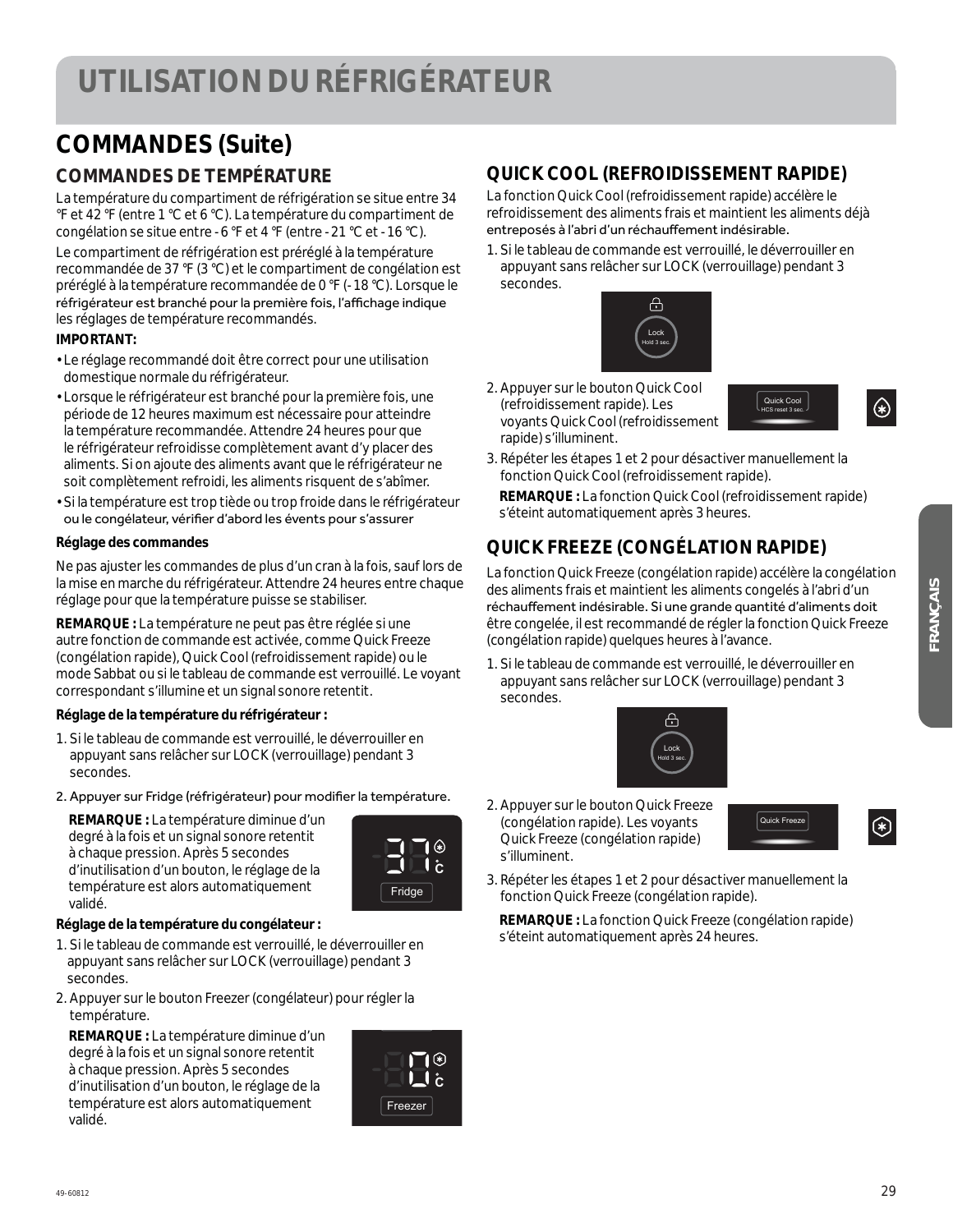### **UTILISATION DU RÉFRIGÉRATEUR**

### **COMMANDES (Suite)**

#### **SABBAT**

La fonction Sabbath (mode Sabbat) est conçue pour les personnes dont les pratiques religieuses requièrent l'extinction des lumières. Toutes les lumières intérieures et les signaux sonores sont désactivés.

1. Si le tableau de commande est verrouillé, le déverrouiller en appuyant sans relâcher sur LOCK (verrouillage) pendant 3 secondes.

2. Appuyer sans relâcher sur SABBATH (Sabbat) pendant 3 secondes, jusqu'à ce que le voyant correspondant au mode Sabbat s'illumine.



#### **REMARQUES :**

- All alert tones and lights are deactivated.
- If Quick Cool and/or Quick Freeze was on, Sabbath mode turns off these features automatically.
- The Control Panel will remain unlocked while in Sabbath mode.
- 3. Pour désactiver le mode Sabbat, appuyer sans relâcher sur SABBATH (Sabbat) pendant 3 secondes.

#### **VOYANT D'ÉTAT DU CAPTEUR DE CONTRÔLE DE L'HUMIDITÉ (CCH)**

Le voyant du CCH s'illumine pour rappeler à l'utilisateur de remplacer la cartouche du CCH.

Voir "Système de contrôle de l'humidité" dans la section "Fonctions" pour des directives sur le remplacement.



#### Réinitialisation de l'état du SCH après avoir remplacé le filtre :

- 1. Si le tableau de commande est verrouillé, le déverrouiller en appuyant sans relâcher sur LOCK (verrouillage) pendant 3 secondes.
- 2. Appuyer sans relâcher sur QUICK COOL (refroidissement rapide) pendant 3 secondes.



#### **ALARME DE LA PORTE**

Lorsque la porte du réfrigérateur est ouverte pendant plus de 3 minutes, l'alarme d'ouverture de porte retentit. Cette alarme peut s'éteindre en fermant la porte. Si la porte est laissée ouverte pendant plus de 7 minutes, l'éclairage intérieur du réfrigérateur s'éteint automatiquement.

#### **CARACTÉRISTIQUES RÉFRIGÉRATEUR**

#### **TABLETTES RÉGLABLES**

La hauteur des tablettes peut être réglée pour convenir à vos besoins d'entreposage.

1. Pour retirer une tablette, soulever les coins avant et arrière pour dégager les crochets de la tablette des supports de tablette situés sur la paroi du réfrigérateur, et tirer vers l'extérieur.



2. Pour réinstaller une tablette, faire reposer la tablette sur les supports avant et arrière. Pousser la tablette vers l'arrière du réfrigérateur jusqu'à ce que l'arrière de la tablette s'accroche aux supports arrière de la tablette.

#### **BALCONNETS AMOVIBLES**

Retrait et réinstallation d'un balconnet :

- 1. Placer les mains de chaque côté du balconnet et soulever vers le haut.
- 2. Dégager le balconnet.
- 3. Réinstaller le balconnet en l'insérant par le dessus du support et en appuyant dessus pour qu'il s'emboite.



#### **BACS À LÉGUMES**

#### **High Humidity / Vegetable Drawer (tiroir à humidité élevée / légumes)**

Ce contrôle de tiroir humidité à une fourchette idéale pour la conservation des légumes à feuilles frais.

#### **Low Humidity / Fruit Drawer (tiroir à humidité faible / fruits)**

Ce contrôle de tiroir humidité à une fourchette idéale pour la conservation des fruits et des légumes avec écorce ou peau.

#### **SYSTÈME DE CONTRÔLE DE L'HUMIDITÉ**

Le système de contrôle de l'humidité (SCH) comprend un filtre remplaçable installé sur le couvercle du bac à humidité élevée.

Le filtre du SCH aide à conserver un niveau d'humidité optimum à l'intérieur du bac à légumes. HCS filter

Pour un rendement optimal, le filtre du SCH doit être remplacé tous les 12 mois. Pour commander un filtre de rechange pour le SCH , nous téléphoner au 1-877-337-3639.

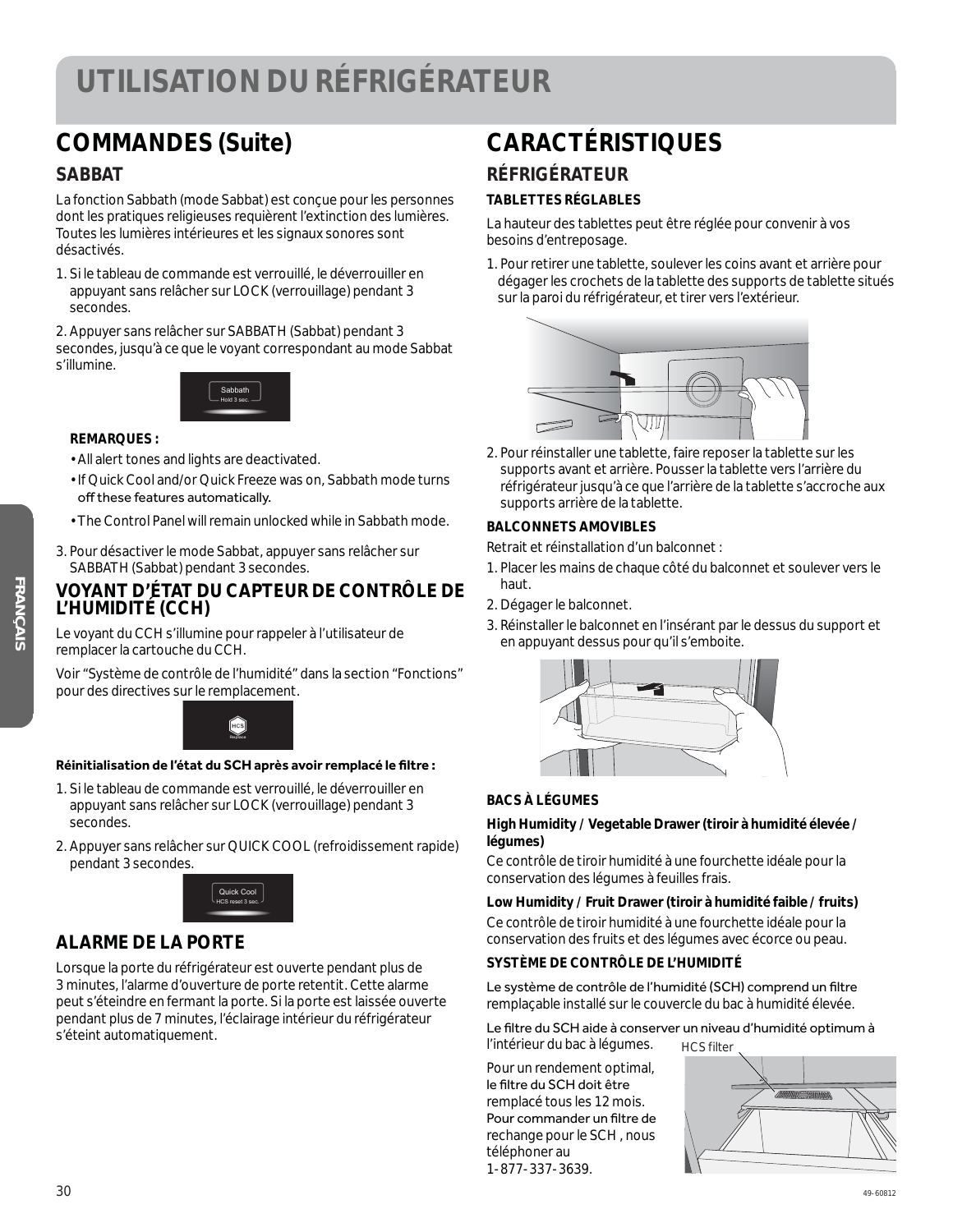### **UTILISATION DU RÉFRIGÉRATEUR**

### **CONGÉLATEUR**

La surface de rangement du congélateur comprend deux plateaux (retournables) situés sur le dessus et quatre tiroirs FreezeBox pour une polyvalence de rangement optimisée.

#### **PLATEAU DE CONGÉLATEUR**

Le plateau de congélateur peut être utilisé en tant que tablette upérieure ou peut être retiré, retourné et réinstallé pour ranger des articles de petite taille dans le tiroir supérieur.

| Tray |  |
|------|--|
|      |  |
|      |  |
|      |  |

#### **TIROIR DE CONGÉLATEUR**

Le tiroir supérieur peut être retiré et rangé ailleurs pour permettre le rangement d'articles de grande taille sur la tablette située endessous.



#### **Retrait et réinstallation du tiroir de congélateur :**

- 1. Tirer le tiroir vers soi pour l'ouvrir au maximum.
- 2. Soulever pour sortir le tiroir.
- 3. Répéter les étapes 1 à 2 à l'envers pour remettre le tiroir en place.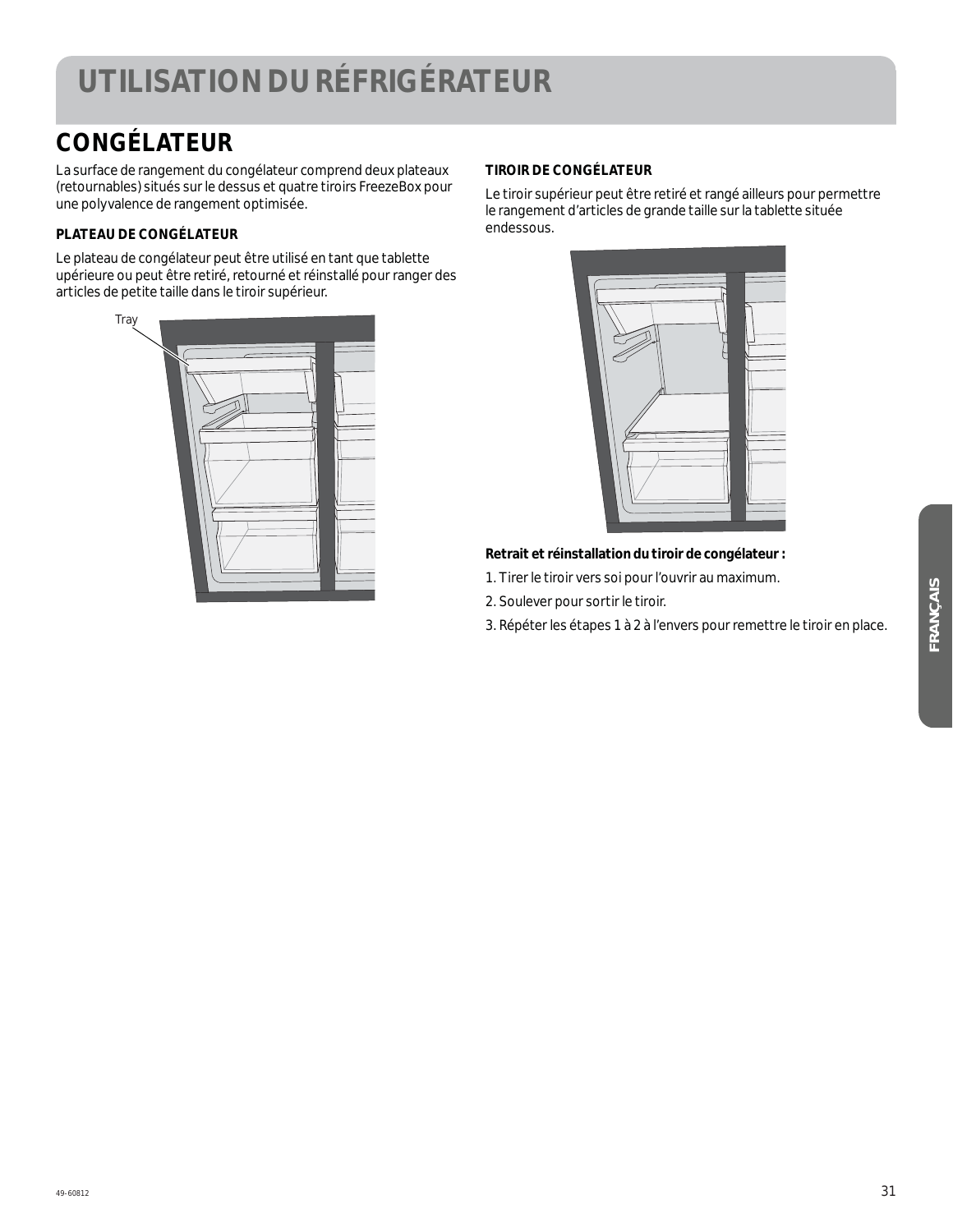### **NETTOYAGE**

Les sections de réfrigération et de congélation se dégivrent automatiquement. Toutefois, nettoyer les deux compartiments environ une fois par mois afin d'éviter une accumulation d'odeurs. Essuyer les renversements immédiatement.

Comme l'air circule entre les deux sections, toutes les odeurs formées dans une section seront transférées à l'autre. Les deux sections doivent être nettoyées avec soin pour éliminer les odeurs. Pour éviter le transfert d'odeurs et l'assèchement des aliments, envelopper ou recouvrir hermétiquement les aliments.

#### **AAVERTISSEMENT**



**Risque d'explosion Utiliser un produit de nettoyage ininammable. Le non-respect de cette instruction peut causer un décès, une explosion ou un incendie.**

#### **IMPORTANT:**

• Ne pas utiliser de produits chimiques corrosifs, d'ammoniaque, d'agent de blanchiment, de détergents concentrés, de solvant ou de tampons à récurer métalliques ou abrasifs pour nettoyer l'intérieur ou l'extérieur du réfrigérateur. Ceux-ci peuvent endommager et/ou décolorer le fini du réfrigérateur.

**ATTENTION** Ne pas nettoyer les tablettes ou les couvercles de verre avec de l'eau tiède lorsqu'ils sont froids. Les tablettes et couvercles peuvent se briser s'ils sont exposés à des changements de températures ou impacts soudains, tels qu'une chute. Le verre trempé est conçu pour se briser en de multiples petits morceaux de la taille de gravillons. Ceci est normal. Les tablettes en verre et les couvercles sont lourds. Les retirer à deux mains pour éviter de les faire tomber.

#### **AAVERTISSEMENT**



#### **Risque de choc électrique**

Débrancher votre appareil ou déconnecter la source de courant électrique avant de le nettoyer.

Le non-respect de cette instruction peut causer un décès, un choc électrique ou blessures.

- 1. Débrancher le réfrigérateur ou déconnecter la source de courant électrique.
- 2. Nettoyer l'intérieur. Laver à la main, rincer et sécher les pièces amovibles et les surfaces internes soigneusement. Utiliser une éponge propre ou un linge doux et un détergent doux dans de l'eau tiède.

3. Nettoyer les surfaces extérieures.

 **Métal peint :** Laver les parties métalliques extérieures à l'aide d'un chiffon ou d'une éponge doux/douce et propre et d'un détergent doux dans de l'eau tiède. Rincer les surfaces avec une eau propre et tiède et sécher immédiatement afin d'éviter d'éventuelles taches laissées par l'eau.

 **Acier inoxydable :** L'acier inoxydable est résistant à la corrosion et non anticorrosion. Pour éviter la corrosion sur l'acier inoxydable, laver les surfaces en acier inoxydable à l'aide d'un chiffon ou d'une éponge doux/douce et propre et d'un détergent doux dans de l'eau tiède. Rincer les surfaces avec une eau propre et tiède et sécher immédiatement afin d'éviter d'éventuelles taches laissées par l'eau.

 **REMARQUE :** Lors du nettoyage de l'acier inoxydable, toujours frotter dans le sens du grain afin d'éviter d'érafler la surface.

4. Nettoyer les joints de porte tous les 3 mois. Laver les joints à l'aide d'une éponge propre ou d'un linge doux et un détergent doux dilué dans de l'eau tiède. Rincer soigneusement et bien sécher. Appliquer un peu de vaseline sur les joints côté charnière maintiendra la souplesse du joint et garantira une bonne étanchéité.

 **REMARQUE :** La propreté des joints assurera une plus grande étanchéité.

5. Brancher le réfrigérateur ou reconnecter la source de courant électrique.

### **ÉCLAIRAGE**

Les lampes intérieures du réfrigérateur s'éteignent si les portes sont ouvertes pendant plus de 7 minutes.

#### **AVERTISSEMENT**

 Ne remplacez pas la lampe DEL par vous-même. Veuillez communiquez avec le service après-vente pour ce remplacement. L'omission d'observer cet avertissement peut causer des blessures ou la mort par électrocution.

**IMPORTANT :** Le réfrigérateur est équipé d'un éclairage à DEL. Cet éclairage est conçu pour durer pendant toute la durée de vie utile du réfrigérateur. Toutefois, si l'éclairage s'arrête de fonctionner, contacter un technicien qualifié pour effectuer le remplacement.

### **VACANCES OU LE DÉMÉNAGEMENT VACANCES**

**Si vous choisissez de laisser le réfrigérateur en marche pendant votre absence :**

1. Consommer toutes les denrées périssables et congeler les autres articles.

#### **Si vous choisissez d'éteindre le réfrigérateur avant votre absence :**

- 1. Enlever tous les aliments du réfrigérateur et du congélateur.
- 2. Débrancher le réfrigérateur ou déconnecter la source de courant électrique.
- 3. Nettoyer le réfrigérateur, l'essuyer et bien le sécher.
- 4. À l'aide d'un ruban adhésif, placer des blocs de caoutchouc ou de bois dans la partie supérieure de chaque porte de façon à ce qu'elles soient suffisamment ouvertes pour permettre l'entrée de l'air à l'intérieur, afin d'éviter l'accumulation d'odeurs ou de moisissure.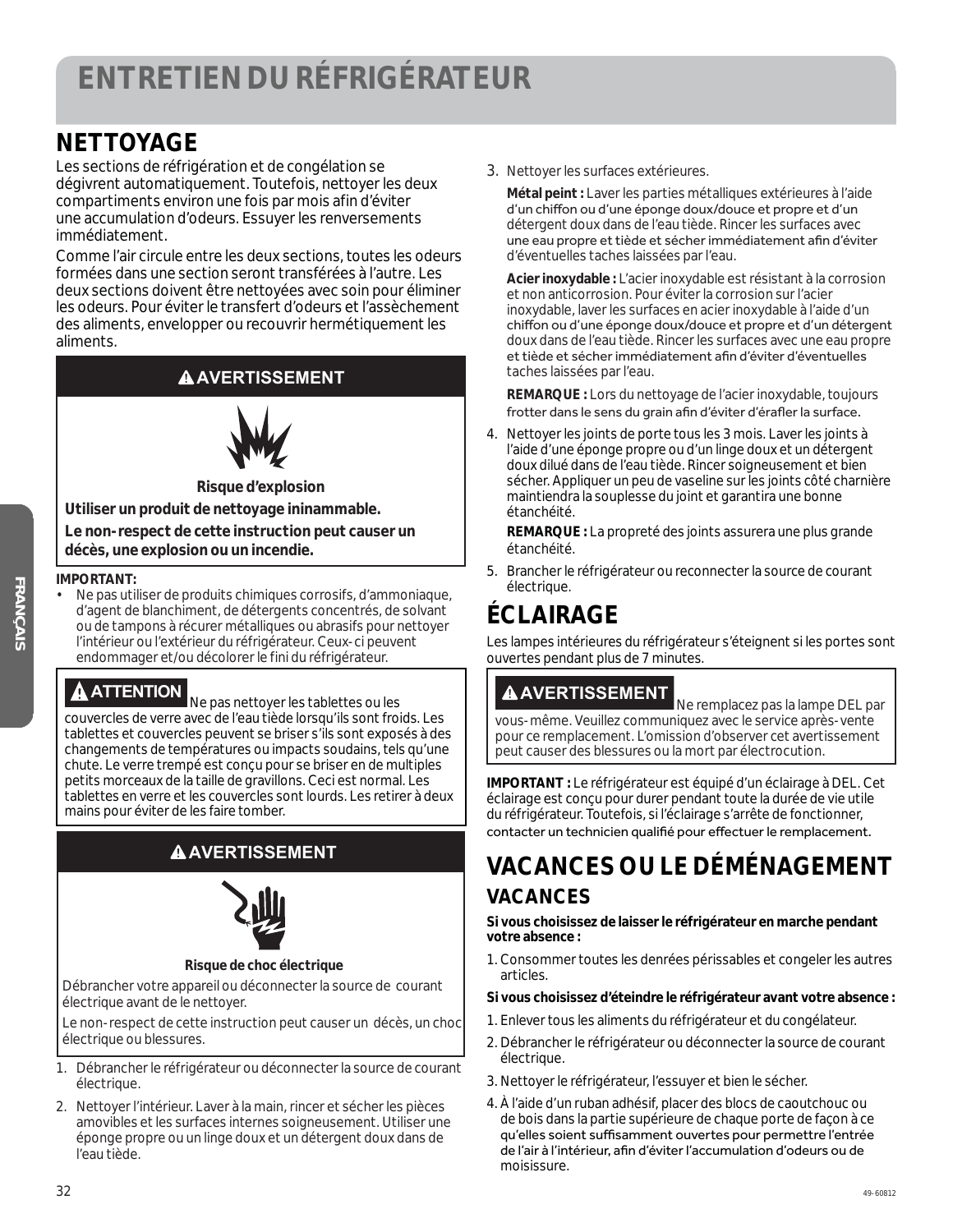#### **VACANCES OU LE DÉMÉNAGEMENT (Suite) DÉMÉNAGEMENT**

#### **AVERTISSEMENT**



**Incendie ou Risque d'explosion**

**Ne pas perforer le circuit frigorigène.**

**Suivre attentivement les instructions de manipulation.**

**Utilisation d'un liquide frigorigène inammable.**

**Le non-respect de cette instruction peut causer un décès, une explosion ou un incendie.**

**IMPORTANT :** Déplacer le réfrigérateur avec précaution soit pour éviter d'endommager le circuit frigorigène, soit pour diminuer le risque de fuites.

#### **A** AVERTISSEMENT

**Risque du poids excessif** 

**Utiliser deux ou plus de personnes pour déplacer et installer le réfrigérateur.**

**Le non-respect de cette instruction peut causer une blessure au dos ou d'autres blessures.**

En cas de déménagement et de déplacement du réfrigérateur dans une nouvelle habitation, suivre ces étapes pour préparer le déménagement.

- 1. Retirer tous les aliments du réfrigérateur et placer tous les aliments congelés dans de la neige carbonique.
- 2. Débrancher le réfrigérateur.
- 3. Bien nettoyer, essuyer et sécher.
- 4. Retirer toutes les pièces amovibles, bien les envelopper et les attacher ensemble avec du ruban adhésif pour qu'elles ne bougent ou ne s'entrechoquent pas durant le déménagement.
- 5. Soulever les pieds de nivellement pour qu'ils n'éraflent pas le sol. Voir "Nivellement".
- 6. Utiliser du ruban adhésif pour maintenir les portes fermées et fixer le cordon d'alimentation à l'arrière du réfrigérateur. Lorsque vous arriverez à votre nouveau domicile, remettez tout en place et consultez la section "Instructions d'installation" pour les instructions de préparation.

### **RÉINSTALLATION/RÉUTILISATION DU RÉFRIGERATEUR**

Si le réfrigérateur a été placé en position horizontale ou incliné pendant un moment, attendre 2 à 5 heures avant de le brancher pour que l'huile se remette en place dans le compresseur. 1. Nettoyer le réfrigérateur. Voir "Nettoyage".

- 
- 2. Placer le réfrigérateur à l'emplacement souhaité et régler son aplomb. Voir "Instructions d'installation".

#### **AAVERTISSEMENT**



#### **Risque de choc électrique**

Brancher sur une prise à 3 alvéoles reliée à la terre. Ne pas enlever la broche de liaison à la terre du cordon d'alimentation.

Ne pas utiliser un adaptateur.

Ne pas utiliser un câble de rallonge.

Le non-respect de cette instruction pourrait causer un décès, un incendie ou un choc électrique.

3. Brancher à une prise à trois alvéoles reliée à la terre.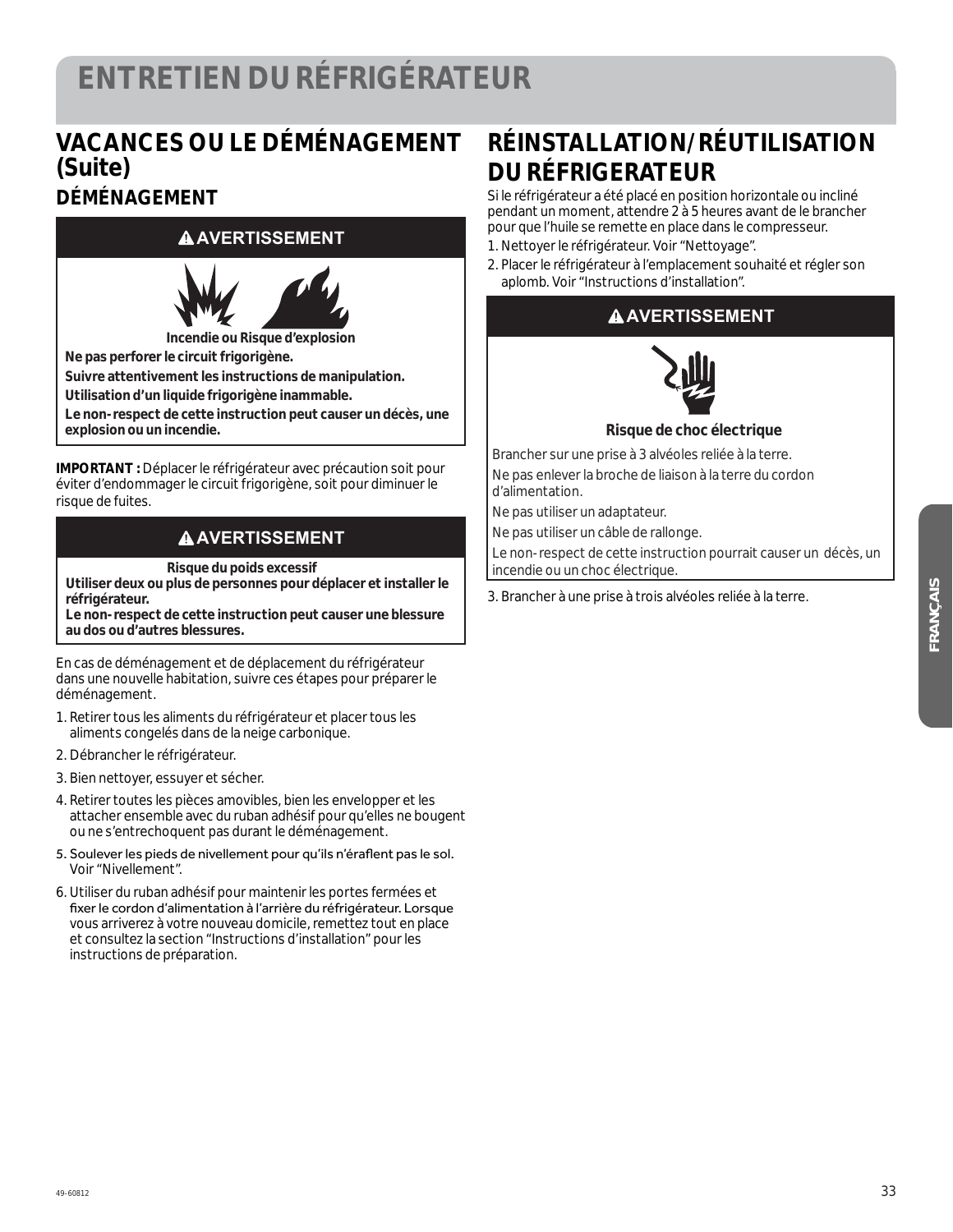## **DÉPANNAGE**

Essayez tout d'abord les solutions suggérées ici et évitez les coûts pour le service de réparation.

### **EL REFRIGERADOR NO FUNCIONA**

| <b>PROBLÈME</b>                                                                                              | CAUSE(S) POSSIBLE(S)                                                                                        | <b>SOLUTION</b>                                                                                                                                                            |
|--------------------------------------------------------------------------------------------------------------|-------------------------------------------------------------------------------------------------------------|----------------------------------------------------------------------------------------------------------------------------------------------------------------------------|
| Le réfrigérateur ne<br>fonctionne pas                                                                        | Le réfrigérateur est débranché.                                                                             | Brancher le réfrigérateur sur une prise à 3 alvéoles<br>reliée à la terre.                                                                                                 |
|                                                                                                              | Le disjoncteur est ouvert ou déclenché/ un<br>fusible est grillé.                                           | Réenclencher le disjoncteur ou remplacer le fusible.                                                                                                                       |
|                                                                                                              | Le réfrigérateur est en mode de dégivrage.                                                                  | Attendre environ 40 minutes que le programme<br>de dégivrage se termine et que le système de<br>refroidissement redémarre.                                                 |
| Le compresseur du<br>réfrigérateur se met en route                                                           | Ceci est normal lorsque le réfrigérateur est<br>branché pour la première fois.                              | Accorder 12 heures pour que le réfrigérateur<br>refroidisse.                                                                                                               |
| souvent ou pendant des<br>périodes prolongées.                                                               | Des aliments chauds ou de grosses<br>quantités d'aliments ont été ajoutés.                                  | Ceci est normal.                                                                                                                                                           |
| <b>REMARQUE: Ce</b><br>réfrigérateur a été conçu<br>pour fonctionner pendant<br>des périodes prolongées avec | La porte a été laissée ouverte, ou le<br>réfrigérateur n'est pas d'aplomb.                                  | S'assurer qu'un article ne bloque pas la fermeture<br>de la porte. Régler l'aplomb du réfrigérateur.<br>Voir "Nivellement du réfrigérateur"                                |
| une consommation d'énergie<br>inférieure.                                                                    | Temps chaud ou ouvertures fréquentes.                                                                       | Ceci est normal.                                                                                                                                                           |
|                                                                                                              | Commande de la température au réglage le<br>plus froid.                                                     | Ajuster la température à un réglage plus chaud.                                                                                                                            |
| Le réfrigérateur a une odeur                                                                                 | Les emballages alimentaires ne sont pas<br>étanches ou les aliments ne sont pas em-<br>ballés correctement. | Refermer hermétiquement les emballages. Placer une<br>boîte ouverte de bicarbonate de soude dans le réfrigé-<br>rateur, remplacer tous les 3 mois.                         |
|                                                                                                              | L'intérieur a besoin d'être nettoyé.                                                                        | Nettoyer l'intérieur. Voir "Nettoyage".                                                                                                                                    |
|                                                                                                              | Les aliments ont été conservés trop long-<br>temps.                                                         | Jeter les aliments abîmés.                                                                                                                                                 |
| La lumière ne s'allume pas                                                                                   | Le réfrigérateur est débranché.                                                                             | Brancher sur une prise à 3 alvéoles reliée à la terre.                                                                                                                     |
|                                                                                                              | L'ampoule DEL est grillée.                                                                                  | Contacter un technicien qua lié pour remplacera DEL<br>grillée.                                                                                                            |
|                                                                                                              | Sabbath Mode is activated.                                                                                  | Lights are disabled in Sabbath mode. To turn on<br>lights you must turn off Sabbath Mode.<br>See "Sabbath Mode" for instructions.                                          |
| Les portes ne ferment pas                                                                                    | Le réfrigérateur n'est pas de niveau.                                                                       | Niveler le réfrigérateur. Voir "Nivellement".                                                                                                                              |
| correctement                                                                                                 | Quelque chose obstrue la fermeture de la<br>porte.                                                          | Vérifiez s'il y a des obstructions et enlevez-les.                                                                                                                         |
| Vibration ou cliquetis                                                                                       | Son donnant l'impression que de l'eau<br>s'écoule du réfrigérateur.                                         | Voir "Nivellement".                                                                                                                                                        |
| Sons normaux                                                                                                 | Son donnant l'impression que de l'eau<br>s'écoule du réfrigérateur.                                         | Ce son est émis par le réfrigérant qui s'écoule dans<br>les canalisations lorsque le compresseur se met en<br>marche et s'arrête.                                          |
|                                                                                                              |                                                                                                             | Le réfrigérateur est équipé d'un système de dégivrage<br>automatique. Ces on est émis par l'eau dégivrée.                                                                  |
|                                                                                                              | Ro nement ou bourdonnement                                                                                  | Ce son peut être émis par le compresseur et les<br>ventilateurs servant à la circulation de l'air froid. Si le<br>réfrigérateur n'est pas d'aplomb, le son sera plus fort. |
|                                                                                                              | Craquements ou cliquetis                                                                                    | Ce son est émis par les parties intérieures lorsqu'elles<br>se contractent ou se dilatent en réponse à des chan-<br>gements de température.                                |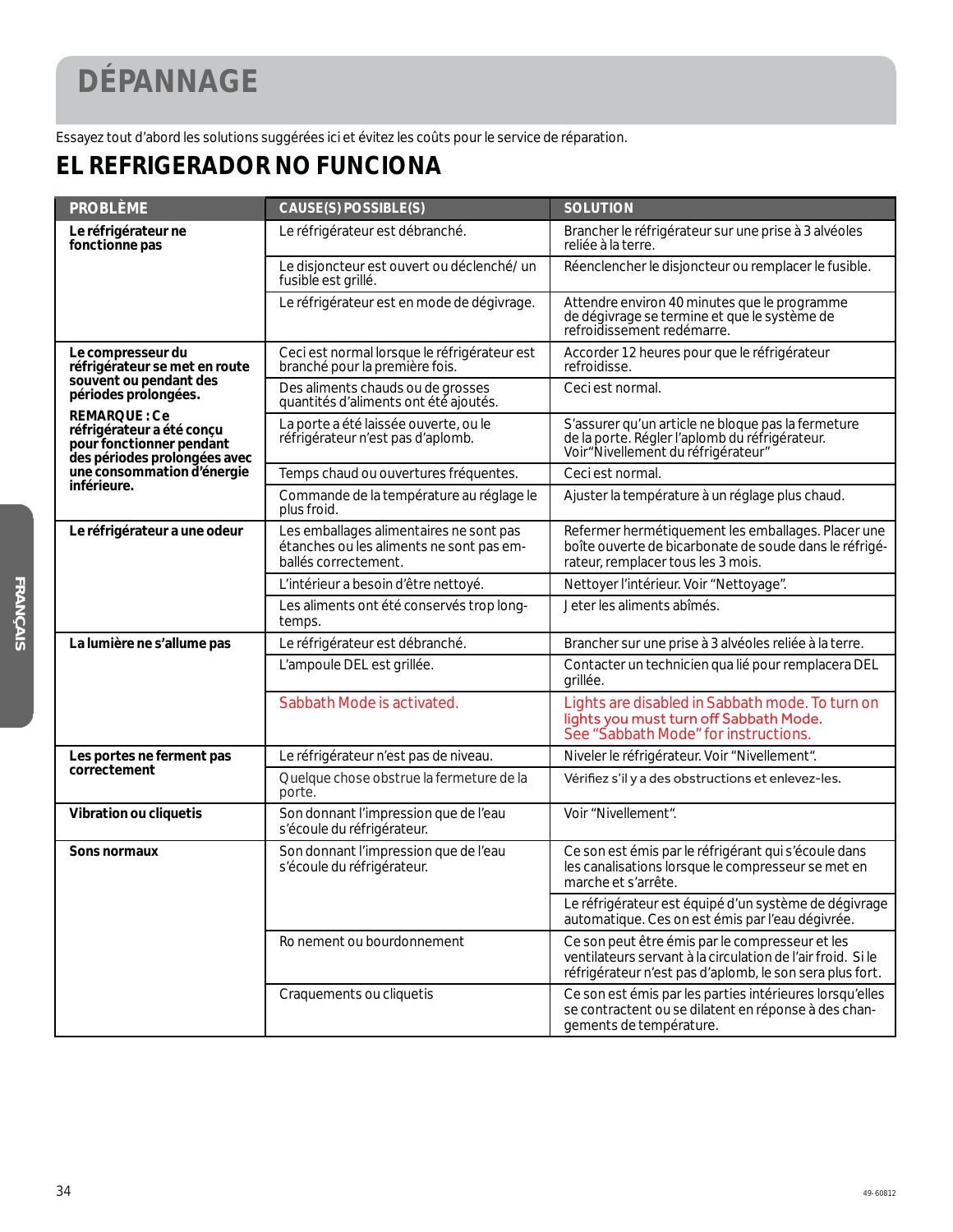## **DÉPANNAGE**

### **TEMPÉRATURE ET HUMIDITÉ**

| <b>PROBLÈME</b>                                               | <b>CAUSE(S) POSSIBLE(S)</b>                                                                                      | <b>SOLUTION</b>                                                                                                                                                                               |
|---------------------------------------------------------------|------------------------------------------------------------------------------------------------------------------|-----------------------------------------------------------------------------------------------------------------------------------------------------------------------------------------------|
| Le réfrigérateur ou le congéla-<br>teur est trop chaud        | La commande de la température n'est pas<br>placée à un réglage suffisamment bas.                                 | Régler la température du compartiment à un réglable<br>plus froid; attendre 24 heures que la température<br>s'ajuste.                                                                         |
|                                                               | La porte est ouverte fréquemment ou en-<br>trouverte.                                                            | Ne pas ouvrir la porte fréquemment. Vé riez pour les ar-<br>ticles en gardant la porte de se refermer complètement.                                                                           |
|                                                               | Des aliments tièdes ont été ajoutés récem-<br>ment.                                                              | Attendre que les aliments et le réfrigérateur aient<br>refroidi.                                                                                                                              |
|                                                               | Il n'y a pas assez d'espace entre l'arrière du<br>réfrigérateur et le mur.                                       | Laisser un espace libre d'au moins 2" (5 cm) entre l'ar-<br>rière du réfrigérateur et le mur.                                                                                                 |
|                                                               | Les articles dans le fond des compartiments<br>empêchent l'air de circuler correctement.                         | Ranger les articles à l'intérieur des bordures des<br>tablettes de verre; ne pas placer d'articles contre les<br>parois des compartiments ou directement devant les<br>ouvertures d'aération. |
| Le réfrigérateur ou le congéla-<br>teur est trop froid.       | La commande de la température est placée à<br>un réglage trop bas.                                               | Augmenter la température du compartiment a uréglage<br>inferieur (plus chaud) suivant; attendre<br>24 heures que la température s'ajuste.                                                     |
| Humidité sur l'extérieur/l'inté-<br>rieur du réfrigérateur.   | Forte présence d'humidité.                                                                                       | Ceci est normal en périodes d'humidité élevée.<br>Sécher la surface et placer la commande de la tempéra-<br>ture à un réglage légèrement plus froid.                                          |
|                                                               | La porte est ouverte fréquemment ou en-<br>trouverte.                                                            | Ne pas ouvrir la porte fréquemment. Vé riez pour les ar-<br>ticles en gardant la porte de se refermer complètement.                                                                           |
|                                                               | Récipient de liquide ouvert dans le réfrigéra-<br>teur.                                                          | Couvrir ou fermer le récipient hermétiquement.                                                                                                                                                |
| Givre ou cristaux de glace sur<br>les aliments surgelés.      | La porte est ouverte fréquemment ou en-<br>trouverte.                                                            | Ne pas ouvrir la porte fréquemment. Vé riez pour les ar-<br>ticles en gardant la porte de se refermer complètement.                                                                           |
|                                                               | Des articles bloquent les ouvertures d'aé-<br>ration du congélateur et empêchent l'air de<br>circuler librement. | Retirer les articles de l'arrière et du sommet du réfrigé-<br>rateur.                                                                                                                         |
| La commande de la température<br>est placée à un réglage trop | Aliments placés trop près de l'ouverture<br>d'aération.                                                          | Retirer les articles de l'arrière et du sommet du réfrigé-<br>rateur.                                                                                                                         |
| froid.                                                        | La commande de la température est placée à<br>un réglage trop froid.                                             | Ajuster la température du congélateur à un réglage<br>moins froid.                                                                                                                            |

**POUR OBTENIR DE L'AIDE SUPPLÉMENTAIRE, VISITER HAIERAMERICA.COM OU CONTACTER LA LIGNE D'ASSISTANCE À LA CLIENTÈLE AU 1-877-337-3639.**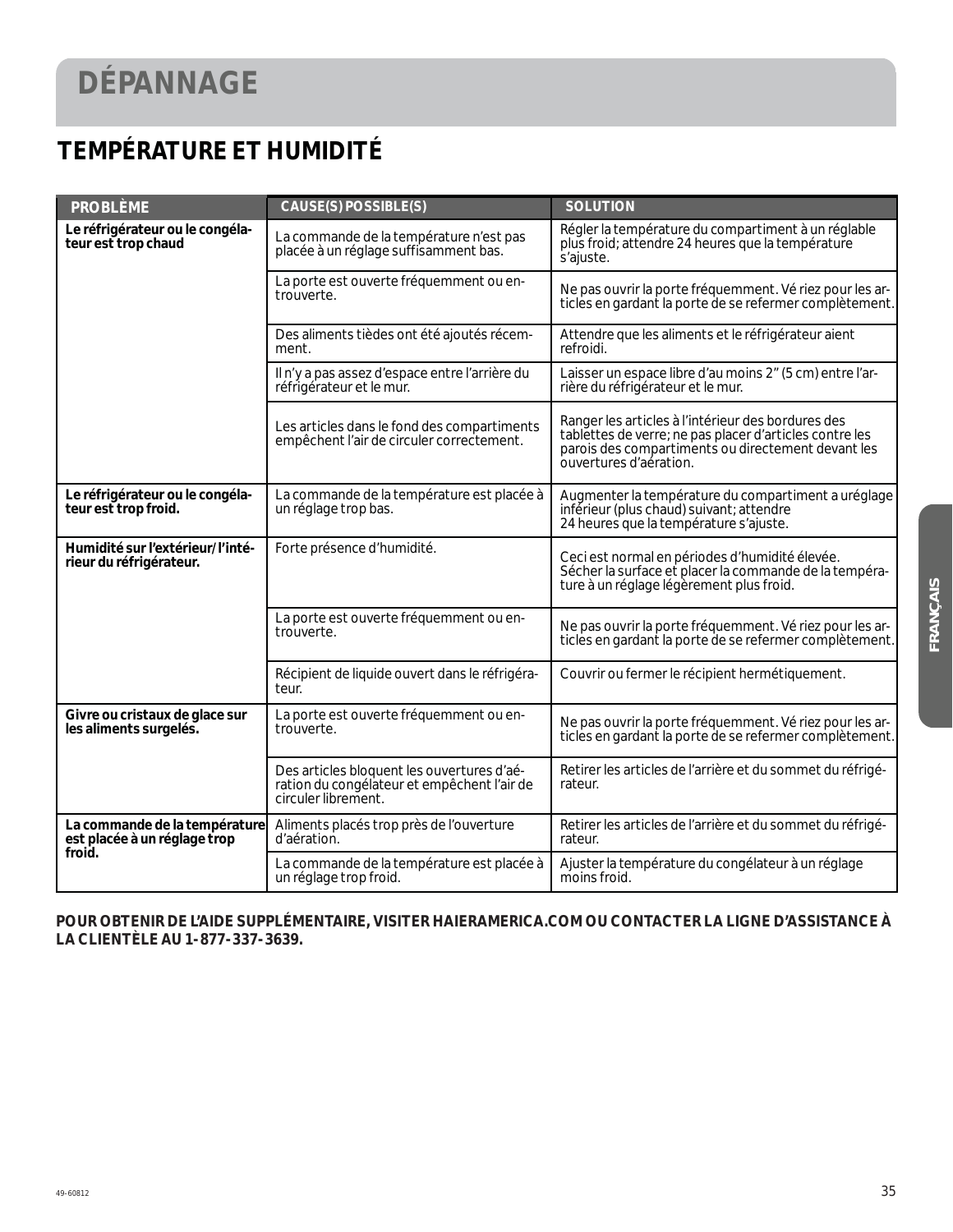### **GARANTIE LIMITÉE**

#### **12 mois sur les pièces et la main-d'œuvre**

Durant les 12 mois suivant la date d'achat d'origine au détail, GE Appliances remplacera toute pièce du réfrigérateur présentant une défectuosité en raison d'un vice de matière ou de fabrication. Le choix entre le remplacement ou la réparation de l'appareil défectueux sera à la discrétion de GE Appliances. Dans le cas où GE Appliances déciderait de réparer l'appareil défectueux, GE Appliances fournira toute pièce défectueuse en raison d'un vice de matière ou de fabrication,et assumera les frais de main-d'œuvre et de service associés à réparation de la pièce. Advenant une décision de remplacer l'appareil durant cette période, GE Appliances pourrait procéder en vous fournissant un certificat échangeable auprès d'un détaillant contre un produit de remplacement.

Le produit doit être accessible, dégagé et installé correctement pour bénéficier du service de réparation sous garantie.

**REMARQUE : Cette garantie prend effet à la date à laquelle l'article** a été acheté et le reçu de l'achat d'origine doit être présenté au représentant de dépannage autorisé avant qu'une quelconque réparation sous garantie ne soit effectuée.

#### **SERVICE AU TITRE DE LA GARANTIE**

**Aux États-Unis,** toutes les réparations sous garantie doivent être réalisées par nos Factory Service Centers ou un technicien Customer Care autorisé. Composez le 1.877.337.3639 pour prévoir un rendez-vous

Veuillez avoir votre numéro de série et votre numéro de modèle à portée de main lorsque vous appelez pour obtenir un service.

#### **Cette garantie ne couvre pas :**

Toute visite à votre domicile pour vous expliquer le fonctionnement de l'appareil.

Mauvaise installation, livraison ou entretien.

Toute défectuosité du produit lorsqu'il est utilisé de façon abusive, ou à des fins commerciales ou à toute autre fin que celle pour laquelle il a été conçu.

Perte des aliments dûe à la déterioration.

Dommage subi après la livraison.

Remplacement des ampoules de lampe.

Le remplacement des fusibles ou le réenclenchement des disjoncteurs.

Tout dommage au produit attribuable à un accident, un incendie, une inondation ou un cas de force majeure.

Tout dommage direct ou indirect attribuable à une défectuosité éventuelle de l'appareil.

Le service s'il est impossible d'avoir accès au produit pour ce faire.

Les coûts associés lorsque GE Appliances choisit d'émettre un certificat échangeable contre un produit de remplacement

**EXCLUSION DES GARANTIES TACITES : Votre recours exclusif est l'échange du produit suivant les modalités de la Garantie Limitée.** Toutes garanties tacites, y compris les garanties de valeurs marchandes ou d'adéquation à des fins particulières, sont limitées à une **durée d'un an ou à la durée la plus courte autorisée par la loi.**

**Pour les clients des États-Unis :** Cette garantie est étendue à l'acheteur d'origine et aux propriétaires suivants pour tout produit acheté pour une utilisation domestique aux États-Unis. Si le produit est installé dans une région où ne se trouve aucun réparateur autorisé GE Appliances, vous devrez peut-être assumer les frais de transport ou apporter l'appareil à un centre de service autorisé GE Appliances. En Alaska, cette garantie exclut le coût d'expédition ou de dépannage à votre domicile.

Certains états n'acceptent pas d'exclusion ou de limites aux dommages indirects consécutifs. Certains droits particuliers vous sont dévolus en vertu de la présente garantie et peuvent s'accompagner d'autres droits qui varient selon votre lieu de résidence. Pour connaître vos droits juridigues, veuillez consulter le bureau local ou le bureau d'état des affaires aux consommateurs ou le Procureur Général de votre état.

> **Garant US: GE Appliances,** *a* **Haier** *company*

**Pour les clients des Canada :** Cette garantie est étendue à l'acheteur d'origine et aux propriétaires suivants pour tout produit acheté aux Canada pour une utilisation domestique aux Canada. Le service à domicile en vertu de la garantie sera fourni dans les régions où il est disponible et où Mabe estime raisonnable de le fournir.

> **Garant Canada: MC Commercial, Burllington, Ontario, L7R 5B6**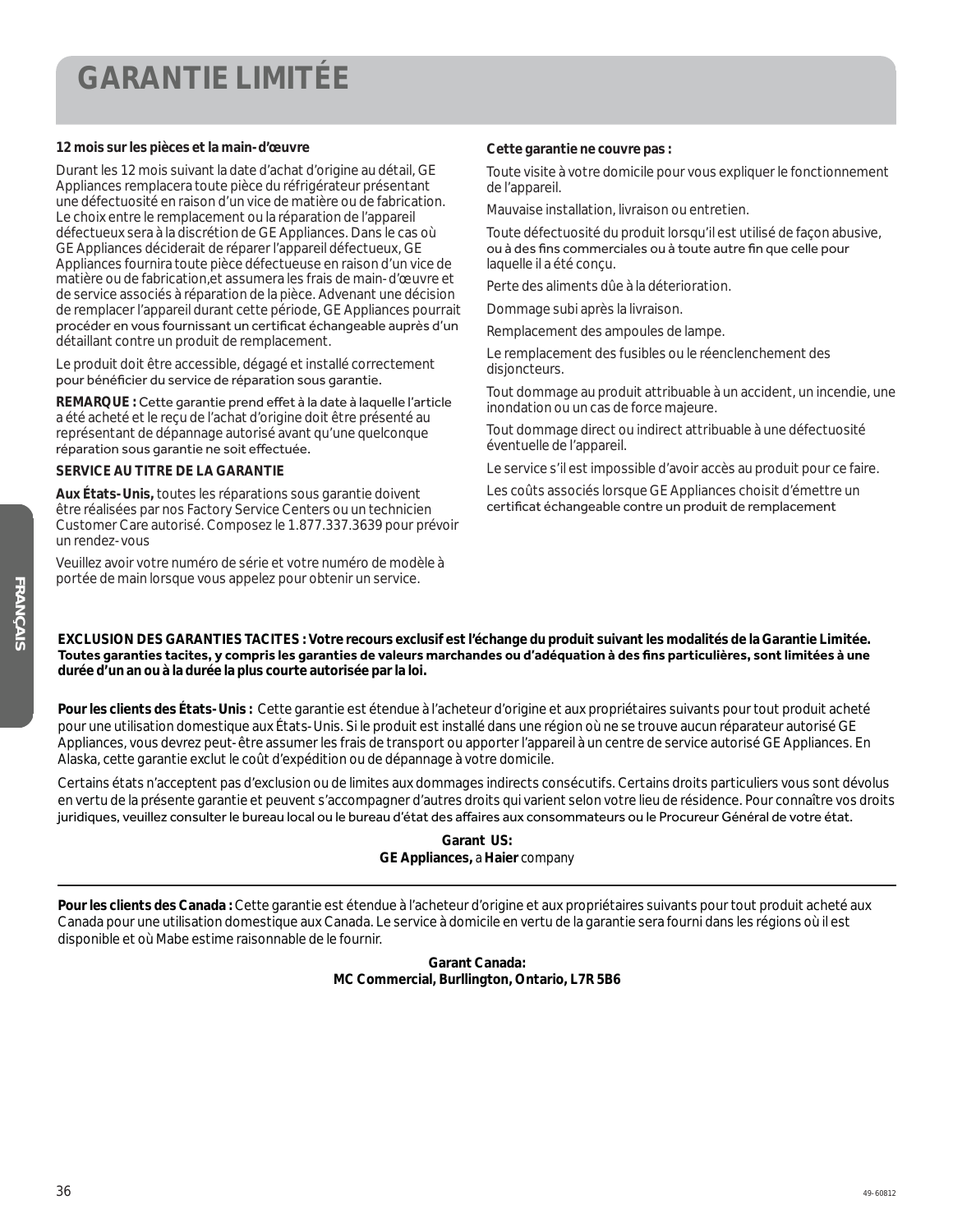### **DOCUMENTS À CONSERVER**

Merci d'avoir acheté ce produit Haier. Ce manuel d'utilisation vous aidera à obtenir la meilleure performance possible de votre nouveau réfrigérateur.

Pour référence ultérieure, inscrire le numéro de plaque signalétique et la date d'achat. La plaque signalétique est située sur une étiquette à l'intérieur du réfrigérateur.

Pour faciliter l'obtention d'un service sous garantie, agrafer la preuve de la date d'achat à ce manuel.

*\_\_\_\_\_\_\_\_\_\_\_\_\_\_\_\_\_\_\_\_\_\_\_\_\_\_\_\_\_\_\_\_\_\_\_\_\_\_\_*  Numéro de modèle

\_\_\_\_\_\_\_\_\_\_\_\_\_\_\_\_\_\_\_\_\_\_\_\_\_\_\_\_\_\_\_\_\_\_\_\_\_\_\_ Numéro de série

\_\_\_\_\_\_\_\_\_\_\_\_\_\_\_\_\_\_\_\_\_\_\_\_\_\_\_\_\_\_\_\_\_\_\_\_\_\_\_ Date d'achat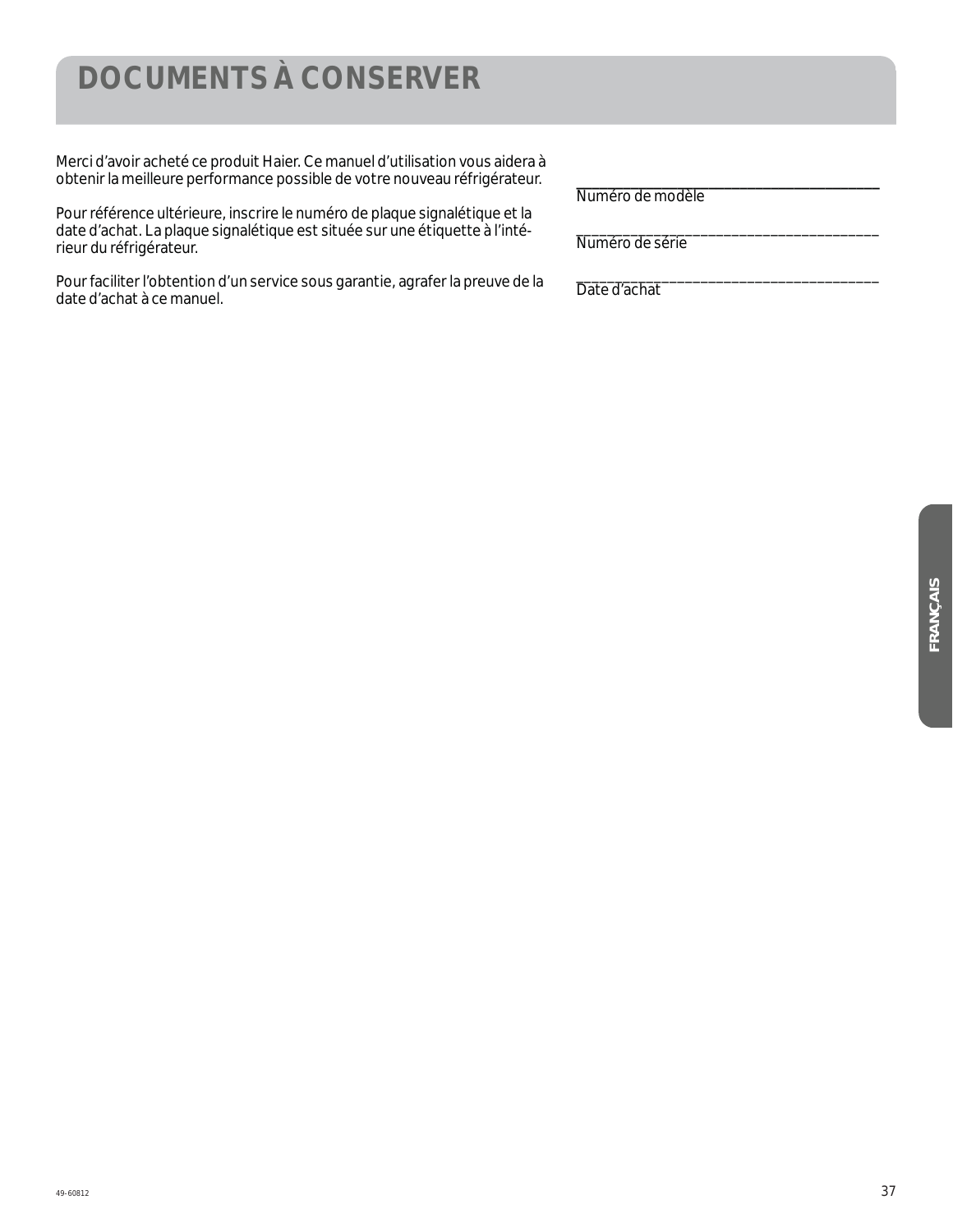### **NOTES**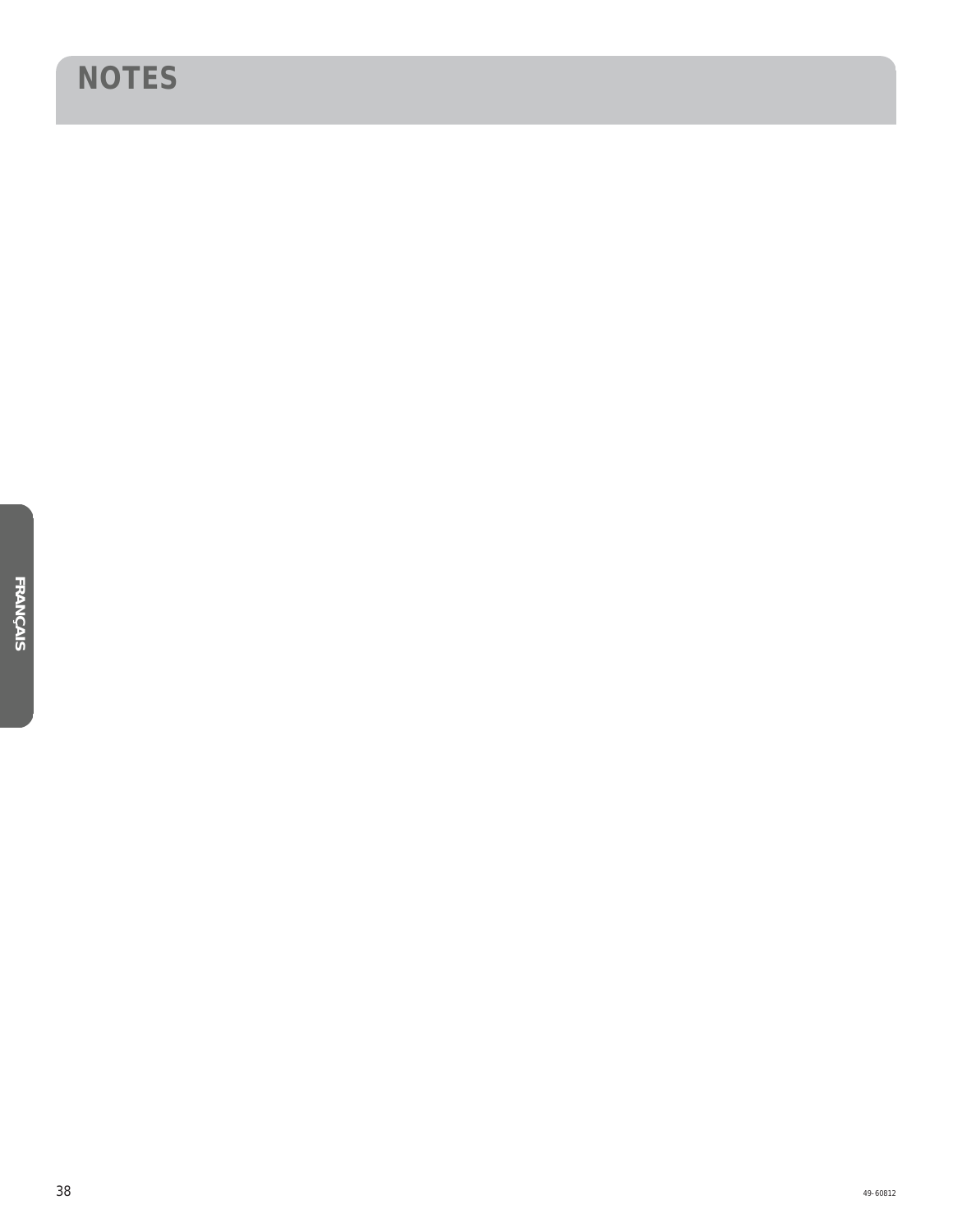## ÍNDICE

| INFORMACIÓN A TENER EN CUENTA (1999) 1999 - 1999 (1999) 1999 - 1999 (1999) 1999 (1999) 1999 (1999) 1999 (1999) |
|----------------------------------------------------------------------------------------------------------------|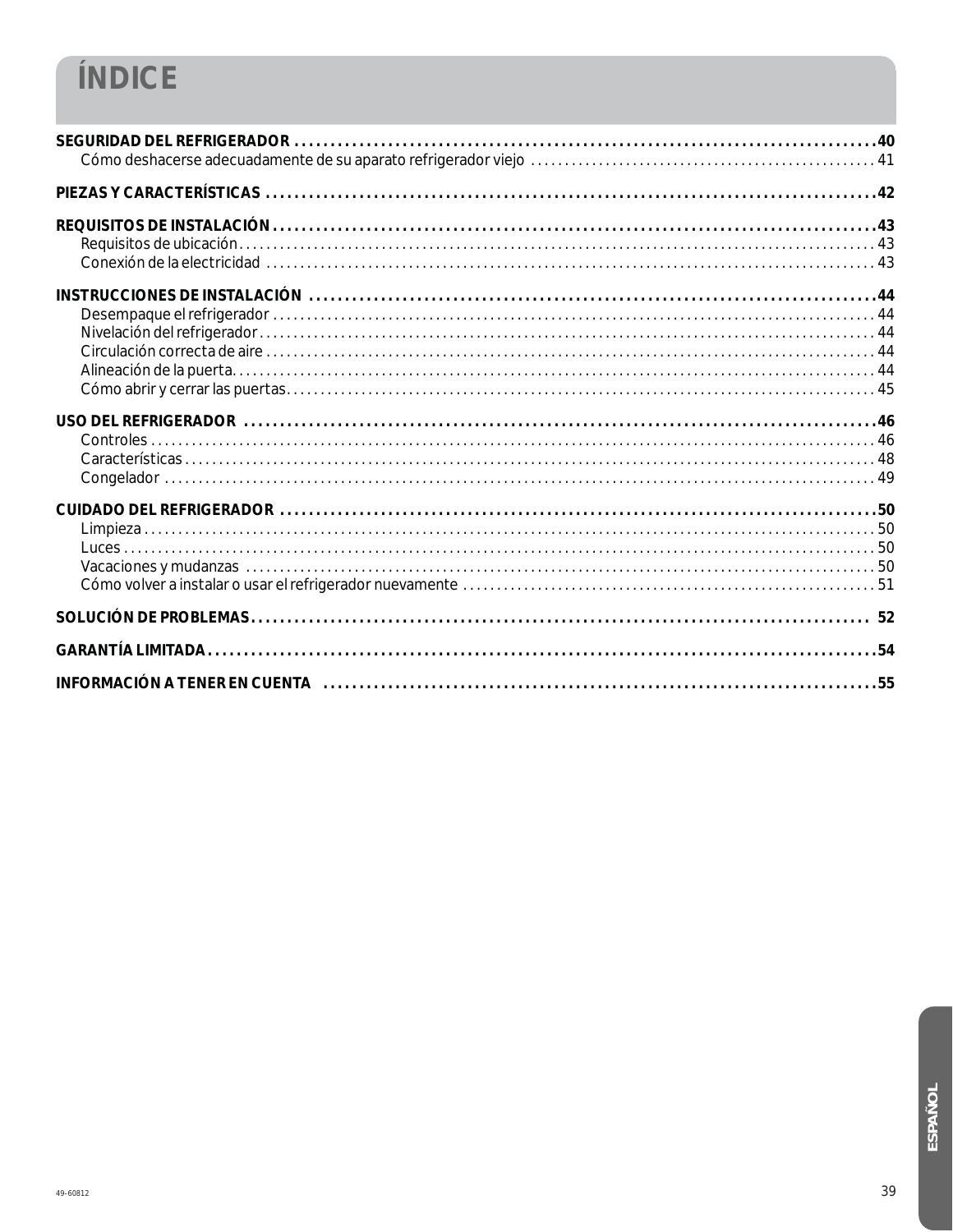### **SEGURIDAD DEL REFRIGERADOR**

**ADVERTENCIA** A fin de reducir el riesgo de incendio, explosión, descargas eléctricas o lesiones al usar su refrigerador, siga estas precauciones básicas de seguridad:

- Este refrigerador se deberá instalar y ubicar adecuadamente de acuerdo con las Instrucciones de Instalación antes de ser usado.
- ¿ Desenchufe el refrigerador antes de hacer reparaciones, reemplazar una lámpara de luz o hacer una limpieza. Nota: La corriente que va al refrigerador no puede ser desconectada por ninguna configuración del panel de control. Nota: Las reparaciones deberán ser realizadas por un Profesional del Servicio Técnico calificado.
- Reemplace todas las piezas y paneles antes del uso.
- No use un prolongador.
- No guarde ni use gasolina u otros vapores inflamables y líquidos cerca de este ni de otro electrodoméstico.
- No guarde sustancias explosivas tales como latas de aerosoles con propelentes inflamables en este electrodoméstico.
- ¿ A fin de evitar riesgos de que los niños sufran asfixia o queden atrapados, retire las puertas de comidas frescas y del freezer de cualquier refrigerador antes de deshacerse o dejar de usar el mismo.
- ¿ Los niños y las personas con capacidad física, sensorial o mental reducida o con falta de experiencia y conocimiento podrán usar este electrodoméstico sólo si son supervisados o les fueron dadas instrucciones sobre un uso seguro y entienden los riesgos involucrados.
- ¿ Este electrodoméstico fue diseñado para uso hogareño y para aplicaciones similares tales como: áreas de personal de cocina en tiendas, oficinas y otros espacios laborales; casas de campo; por clientes en hoteles, moteles, hostales y otros espacios residenciales, catering y aplicaciones no minoristas similares.

**A PRECAUCIÓN** A fin de reducir el riesgo de lesiones al usar el refrigerador, siga estas precauciones básicas.

- No limpie estantes de vidrio ni tapas con agua caliente cuando estén fríos. Los estantes de vidrio y las tapas se pueden romper si son expuestos a cambios de temperatura repentinos o impactos, tales como sacudones o caídas. El vidrio templado está diseñado para destruirse en pequeñas piezas en caso de rotura.
- Mantenga los dedos fuera de los espacios de "riesgo de lastimaduras"; los despejes entre las puertas y entre las puertas y el gabinete son necesariamente pequeños. Tenga el cuidado de cerrar las puertas cuando los niños se encuentren en el área.
- ¿ No toque las superficies frías del compartimiento del freezer cuando las manos estén húmedas o mojadas, ya que la piel se podrá adherir a estas superficies extremadamente frías.
- ¿ No vuelva a congelar comidas que hayan estado totalmente congeladas en forma previa.

#### **ADVERTENCIAS DE LA PROPOSICIÓN 65 DEL ESTADO DE CALIFORNIA**

**A ADVERTENCIA** Este producto contiene uno o más químicos que el Estado de California entiende que producen cáncer y defectos en el nacimiento u otros daños reproductivos.

#### **INSTALACIÓN**

## **AADVERTENCIA** W PELIGRO DE EXPLOSIÓN Refrigerantes Inflamables

**Este electrodoméstico cuenta con refrigerante isobutano, R600a, un gas natural con alto nivel de compatibilidad medioambiental. Sin embargo, también es combustible. Siga las advertencias que figuran a continuación, a fin de reducir el riesgo de lesiones o daños sobre la propiedad.**

- **1)** Al mover, instalar y operar el electrodoméstico, se deberá tener cuidado de no dañar la tubería del refrigerante.
- **2)** El servicio técnico sólo debe ser realizado por personal autorizado del servicio. Use sólo piezas del servicio autorizadas por el fabricante
- **3)** Descarte el electrodoméstico de acuerdo con las Regulaciones Federales y Locales. El refrigerante inflamable y el material aislante inflamable usados requieren procedimientos de
- descarte especiales. Comuníquese con las autoridades locales para descartar su refrigerador de forma ambientalmente segura.
- **4)** Mantenga las aberturas de ventilación en el espacio de protección del electrodoméstico o en la estructura incorporada libres de obstrucción.
- **5)** No use dispositivos mecánicos u otros medios para acelerar el proceso de descongela miento.
- **6)** No dañe el circuito del refrigerante.
- **7)** No use dispositivos eléctricos dentro del compartimiento de almacenamiento de comida del electrodoméstico.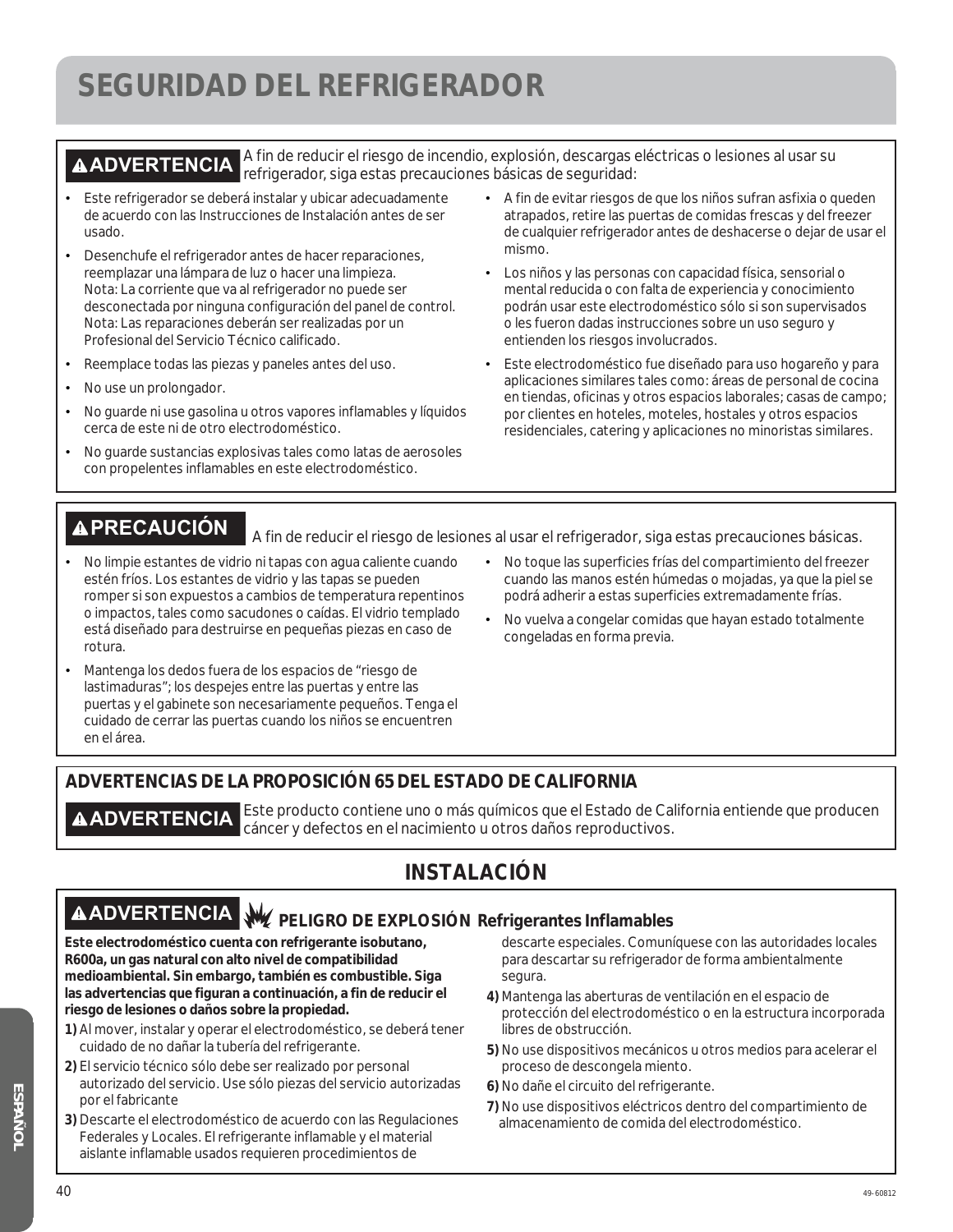### **SEGURIDAD DEL REFRIGERADOR**

#### **DISPOSICIÓN APROPIADA DE SU ANTIGUO APARATO**

### **ADVERTENCIA PELIGRO DE ATRAPAMIENTO Y ASFIXIA**

El incumplimiento de estas instrucciones de eliminación puede causar la muerte o lesiones graves.

**IMPORTANTE:** El atrapamiento y asfixia de niños no es un problema del pasado. Un aparato refrigerador desechado y abandonado es un peligro, aún si va a quedar ahí "por unos pocos días". Si usted está por deshacerse de su aparato refrigerador viejo, siga las instrucciones a continuación para evitar accidentes.

#### **Antes de descartar su aparato refrigerador viejo:**

- ¿ Quite la puerta.
- ¿ Deje los estantes en su lugar así los niños no pueden meterse adentro con facilidad.

#### **Cómo Eliminar Refrigerantes y Gomaespumas:**

Descarte el electrodoméstico de acuerdo con las Regulaciones Federales y Locales. El refrigerante inflamable y el material aislante inflamable usados requieren procedimientos de descarte especiales. Comuníquese con las autoridades locales para descartar su electrodoméstico de forma ambientalmente segura

## **LEA Y GUARDE ESTAS INSTRUCCIONES**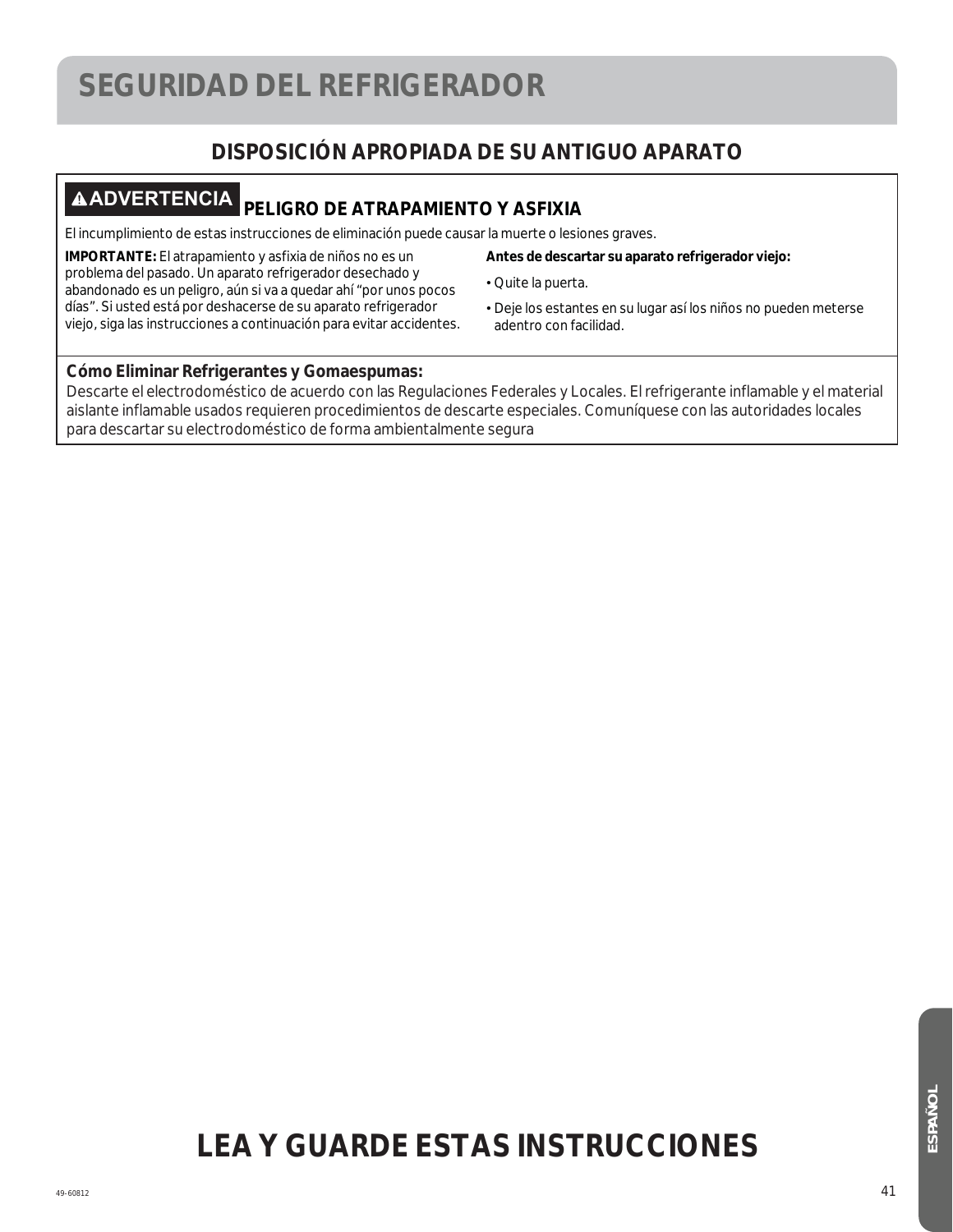## **PIEZAS Y CARACTERÍSTICAS**



- A Placa con el número de modelo y de serie
- B Estante de vidrio
- **C** Luce
- D Recipiente de la puerta
- E Conducto de aire detrás del cajón de baja humedad /de la fruta
- F Cajón del baja humedad / de la fruta
- G Bandeja del congelador (2)
- H Cajón del congelador (4)
- I Patas niveladoras
- J Estante del congelador
- K Cajón de alta humedad / de las verduras
- L Barra con bisagras verticales
- M Sistema de control de humedad (HCS)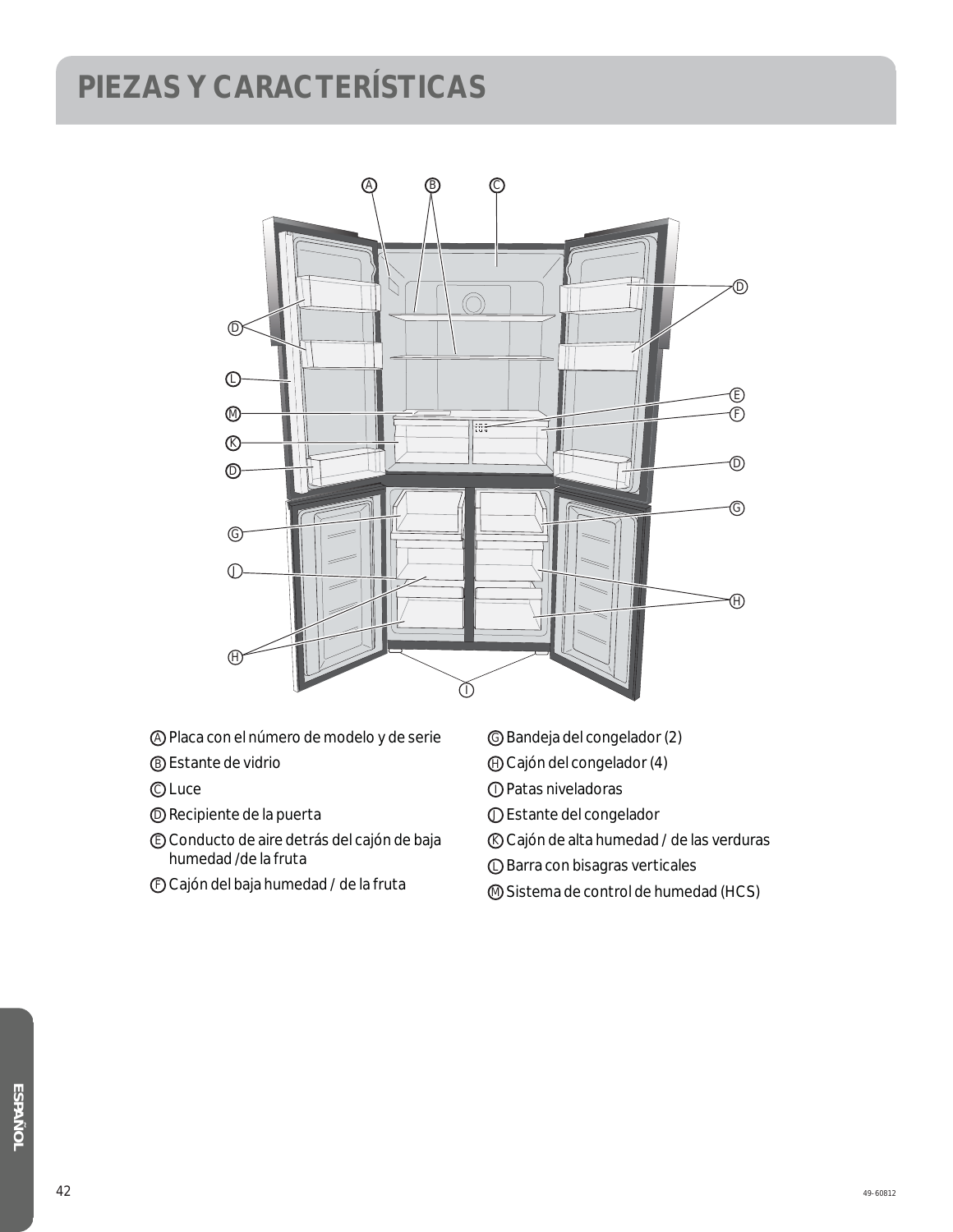### **REQUISITOS DE INSTALACIÓN**

### **REQUISITOS DE UBICACIÓN**

#### **ADVERTENCIA**



**Peligro de Explosión o Incendio**

**Mantenga los materiales y vapores inflamables, tales como gasolina, alejados del aparato.** 

**No seguir esta instrucción puede ocasionar la muerte, explosión, o incendio.**

**IMPORTANTE:** Este refrigerador se ha diseñado para instalarse de forma independiente únicamente. No debe estar empotrado ni integrado en un armario cerrado. Para asegurarse de que el refrigerador funciona con la máxima eficiencia, lo debe instalar en una ubicación donde haya circulación de aire y conexiones eléctricas adecuadas.

#### **CÓMO INSTALAR EL REFRIGERADOR**

- No instale el refrigerador donde la temperatura llegue a ser inferior a los 55°F (13°C), ya que no se activará con la frecuencia necesaria para mantener las temperaturas apropiadas.
- No instale el refrigerador donde la temperatura sea superior a los 110°F (43°C), ya que no funcionará de forma correcta.
- Instale el mismo en un piso lo suficientemente fuerte como para soportarlo completamente cargado.
- No instale el refrigerador en una ubicación expuesta al agua (lluvia, etc.) o en contacto directo con la luz solar.

### **CONEXIÓN DE LA ELECTRICIDAD**

## **ADVERTENCIA RIESGO DE**

#### **DESCARGA ELÉCTRICA**

Enchufe en un tomacorriente con conexión a tierra de 3 cables. No elimine el cable de conexión a tierra.

No use un adaptador.

No use un prolongador.

Si no se siguen estas instrucciones se podrá producir la muerte, incendios o descargas eléctricas.

**unca, bajo ninguna circunstancia, corte o elimine el tercer cable (tierra) del cable de corriente. Para su seguridad personal, este electrodoméstico debe estar adecuadamente conectado a tierra.**

El cable de corriente de este electrodoméstico cuenta con un enchufe de 3 cables (conexión a tierra) que se conecta a un tomacorriente de pared estándar de 3 cables (conexión a tierra) para minimizar la posibilidad de riesgos de descargas eléctricas por parte del mismo.

Contrate a un electricista calificado para que controle el tomacorriente y el circuito eléctrico, a fin de asegurar que el enchufe esté correctamente conectado a tierra.

En caso de contar con un tomacorriente de pared de 2 cables, es su responsabilidad y obligación reemplazarlo por un tomacorriente de pared de 3 cables correctamente conectado a tierra. No use un adaptador.

El refrigerador deberá estar siempre conectado a un enchufe específico con un índice de voltaje equivalente al que figura en la placa de calificación.

Se requiere un suministro eléctrico con fusible y conexión a tierra de 115 voltios de CA, 60 Hz, 15 o 20 amperes. Esto garantiza el mejor funcionamiento y además previene la sobrecarga de los circuitos del hogar, lo cual podría ocasionar riesgos de incendio debido al recalentamiento de cables.

Nunca desenchufe el refrigerador tirando del cable de corriente. Siempre tome su enchufe firmemente y empuje el mismo hacia fuera para retirarlo.

Inmediatamente interrumpa el uso de un cable de suministro de corriente dañado. Si el cable de corriente se encuentra dañado, su reemplazo deberá ser realizado por un profesional calificado del servicio técnico, utilizando una pieza del servicio técnico autorizada por el fabricante.

Al alejar el refrigerador de la pared, se deberá tener cuidado de que no ruede sobre ni dañe el cable de corriente.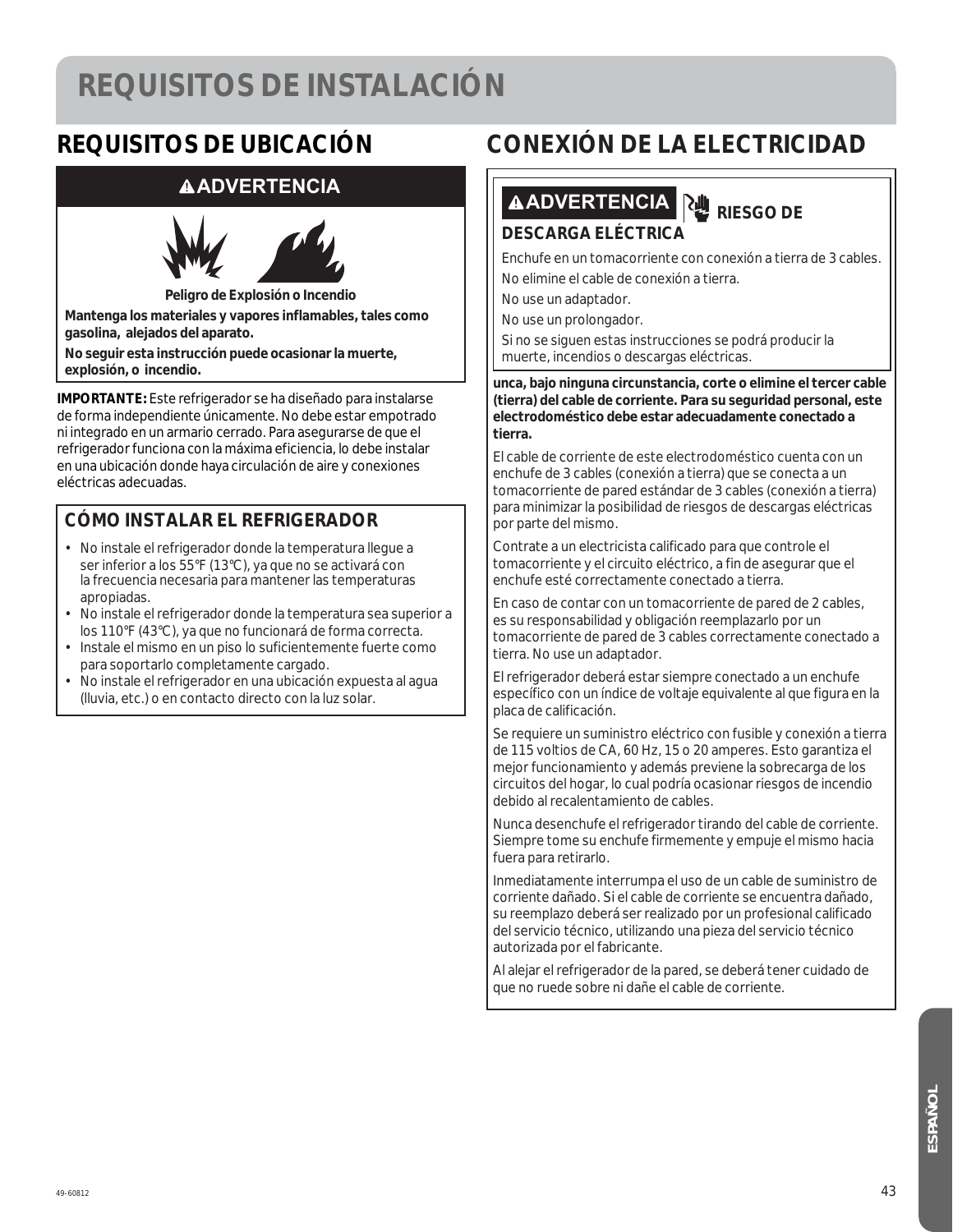### **INSTRUCCIONES DE INSTALACIÓN**

### **DESEMPAQUE EL REFRIGERADOR**

#### **ADVERTENCIA**



**Peligro de Explosión o Incendio**

**No perfore el tubo refrigerante.** 

**Siga con cuidado las instrucciones de manipulación.** 

**El refrigerante usado es inflamable.** 

**No seguir esta instrucción puede ocasionar la muerte, explosión, o incendio.** 

**IMPORTANTE:** Tenga cuidado al mover el refrigerador para evitar dañar el tubo refrigerante o aumentar el riesgo de fuga.

**IMPORTANTE:** Cuando lo mueva, nunca incline el refrigerador en un ángulo superior a los 45°. Esto podría dañar el compresor y el sistema sellado. Si el refrigerador ha sido colocado en posición horizontal durante algún período de tiempo, espere 30 minutos antes de enchufarlo para permitir que el refrigerante se asiente.

- 1. Retire los materiales del embalaje. Esto incluye la base corrugada y toda la cinta adhesiva que sostiene los accesorios internos y externos del refrigerador.
- 2. Inspeccione y retire cualquier resto de embalaje, cinta o materiales impresos antes de encender el refrigerador.
- 3. Si su refrigerador posee puertas lisas o de acero inoxidable, por favor retire la película transparente antes de encenderlo por primera vez. Al retirar la película, no tire de la misma hacia abajo ya que esto podrá resultar en la desalineación de las puertas.
- 4. Es normal que la puerta del freezer sea posicionada un poco más arriba que la parte superior del gabinete, cuando el refrigerador es instalado por primera vez. Este posicionamiento viene configurado de fábrica, a fin de asegurar un sellado correcto de las juntas cuando se genere peso en la puerta por la colocación de productos alimenticios.

### **NIVELACIÓN DEL REFRIGERADOR**

- El refrigerador cuenta con dos patas niveladoras que se encuentran ubicadas en las esquinas frontales inferiores del mismo. Luego de colocar correctamente el refrigerador en su posición final, podrá nivelar el mismo.
- Las patas niveladoras pueden ser ajustadas girando éstas en dirección de las agujas del reloj para elevar el refrigerador, o en dirección contraria de las agujas del reloj para bajar el mismo. La puerta del refrigerador se cerrará más fácilmente cuando las patas niveladoras sean extendidas.



### **CIRCULACIÓN CORRECTA DE AIRE**

- A fin de asegurar que su refrigerador funciona en el nivel de eficiencia máximo para el cual fue diseñado, deberá instalar el mismo en una ubicación donde haya una apropiada circulación de aire, tuberías y conexiones eléctricas. Este refrigerador no fue diseñado para funcionar en temperaturas inferiores a 60°F (16°C) o superiores a 110°F (43°C).
- No instale el refrigerador en una ubicación que no se encuentre correctamente aislada o calentada; por ejemplo: garaje, etc. Manténgalo alejado del contacto directo con la luz del sol y alejado de fuentes de calor tales como radiadores, calentadores, o electrodomésticos de cocina.
- Se recomienda dejar los siguientes espacios en torno al refrigerador:

| Laterales     | $1''(25 \text{ mm})$      | Parte Superior | 1" (25 mm) |
|---------------|---------------------------|----------------|------------|
| Parte Trasera | $2^{\prime\prime}$ (50mm) |                |            |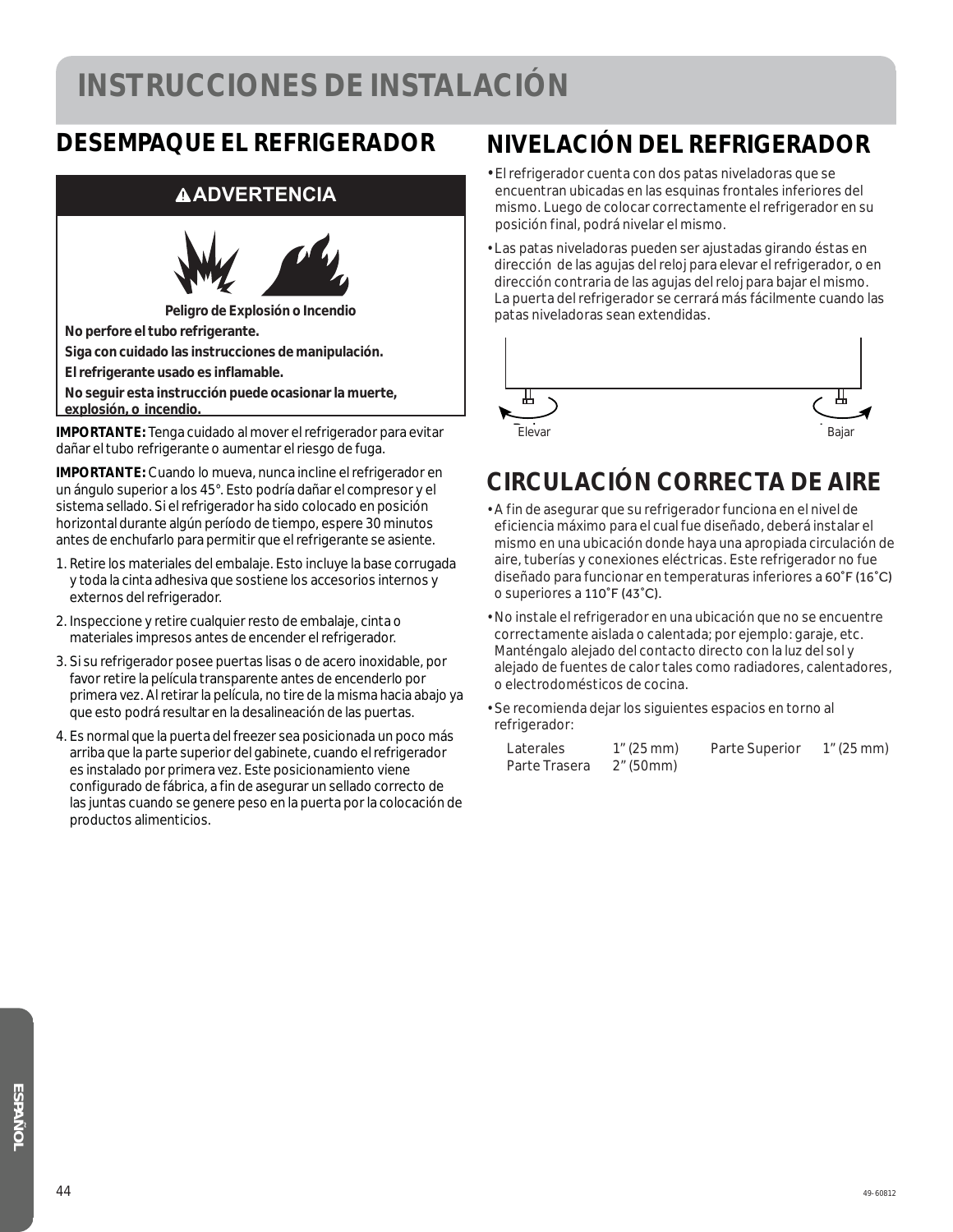### **INSTRUCCIONES DE INSTALACIÓN**

### **CÓMO ALINEAR LAS PUERTAS (si es necesario)**

Si los bordes de las puertas del refrigerador no están alineados, puede regularlos:

#### **Uso de la pata regulable**

- Gire la pata regulable para subir o bajar ese lado del refrigerador.
- En el sentido de las ajugas del reloj para subir
- En sentido contrario a las agujas del reloj para bajar



#### **Uso de espaciadores (provistos)**

- Abra la puerta. Con la puerta abierta, levante la puerta hacia arriba.
- Con la ayuda de su mano o pinzas, sujete el espaciador (provisto) en el pasador de la bisagra central.



### **CÓMO ABRIR Y CERRAR LAS PUERTAS**

El compartimiento del refrigerador tiene dos puertas. Las puertas pueden abrirse y cerrarse ya sea en forma separada o juntas.

- Hay una junta con bisagras verticales en la puerta del refrigerador del lado izquierdo.
- Al cerrar la puerta del refrigerador del lado izquierdo, la junta con bisagras se pliega detrás de la puerta del lado derecho, uniendo las dos puertas del refrigerador.
- Hay un elemento calefactor dentro del marco que ayuda a evitar la formación de humedad en la barra. La temperatura de la superficie podría estar tibia, lo cual es normal, y no afectará el rendimiento del refrigerador.



**NOTA:** Antes de cerrar la puerta del lado izquierdo, asegúrese de que la junta con bisagras verticales se pliegue hacia dentro. Si se tira de la junta hacia el exterior, puede dañarse cuando intente cerrar la puerta.

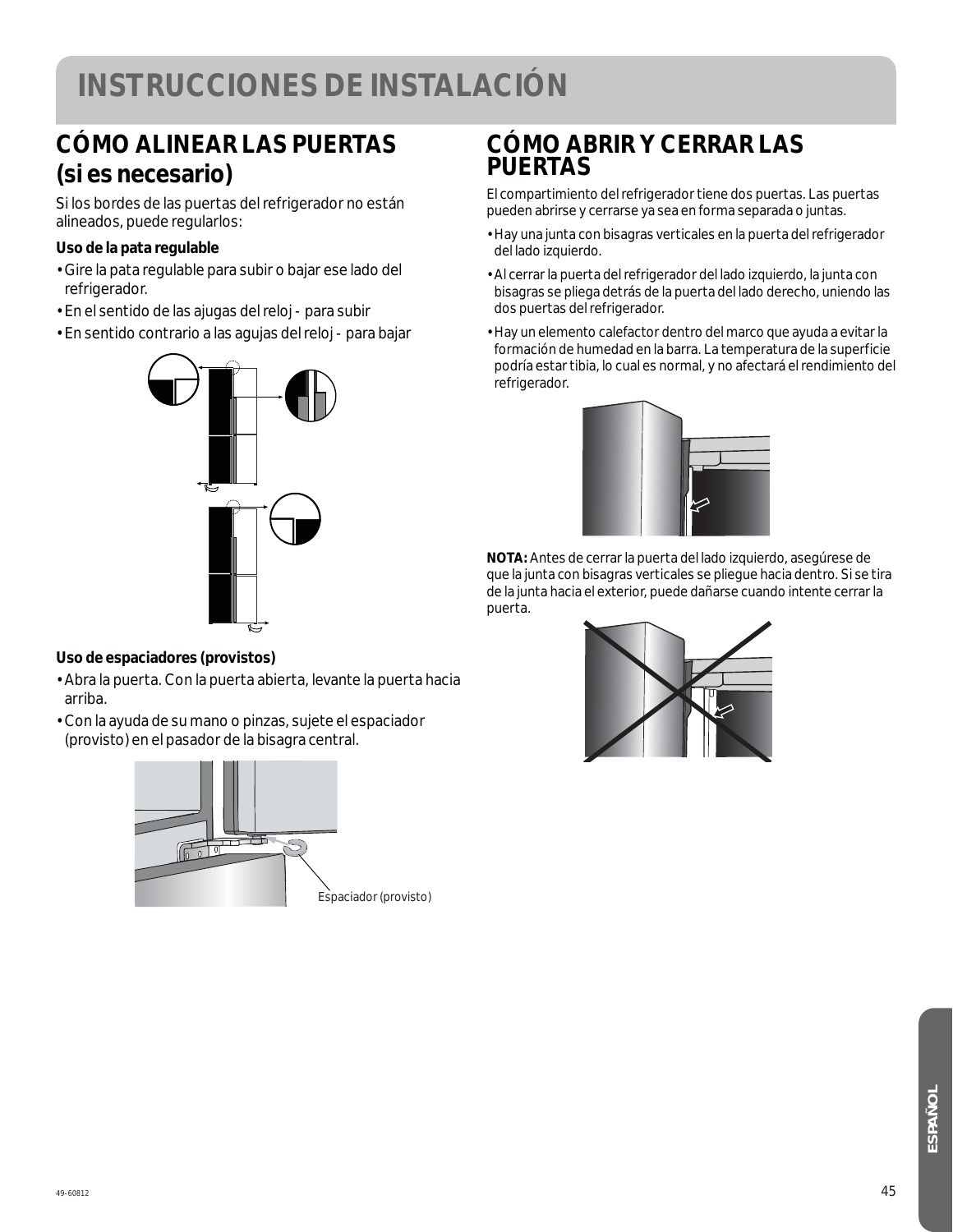### **CONTROLES**



- A Botón de control de la temperatura del refrigerador
- B Botón de control de la temperatura del congelador
- C Botón Quick Cool (Enfriamiento rápido)
- D Botón Quick Freeze (Congelamiento rápido)
- E Botón Sabbath (Día de descanso)
- F Botón Lock (Bloqueo)
- G Indicador Quick Cool (Enfriamiento rápido)
- H La temperatura del refrigerador se muestra en °C en el indicador
- I Indicador Quick Freeze (Congelamiento rápido)
- J La temperatura del congelador se muestra en °C en el indicador
- K Indicador de estado del sistema de control de humedad (HCS)
- L Indicador de modo Sabbath (Día de descanso)
- M Indicador de bloqueo

#### **BOTONES TÁCTILES**

Les contrôles sont des touch pads, réagissant lorsqu'elles sont effleurées.

#### **BLOQUEO DEL PANEL DE CONTROL**

Le tableau de commande se verrouille automatiquement après 30 secondes of non-use. Il doit être déverrouillé pour modifier tout réglage. Para cambiar los ajustes, el panel de control debe estar desbloqueado.

#### **Para bloquear el panel de control:**

Mantenga presionado LOCK (Bloqueo) durante 3 segundos. El indicador de bloqueo se apagará.

#### **Para desbloquear el panel de control:**

Mantenga presionado LOCK (Bloqueo) durante 3 segundos. El indicador de bloqueo se apagará.

#### **PANTALLA DE TEMPERATURA**



Cuando no se utilicen los botones ni las puertas durante 30 segundos, se apagarán todas las luces LED en la pantalla del panel.

Cuando se presiona un botón o se abre una puerta, todas las luces LED en la pantalla del panel se iluminarán.

#### **SELECTOR DE UNIDADES**

La función de selector de unidades le permite elegir entre mostrar la temperatura programada en grados Fahrenheit (°F) o grados Celsius (°C).

La unidad de temperatura predeterminada es grados Fahrenheit.

- 1. Si está bloqueado, desbloquee el panel de control manteniendo presionado el botón **LOCK** (Bloqueo) durante 3 segundos.
- 2. Mantenga presionado los botones **FRIDGE** (Refrigerador) y **FREEZER** (Congelador) al mismo tiempo durante 3 segundos. Aparecerá °C junto a la pantalla de temperatura para indicar que la unidad se ha cambiado a grados Celsius.

3. Para volver a mostrar la temperatura programada en grados Fahrenheit, mantenga presionado **FRIDGE**

(Refrigerador) y **FREEZER** (Congelador) al mismo tiempo durante 3 segundos. El símbolo °C desaparecerá de la pantalla de temperatura.



Hold 3 sec. Lock

क़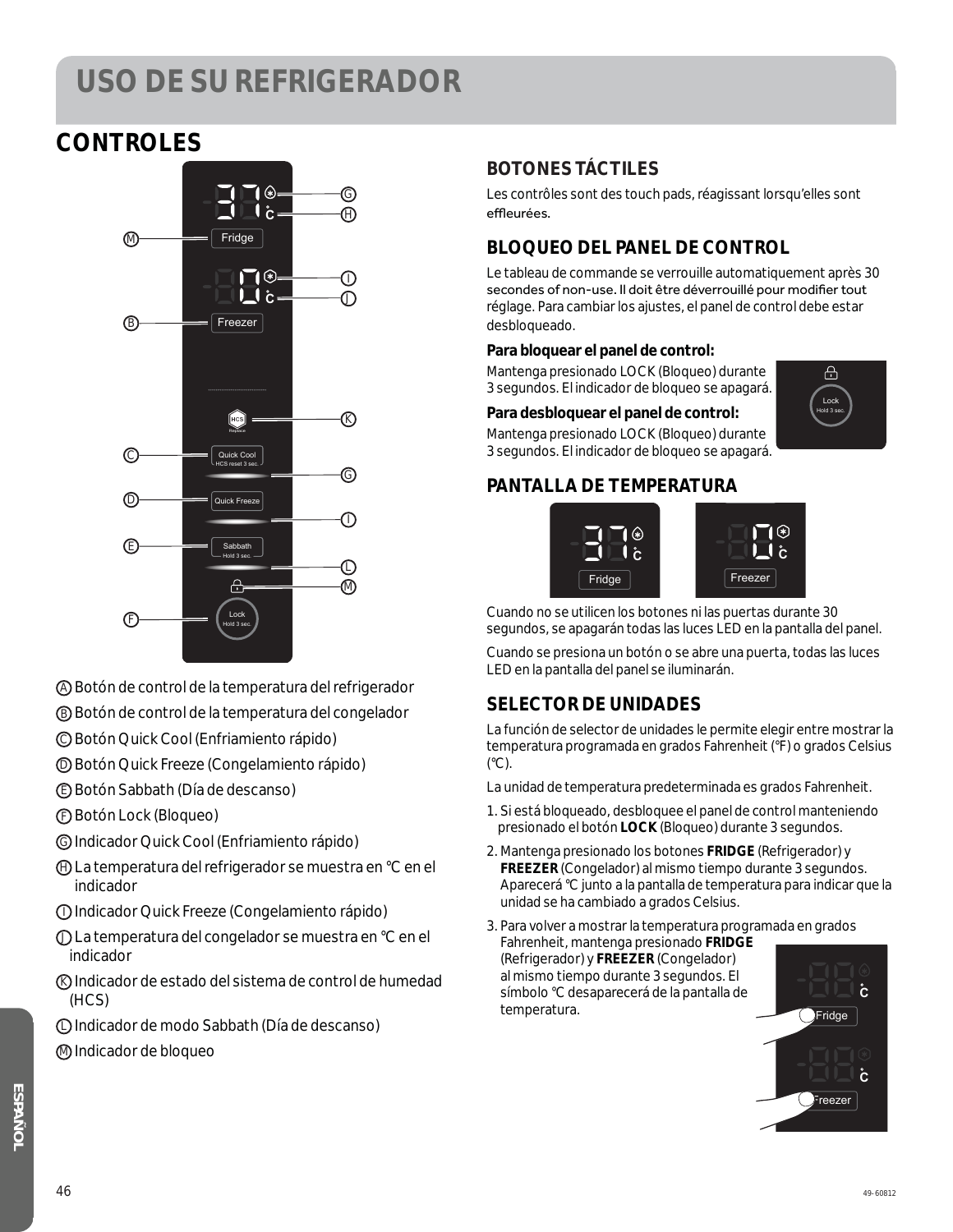### **CONTROLES (Suite)**

#### **CONTROLES DE TEMPERATURA**

El rango de temperatura para el compartimiento del refrigerador es de 34 °F a 42 °F (1 °C a 6 °C). El rango de temperatura para el compartimiento del congelador es de -6 °F a 4 °F (-21 °C a -16 °C).

El compartimiento del refrigerador está prefijado en la temperatura recomendada de 37 °F (3 °C) y el compartimiento del congelador está prefijado en la temperatura recomendada de 0 °F (-18 °C). Cuando el refrigerador se conecta por primera vez, la pantalla mostrará los ajustes de temperatura recomendados.

#### **IMPORTANTE:**

- El ajuste recomendado debe ser el correcto para un uso doméstico normal del refrigerador.
- Cuando el refrigerador se enciende por primera vez, puede tardar hasta 12 horas para enfriar hasta las temperaturas prefijadas. Espere 24 horas para que el refrigerador se enfríe completamente antes de agregar alimentos. Si agrega alimentos antes de que el refrigerador se haya enfriado por completo, podrían echarse a perder.
- Si la temperatura está demasiado elevada o demasiado baja en el refrigerador o en el congelador, antes de regular los controles, revise primero los ductos de ventilación para cerciorarse de que no estén obstruidos.

#### **Cómo ajustar los controles**

No ajuste ningún control de temperatura en más de un ajuste por vez, excepto cuando encienda el refrigerador. Espere 24 horas entre los ajustes para que se estabilice la temperatura.

**NOTA:** No se puede regular la temperatura si está activada otra función de control como Quick Freeze (Congelamiento rápido), Quick Cool (Enfriamiento rápido) o modo Sabbath (Día de descanso) o está bloqueado el panel de control. El indicador correspondiente se iluminará y sonará un tono.

#### **Para regular la temperatura del refrigerador:**

- 1. Si está bloqueado, desbloquee el panel de control manteniendo presionado el botón LOCK (Bloqueo) durante 3 segundos.
- 2. Presione el botón Fridge (Refrigerador) para regular la temperatura.

 **NOTA:** La temperatura disminuye en un grado y suena un tono cada vez que presiona el botón.



Freezer

**C**

Después de 5 segundos sin que se presione un botón, el ajuste de temperatura se confirma de forma automática.

#### **Para regular la temperatura del congelador:**

- 1. Si está bloqueado, desbloquee el panel de control manteniendo presionado el botón LOCK (Bloqueo) durante 3 segundos.
- 2. Presione el botón Freezer (Congelador) para regular la temperatura.

 **NOTA:** La temperatura disminuye en un grado y suena un tono cada vez que presiona el botón.

Después de 5 segundos sin que se presione un botón, el ajuste de temperatura se confirma de forma automática.



#### **CONGELAMIENTO RÁPIDO**

(Enfriamiento rápido) se iluminarán.

**ENFRIAMIENTO RÁPIDO**

calentamiento no deseado.

2. Presione el botón Quick Cool (Enfriamiento rápido). Los indicadores de Quick Cool

La función Quick Freeze (Congelamiento rápido) acelera el congelamiento de los alimentos frescos y protege los alimentos congelados del calentamiento no deseado. Si necesita congelar una gran cantidad de alimentos, se recomienda seleccionar la función Quick Freeze (Congelamiento rápido) un par de horas antes.

3. Repita los pasos 1 y 2 para apagar de forma manual la función

Hold 3 sec. Lock

௬

La función Quick Cool (Enfriamiento rápido) acelera el enfriamiento de los alimentos frescos y protege los alimentos ya almacenados del

1. Si está bloqueado, desbloquee el panel de control manteniendo presionado el botón LOCK (Bloqueo) durante 3 segundos.

1. Si está bloqueado, desbloquee el panel de control manteniendo presionado el botón LOCK (Bloqueo) durante 3 segundos.



2. Presione el botón Quick Freeze (Congelamiento rápido). Los indicadores de Quick Freeze (Congelamiento rápido) se iluminarán.



Quick Cool HCS reset 3 sec.



 $\circledast$ 

3. Repita los pasos 1 y 2 para apagar manualmente la función Quick Freeze (Congelamiento rápido).

**NOTA:** Quick Freeze (Congelamiento rápido) se apagará automáticamente después de 24 horas.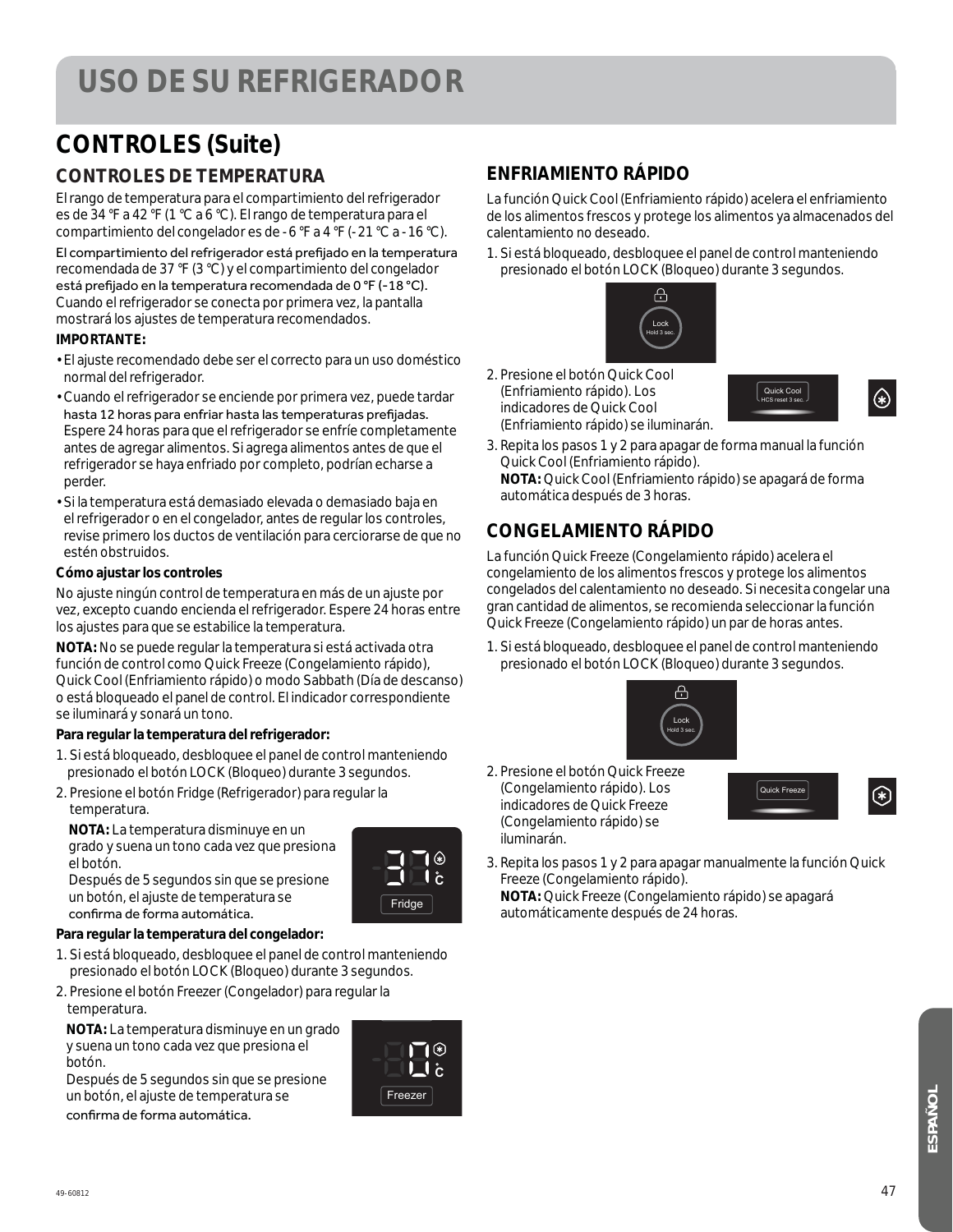### **CONTROLES (Suite)**

#### **DÍA DE DESCANSO**

La función Sabbath (Día de descanso) ha sido diseñada para aquellas personas cuyas prácticas religiosas requieren apagar las luces. Se desactivarán todas las luces interiores y las alarmas.

- 1. Si está bloqueado, desbloquee el panel de control manteniendo presionado el botón LOCK (Bloqueo) durante 3 segundos.
- 2. Mantenga presionado SABBATH (Día de descanso) durante 3 segundos hasta que se ilumine el indicador Sabbath (Día de descanso).



#### **NOTAS:**

- Se desactivarán todas las luces y los tonos de alerta.
- Si estaba activada la función Quick Cool (Enfriamiento rápido) y Quick Freeze (Congelamiento rápido), el modo Sabbath (Día de descanso) desactiva estas funciones de forma automática.
- El panel de control permanecerá desbloqueado mientras se encuentre en el modo Sabbath (Día de descanso).
- 3. Para quitar la selección del modo Sabbath (Día de descanso), mantenga presionado el botón SABBATH (Día de descanso) durante 3 segundos.

#### **INDICADOR DEL SENSOR DE CONTROL DE HUMEDAD (HCS)**

El indicador HCS se iluminará para recordarle que es momento de reemplazar el cartucho HCS.

Para conocer las instrucciones sobre el reemplazo, consulte la sección "Sistema de control de humedad" en la sección "Funciones".



#### Para reajustar el estado de HCS después de reemplazar el filtro:

- 1. Si está bloqueado, desbloquee el panel de control manteniendo presionado el botón LOCK (Bloqueo) durante 3 segundos.
- 2. Mantenga presionado QUICK COOL (Enfriamiento rápido) durante 3 segundos.



#### **ALARMA DE LA PUERTA**

Cuando la puerta del refrigerador está abierta durante más de 3 minutos, se escuchará la alarma de puerta abierta. La alarma se puede apagar cerrando la puerta. Si se deja la puerta abierta por más de 7 minutos, la luz interior del refrigerador se apagará automáticamente.

### **CARACTERÍSTICAS**

#### **REFRIGERADOR**

#### **ESTANTES REGULABLES**

La altura de los estantes se puede regular para adaptarse a sus necesidades de almacenamiento.

1. Para quitar un estante, levante la parte frontal y el borde posterior para desenganchar los ganchos del estante de los soportes del estante a lo largo de la pared del refrigerador y quitarlo.



2. Para volver a instalar un estante, colóquelo en los soportes frontales y traseros. Empuje el estante hacia la parte trasera del refrigerador hasta la parte posterior de los ganchos del estante alrededor de los soportes del estante trasero.

#### **RECIPIENTES DE LA PUERTA DESMONTABLES**

#### **Para quitar y volver a colocar un recipiente de la puerta:**

- 1. Coloque las manos a ambos lados del recipiente y levántelo hacia arriba.
- 2. Jale hacia afuera el recipiente de la puerta.
- 3. Para volver a colocar un recipiente de la puerta, insértelo por encima del soporte y presione hacia abajo para que encaje en su lugar.



#### **CAJONES PARA VERDURAS**

#### **Cajón de alta humedad / de las verduras**

Este cajón mantiene la humedad en el rango ideal para almacenar verduras de hojas frescas.

#### **Cajón del baja humedad / de la fruta**

Este cajón mantiene la humedad en el rango ideal para almacenar frutas y verduras con piel/corteza/cáscara.

#### **SISTEMA DE CONTROL DE HUMEDAD**

El sistema de control de humedad (HCS) consta de un filtro reemplazable colocado sobre la tapa de la cubierta del cajón para verduras de alta humedad.

El filtro HCS ayuda a mantener el nivel de humedad óptima dentro del cajón para verduras. Filtro HCS

Para mejor rendimiento, el filtro HCS debe reemplazarse cada 12 meses. Para solicitar el reemplazo del filtro HCS, llame al 1-877-337-3639.

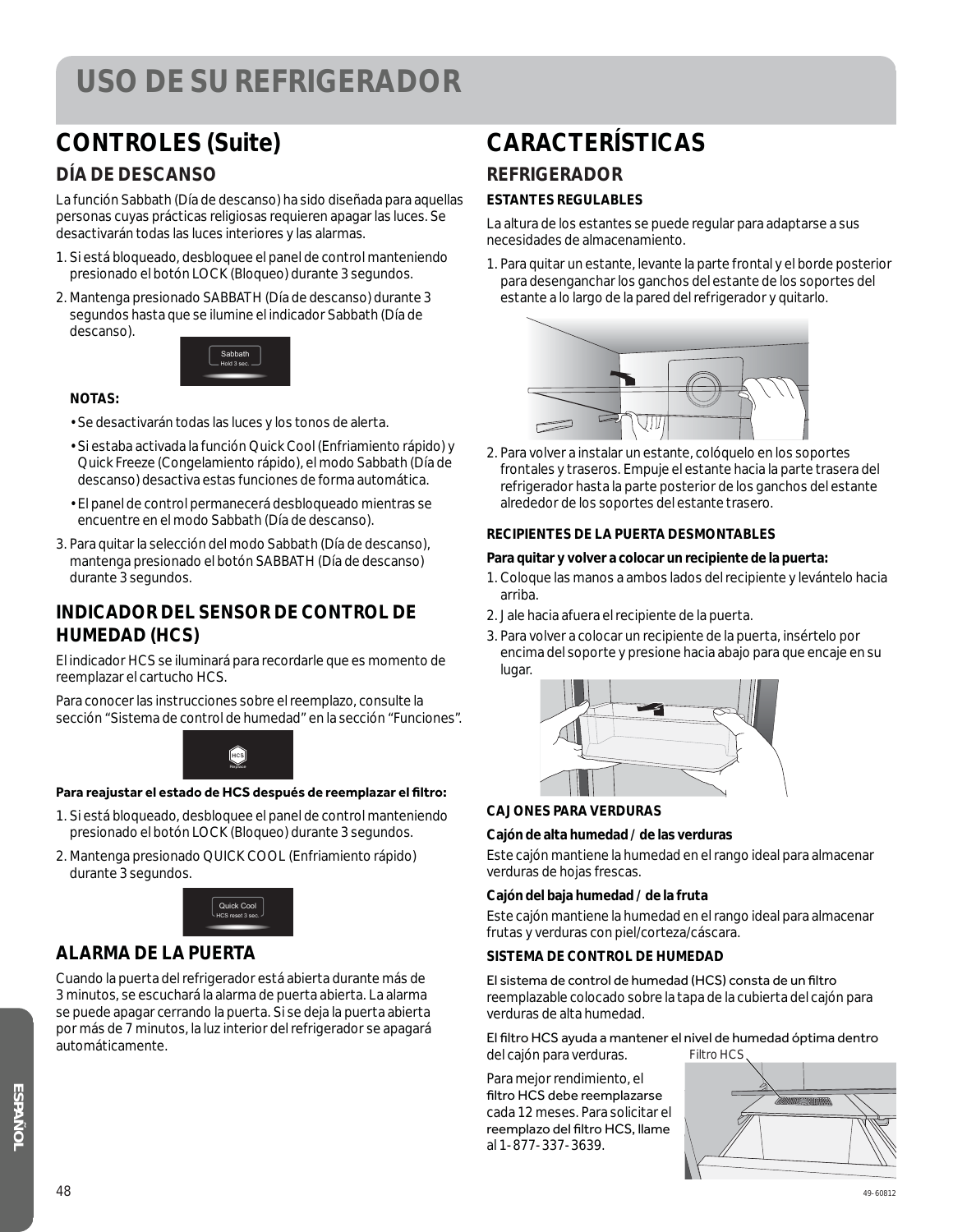### **CONGELADOR**

El área de almacenamiento del congelador consta de dos bandejas invertibles ubicadas en la parte superior y cuatro cajones de congelamiento para una óptima flexibilidad de almacenamiento.

#### **BANDEJA DEL CONGELADOR**

La bandeja del congelador se puede utilizar como estante superior o se puede quitar, dar vuelta y cambiar para permitirle almacenar artículos altos en el cajón superior.



#### **CAJÓN DEL CONGELADOR**

Puede sacar el cajón superior y guardar en otro lado para poder almacenar artículos altos en el estante de abajo.



#### **Para quitar/reemplazar el cajón del congelador:**

- 1. Jale hacia afuera el cajón hasta su máxima extensión.
- 2. Levante para quitar el cajón.
- 3. Siga los pasos del 1 al 2 en sentido inverso para volver a colocar el cajón.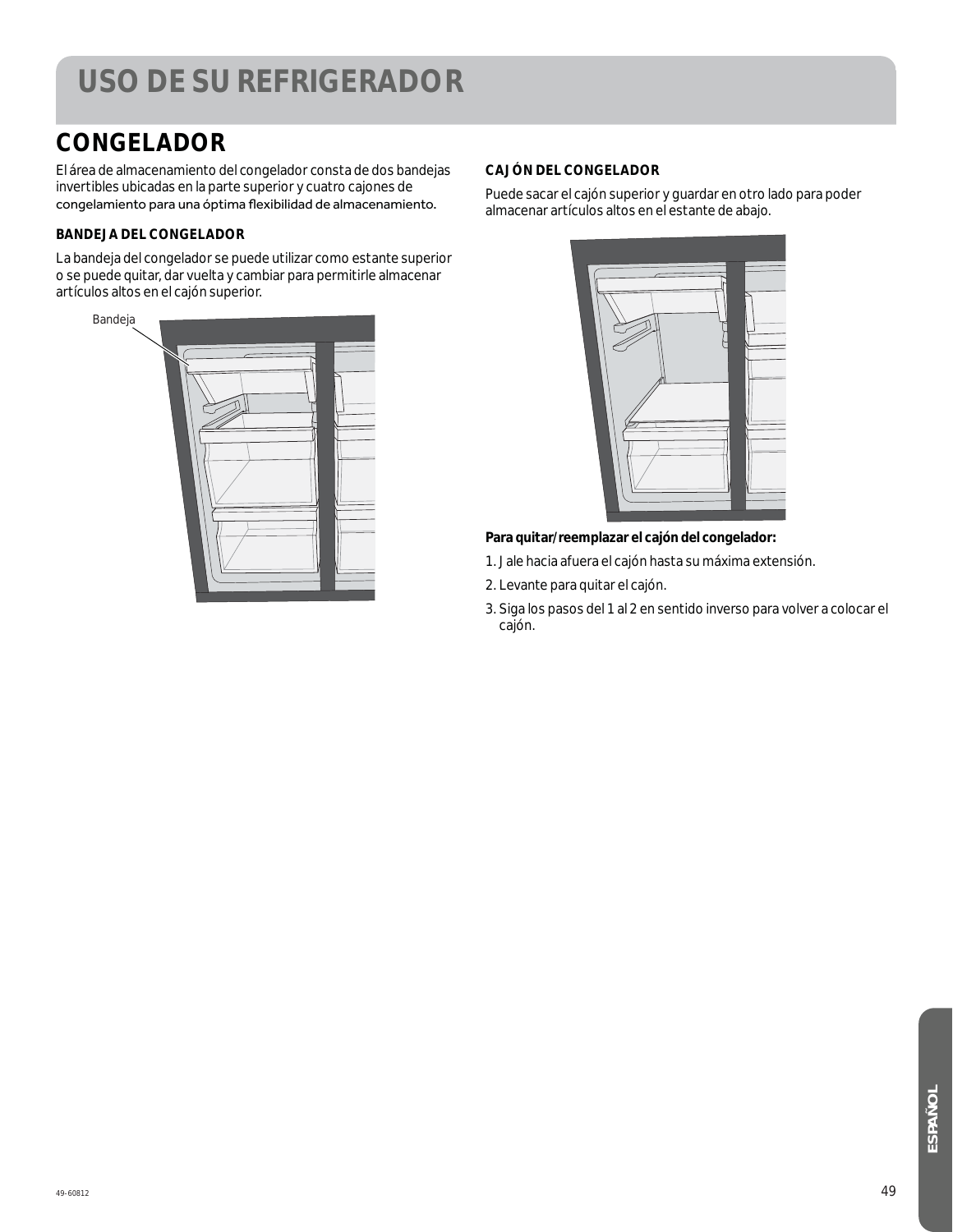### **LIMPIEZA**

Tanto las secciones del refrigerador como la del congelador se descongelan automáticamente. No obstante, limpie ambas secciones más o menos una vez al mes para evitar la acumulación de olores. Limpie los derrames de inmediato.

Debido a que el aire circula entre ambas secciones, cualquier olor que se forma en una sección pasará a la otra. Debe limpiar bien ambas secciones para eliminar los olores. Para evitar la transferencia de olores y la deshidratación de los alimentos, envuelva o tape bien los alimentos.

#### **ADVERTENCIA**



**Peligro de Explosión**

Use un limpiador no inamable.

No seguir esta instrucción puede ocasionar la muerte, explosión o incendio.

#### **IMPORTANTE:**

• No use productos químicos fuertes, amoníaco, blanqueador con cloro, detergente concentrado, solventes o estropajos de metal o abrasivos para limpiar su refrigerador por dentro o por fuera. Estos pueden dañar o decolorar el acabado del refrigerador.

**A PRECAUCIÓN** No limpie los estantes y tapas de vidrio con agua caliente mientras estén fríos. Los estantes y tapas pueden romperse si se exponen a cambios bruscos de temperatura o a impactos como golpes bruscos. El vidrio templado se ha diseñado para hacerse añicos. Esto es normal. Los estantes y tapas de vidrio son muy pesados. Use ambas manos al quitarlos para evitar que se caigan.

### **ADVERTENCIA**



#### **Peligro de choque eléctrico**

Desenchufe el aparato o desconecte el suministro de energía antes de limpiarlo.

No seguir esta instrucción puede ocasionar la muerte, choque eléctrico o daños personales.

- 1. Desenchufe el refrigerador o desconecte el suministro de energía.
- 2. Limpie el interior. Lave a mano, enjuague y seque bien todas las piezas removibles y las superficies interiores. Use una esponja limpia o un paño liso y un detergente suave en agua tibia.
- 3. Limpie las superficies exteriores.

 **Metal pintado:** Limpie el exterior de metal pintado con un paño limpio y liso, o una esponja y detergente suave en agua tibia. Enjuaque las superficies con agua tibia limpia y séquelas inmediatamente para evitar las manchas de agua.

 **Acero inoxidable:** El acero inoxidable es resistente a la corrosión y no a prueba de corrosión. Para ayudar a evitar la corrosión del acero inoxidable, lave las superficies de acero inoxidable con un paño limpio y liso o una esponja y un detergente suave en agua tibia. Enjuague las superficies con agua tibia limpia y séquelas inmediatamente para evitar las manchas de agua.  **NOTA:** Cuando limpie el acero inoxidable, siempre hágalo en la dirección de la veta para evitar rayas perpendiculares a esta.

4. Limpie las juntas de la puerta cada 3 meses. Lave las juntas con un paño suave o una esponja limpia y detergente suave disuelto en agua tibia. Enjuague bien y seque por completo. Aplique un poco de petrolato en el lado de las bisagras de las juntas para mantener la junta flexible y asegurar un buen sellado.

 **NOTA:** Con empaques limpios las puertas sellarán mejor que con empaques sucios.

5. Enchufe el refrigerador o vuelva a conectar el suministro de energía.

### **LUCES**

Las luces del interior del refrigerador se apagan cuando las puertas están abiertas durante más de 7 minutos.

### **ADVERTENCIA**

No cargue la luz LED usted solo. Por favor, comuníquese al servicio de post venta para solicitar un reemplazo. No acatar esta advertencia podrá resultar en lesiones o en la muerte por descarga eléctrica.

**IMPORTANTE:** El refrigerador está equipado con luces LED. Estas luces se diseñaron para durar toda la vida útil del refrigerador. Sin embargo, si las luces dejan de funcionar, llame a un técnico calificado para su reemplazo.

## **VACACIONES Y MUDANZAS**

#### **VACACIONES**

**Si usted decide dejar el refrigerador funcionando mientras está ausente:**

- 1. Use todos los artículos perecederos y congele el resto.
- **Si decide apagar el refrigerador antes de irse:**
- 1. Quite toda la comida del refrigerador y del congelador.
- 2. Desenchufe el refrigerador o desconecte el suministro de energía.
- 3. Limpie el refrigerador, pásele un trapo y séquelo bien.
- 4. Fije bloques de goma o de madera con cinta adhesiva en la parte superior de ambas puertas para que queden abiertas y el aire circule. Esto evita que se formen olores y se desarrollen hongos.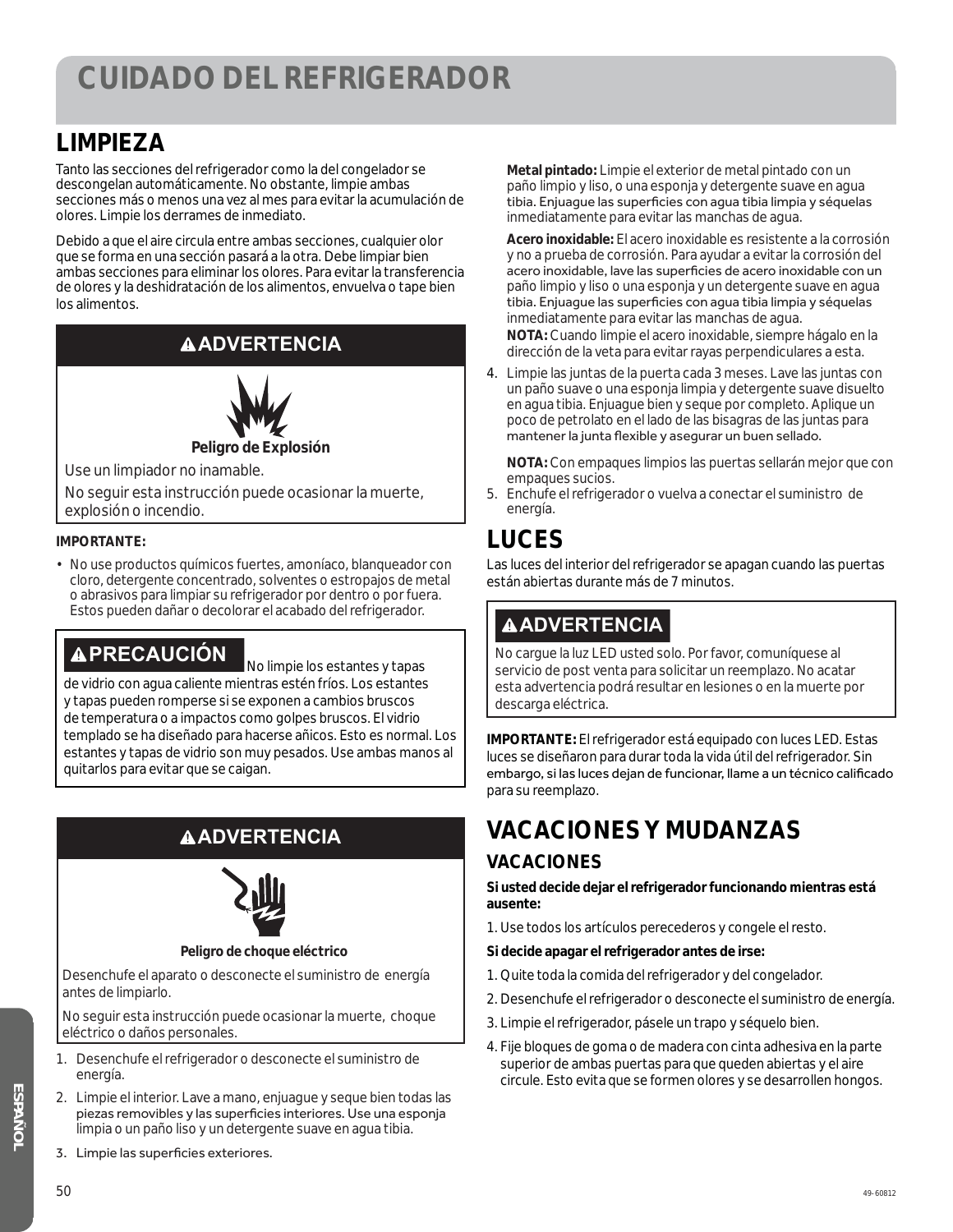### **CUIDADO DEL REFRIGERADOR**

### **VACACIONES Y MUDANZAS (Suite) MUDANZA**

#### **ADVERTENCIA**



**Peligro de Explosión o Incendio**

**No perfore el tubo refrigerante.**

**Siga con cuidado las instrucciones de manipulación.**

**El refrigerante usado es in amable.**

**No seguir esta instrucción puede ocasionar la muerte,** 

**explosión, o incendio.**

**IMPORTANTE:** Al mover el refrigerador, manipúlelo con cuidado para evitar daños en el tubo refrigerante o incrementar los riesgos de fugas.

#### **ADVERTENCIA**

**Excessive Weight Hazard** 

**Use two or more people to move and install refrigerator.** 

**Failure to do so can result in back or other injury.** 

Si Ud. muda su refrigerador a una casa nueva, siga estos pasos para prepararse para la mudanza.

- 1. Saque todos los alimentos del refrigerador y empaque todos los alimentos congelados en hielo seco.
- 2. Desenchufe el refrigerador.
- 3. Limpie, enjuague y seque bien.
- 4. Saque todas las piezas removibles, envuélvalas bien y asegúrelas con cinta adhesiva para que no se muevan ni se sacudan durante la mudanza.
- 5. Levante las patas niveladoras para que no dañen el piso. Vea "Nivelación".
- 6. Sostenga las puertas para que queden cerradas y el cable pegado a la parte posterior del refrigerador con cinta adhesiva. Cuando llegue a la casa nueva, coloque todo de nuevo en su sitio y lea la sección "Instrucciones de instalación" para obtener instrucciones de preparación.

#### **CÓMO VOLVER A INSTALAR O USAR EL REFRIGERADOR NUEVAMENTE**

Si el refrigerador ha permanecido en posición horizontal o inclinada durante algún tiempo, espere 2 a 5 horas antes de enchufarlo para dejar que el aceite se asiente en el compresor.

- 1. Limpie el refrigerador. Vea "Limpieza".
- 2. Coloque el refrigerador en la ubicación deseada y nivélelo. Vea "Instrucciones de instalación".

#### **ADVERTENCIA**



**Riesgo de descarga eléctrica**

Enchufe en un tomacorriente con conexión a tierra de 3 cables. No elimine el cable de conexión a tierra.

No use un adaptador.

No use un prolongador.

Si no se siguen estas instrucciones se podrá producir la muerte, incendios o descargas eléctricas.

3. Enchufe el aparato a un tomacorriente de 3 terminales con conexión a tierra.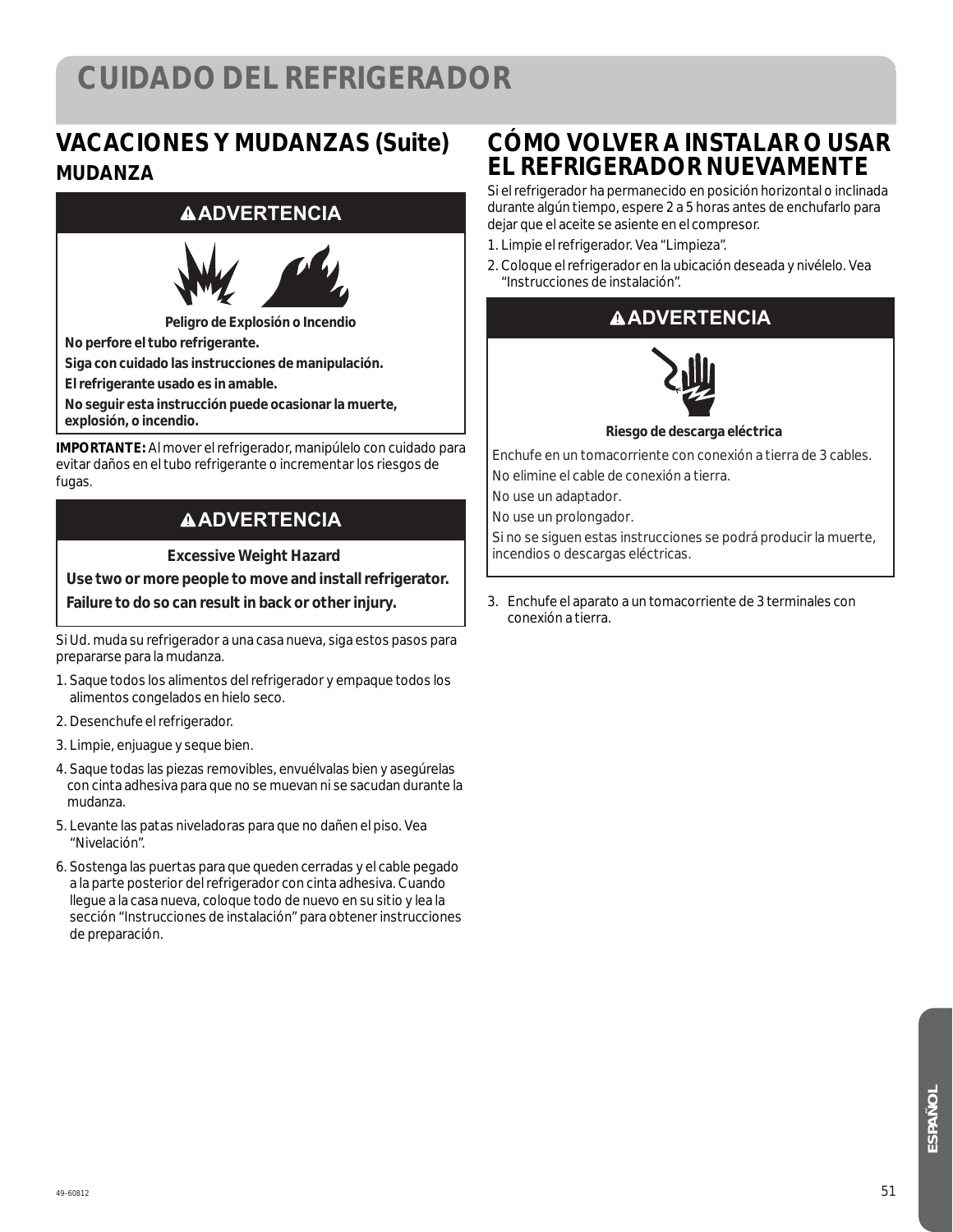### **SOLUCIÓN DE PROBLEMAS**

Pruebe las soluciones sugeridas aquí y posiblemente se evite el gasto de una visita de servicio técnico.

### **EL REFRIGERADOR NO FUNCIONA**

| <b>PROBLEMA</b>                                                                                                                                                                                                                                     | <b>CAUSAS POSIBLES</b>                                                           | <b>SOLUCIÓN</b>                                                                                                                                                                                            |
|-----------------------------------------------------------------------------------------------------------------------------------------------------------------------------------------------------------------------------------------------------|----------------------------------------------------------------------------------|------------------------------------------------------------------------------------------------------------------------------------------------------------------------------------------------------------|
| El refrigerador no funciona                                                                                                                                                                                                                         | El refrigerador no está enchufado.                                               | Enchufe el refrigerador en un tomacorriente de pared<br>de 3 terminales con conexión a tierra.                                                                                                             |
|                                                                                                                                                                                                                                                     | Se ha disparado o se ha apagado el cortacir-<br>cuitos/Se ha quemado un fusible. | Reajuste/Encienda el cortacircuitos o reemplace el<br>fusible.                                                                                                                                             |
|                                                                                                                                                                                                                                                     | El refrigerador está en modo de desconge-<br>lación.                             | Espere unos 40 minutos para que finalice el ciclo de<br>descongelación y se reanude el sistema de refrigera-<br>ción.                                                                                      |
| El compresor del refrigerador<br>funciona con frecuencia o<br>durante largos períodos de<br>tiempo<br>NOTA: Este refrigerador ha<br>sido diseñado para funcionar<br>durante períodos más largos<br>de tiempo con un consumo de<br>energía más bajo. | El refrigerador se enchufó por primera vez.                                      | Esto es normal. Deje transcurrir 12 horas para que el<br>refrigerador se enfríe.                                                                                                                           |
|                                                                                                                                                                                                                                                     | Se han agregado alimentos tibios o una gran<br>cantidad de alimentos.            | Esto es normal.                                                                                                                                                                                            |
|                                                                                                                                                                                                                                                     | La porte a été laissée ouverte, o el refrige-<br>rador no está nivelado.         | Asegúrese de que la puerta no queda abierta a causa<br>de un artículo. Nivele el refrigerador. Vea "Nivelación".                                                                                           |
|                                                                                                                                                                                                                                                     | Hace calor o se abre con frecuencia.                                             | Esto es normal.                                                                                                                                                                                            |
|                                                                                                                                                                                                                                                     | Control de temperatura fijo en la posición<br>más fría.                          | Ajuste la temperatura a un ajuste más caliente.                                                                                                                                                            |
| El refrigerador huele mal                                                                                                                                                                                                                           | Los alimentos no están sellados o<br>envasados correctamente.                    | Vuelva a sellar los envases. Coloque una caja abierta<br>con bicarbonato de sodio en el refrigerador y cámbiela<br>cada 3 meses.                                                                           |
|                                                                                                                                                                                                                                                     | Debe limpiar el interior.                                                        | Limpie el interior. Vea "Limpieza".                                                                                                                                                                        |
|                                                                                                                                                                                                                                                     | Se han guardado los alimentos por mucho<br>tiempo.                               | Deseche los alimentos que se han echado a perder.                                                                                                                                                          |
| La luz no se enciende                                                                                                                                                                                                                               | El refrigerador no está enchufado.                                               | Enchufe el refrigerador en un tomacorriente de pared<br>de 3 terminales con conexión a tierra.                                                                                                             |
|                                                                                                                                                                                                                                                     | La luz LED está quemada.                                                         | Llame a un técnico calificado para cambiar la luz LED<br>quemada.                                                                                                                                          |
|                                                                                                                                                                                                                                                     | Se activó el modo Sabbath (Día de<br>descanso).                                  | Las luces están desactivadas en el modo Sabbath (Día<br>de descanso). Para encender las luces, debe apagar el<br>modo Sabbath (Día de descanso).<br>Para conocer las instrucciones, vea "Día de descanso". |
| Las puertas no cierran<br>correctamente                                                                                                                                                                                                             | El refrigerador no está nivelado.                                                | Vea "Nivelación".                                                                                                                                                                                          |
|                                                                                                                                                                                                                                                     | Algo está obstruyendo el cierre de la puerta.                                    | Revise si hay obstrucciones y quítelas.                                                                                                                                                                    |
| Vibración o traqueteo                                                                                                                                                                                                                               | El refrigerador no está apoyado firmemente<br>en el suelo.                       | Vea "Nivelación".                                                                                                                                                                                          |
| Sonidos normales                                                                                                                                                                                                                                    | Se escucha un sonido como si fluyera<br>agua del refrigerador.                   | El refrigerante que fluye por las líneas hace este soni-<br>do cuando se enciende y se apaga el compresor.                                                                                                 |
|                                                                                                                                                                                                                                                     |                                                                                  | El refrigerador tiene un sistema de descongelación<br>automático. El sonido es ocasionado por el agua<br>descongelada.                                                                                     |
|                                                                                                                                                                                                                                                     | Zumbidos o chirridos                                                             | Este sonido es ocasionado por el compresor y los ven-<br>tiladores de circulación de aire frío. Si el refrigerador<br>no está nivelado, el sonido será más fuerte.                                         |
|                                                                                                                                                                                                                                                     | Crujidos o chasquidos                                                            | Este sonido es ocasionado por las piezas interiores<br>cuando se contraen y se expanden en respuesta a los<br>cambios de temperatura.                                                                      |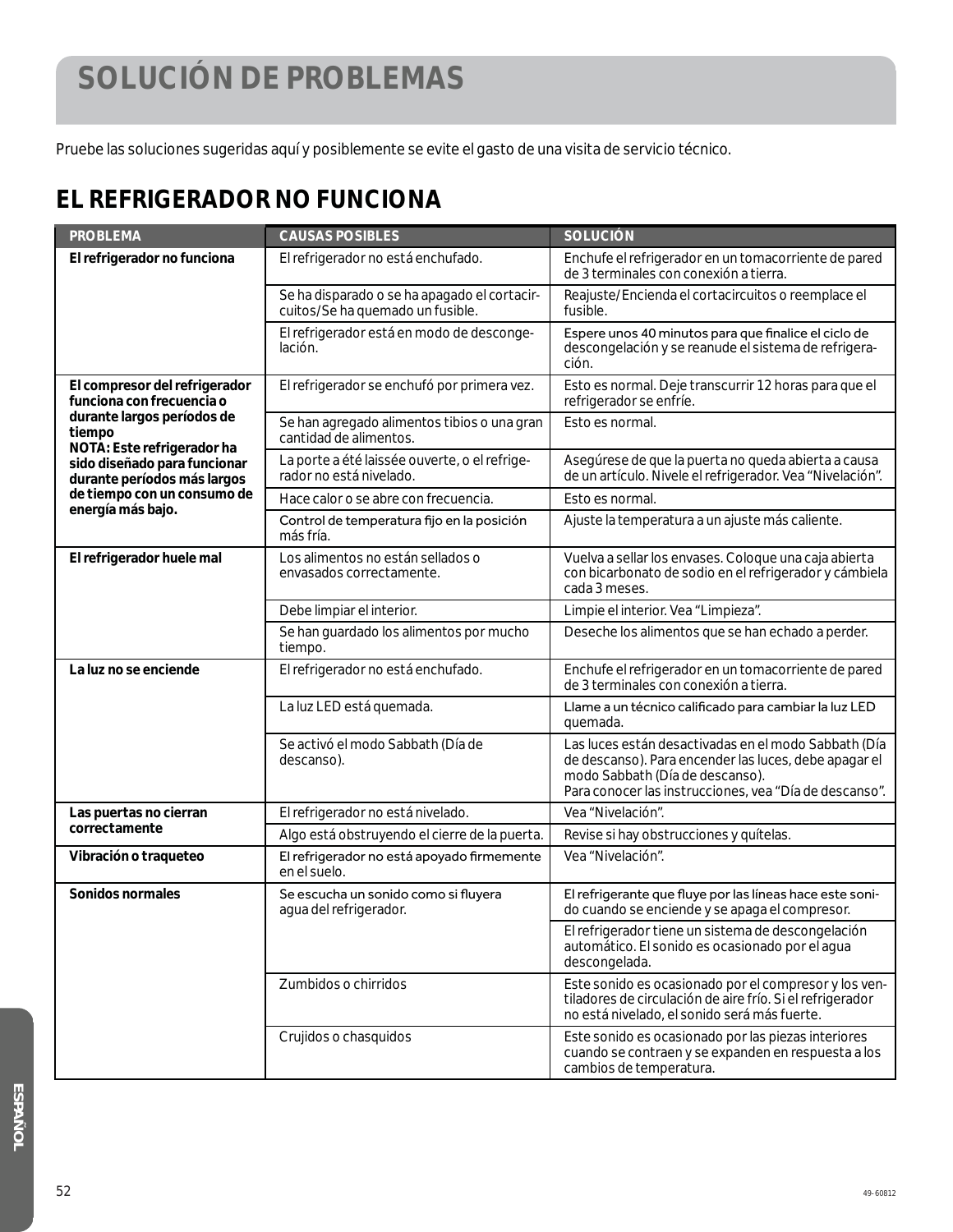### **TEMPERATURA Y HUMEDAD**

| <b>PROBLEMA</b>                                          | <b>CAUSAS POSIBLES</b>                                                                                                    | <b>SOLUCIÓN</b>                                                                                                                                                                                             |
|----------------------------------------------------------|---------------------------------------------------------------------------------------------------------------------------|-------------------------------------------------------------------------------------------------------------------------------------------------------------------------------------------------------------|
| Refrigerador o congelador<br>demasiado caliente          | El control de temperatura no está en un<br>ajuste suficientemente bajo.                                                   | Ajuste el compartimiento a un ajuste más frío; espere<br>12 horas para que se ajuste la temperatura.                                                                                                        |
|                                                          | Las puertas se abren con frecuencia o<br>quedan abiertas.                                                                 | Limite la cantidad de aperturas de la puerta para<br>mantener la temperatura interna / Verifique que no<br>haya un paquete que evite que se cierre la puerta.                                               |
|                                                          | Se agregaron alimentos calientes<br>recientemente.                                                                        | Deje transcurrir un rato para que se enfríen los<br>alimentos y el refrigerador.                                                                                                                            |
|                                                          | El espacio entre la parte posterior del<br>refrigerador y la pared es demasiado<br>pequeño.                               | Deje un espacio de por lo menos 2" (5 cm) entre la<br>parte posterior del refrigerador y la pared.                                                                                                          |
|                                                          | Los artículos ubicados contra la parte<br>posterior de los compartimientos están<br>bloqueando el flujo de aire adecuado. | Almacene los artículos únicamente dentro de los<br>estantes de vidrio; no coloque los artículos contra<br>los lados de los compartimientos o directamente<br>enfrente de los ductos de ventilación.         |
| Refrigerador o congelador<br>demasiado frío              | El control de temperatura se fijó en un<br>ajuste demasiado bajo.                                                         | Fije la temperatura en el compartimiento en el<br>próximo ajuste más cálido; espere 24 horas para que<br>se ajuste.                                                                                         |
| Humedad en el exterior/<br>interior del refrigerador     | Humedad elevada                                                                                                           | Es normal cuando la humedad es elevada. Seque<br>la superficie y fije la temperatura en un ajuste<br>ligeramente más frío.                                                                                  |
|                                                          | Las puertas se abren con frecuencia o<br>quedan abiertas.                                                                 | Mantenga la puerta cerrada. Verifique que no haya un<br>paquete que evite que se cierre la puerta. Nivele el<br>refrigerador. Vea "Nivelación".                                                             |
|                                                          | Recipiente con agua abierto en el<br>refrigerador                                                                         | Cubra o selle el recipiente.                                                                                                                                                                                |
| Escarcha o cristales de hielo<br>en alimentos congelados | La porte du congélateur est restée ouverte<br>ou est ouverte trop fréquemment, o el<br>refrigerador no está nivelado.     | Limite la cantidad de aperturas de la puerta para<br>mantener la temperatura interna. / Verifique que no<br>haya un elemento que evite que se cierre la puerta<br>Nivele el refrigerador. Vea "Nivelación". |
|                                                          | Los artículos bloquean los ductos de<br>ventilación del congelador e impiden el flujo<br>de aire adecuado.                | Aleje los artículos de la pared trasera.                                                                                                                                                                    |
| Se congelan los alimentos en<br>el refrigerador          | Alimentos colocados demasiado cerca del<br>ducto de ventilación.                                                          | Aleje los artículos de la parte posterior y superior del<br>refrigerador.                                                                                                                                   |
|                                                          | El control de temperatura tiene un ajuste<br>demasiado frío.                                                              | Ajuste la temperatura a un ajuste menos frío.                                                                                                                                                               |

#### **SI NECESITA MÁS AYUDA, VISITE HAIERAMERICA.COM O COMUNÍQUESE CON LA LÍNEA DE AYUDA AL CONSUMIDOR LLAMANDO AL 1-877-337-3639.**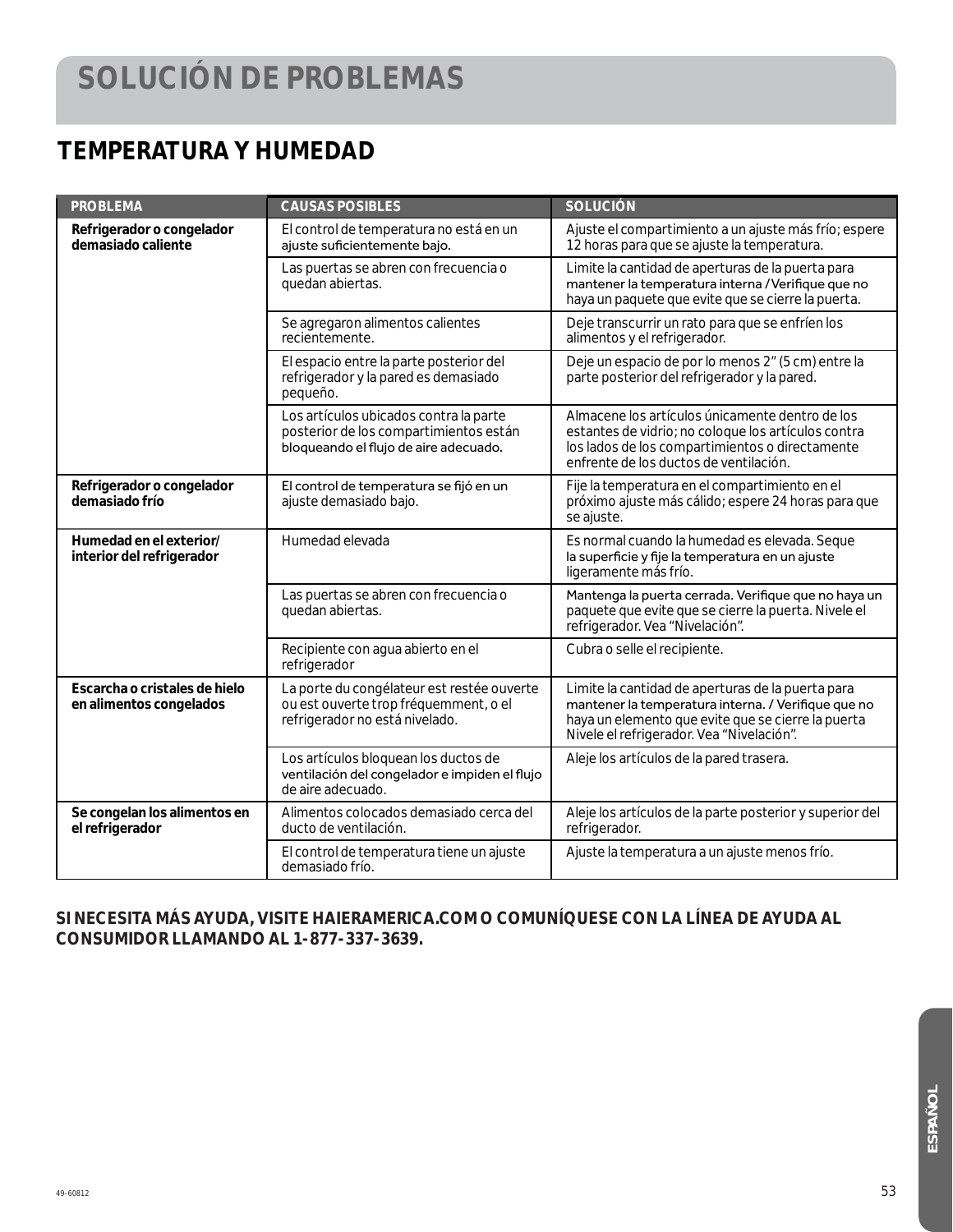### **GARANTÍA LIMITADA**

#### **12 Meses para Piezas y Trabajos**

Durante 12 meses desde la fecha de compra minorista original, GE Appliances reemplazará cualquier pieza del refrigerador que falle debido a un defecto en los materiales o la fabricación. GE Appliances podrá, a su criterio, reemplazar o realizar la reparación de la unidad defectuosa. En caso de que GE Appliances decida realizar el servicoi técnico sobre la unidad, GE Appliances brindará sin costo cualquier pieza que falle debido a un defecto en los materiales o la fabricación, junto con cualquier trabajo o costos relacionados con el servicio para reemplazar la pieza defectuosa. Durante este período, si GE Appliances decide reemplazar la unidad, podrá hacerlo brindándole a usted un certificado canjeable en un minorista, el cual podrá ser usado para un producto de reemplazo.

El producto deberá estar accesible, sin obstáculos y deberá ser instalado de forma apropiada para poder recibir el servicio de reparación correspondiente a la garantía.

**NOTA:** Esta garantía comienza en la fecha de compra de este producto, y el recibo original deberá presentarse al representante autorizado de servicio antes de hacerse las reparaciones bajo la garantía.

#### **PARA OBTENER SERVICIO BAJO LA GARANTÍA**

Para los clientes de EE.UU., todo el servicio de garantía deberá ser provisto por nuestros Centros de Servicio de Fabricación, o por un técnico autorizado del Servicio al Cliente. Para programar una visita del servicio técnico, llame al 1.877.337.3639.

Cuando llame para solicitar el servicio, tenga los números de serie y modelo disponibles.

En Canadá, llame al 1.877.470.9174.

#### **Lo que no está cubierto bajo esta garantía:**

Viajes del técnico del servicio a su hogar para enseñarle sobre cómo usar el producto.

Instalación inadecuada, entrega o mantenimiento.

Fallas del producto en caso de abuso, mal uso, o uso para propósitos diferentes al original o uso comercial.

Pérdida de alimentos por mal estado.

Daño causado después de la entrega.

Reemplazo de fusibles de la casa o reinicio de disyuntores.

Reemplazo de las bombillas de luz.

Daños ocasionados sobre el producto por accidente, incendio, inundaciones o catástrofes naturales.

Daños consecuentes o incidentales causados por posibles defectos de este producto.

Producto no accesible para brindar el servicio requerido.

Costos asociados cuando GE Appliances decide entregar al consumidor un certificado como forma de reemplazo del producto.a

#### **EXCLUSIÓN DE GARANTÍAS IMPLÍCITAS - Su única y exclusiva alternativa es la reparación del producto, como se indica en la Garantía Limitada. Las garantías implícitas, incluyendo garantías implícitas de comerciabilidad o conveniencia sobre un propósito particular, se limitan a un año o al período más corto permitido por la ley.**

**Para Clientes de EE.UU.:** Esta garantía se extiende al comprador original y a cualquier dueño subsiguiente de productos comprados para uso hogareño dentro de EE.UU. Si el producto está en un área donde no se encuentra disponible un Proveedor Autorizado del Servicio Técnico de GE Appliances, usted será responsable por el costo de un viaje o se podrá requerir que traiga el producto a una ubicación del Servicio Técnico de GE Appliances Autorizado para recibir el servicio. En Alaska, la garantía excluye el costo de envío o llamadas del servicio a su hogar.

Algunos estados no permiten la exclusión o limitación de daños fortuitos o consecuentes. Esta garantía le da derechos legales específicos y es posible que tenga otros derechos legales que varían entre un estado y otro. Para conocer cuáles son sus derechos legales, consulte a la oficina de asuntos del consumidor local o estatal o al Fiscal de su estado.

**Garanter US: GE Appliances,** *a* **Haier** *company*

**Para Clientes en Canadá:** Esta garantía se extiende al comprador original y a cualquier dueño subsiguiente de productos comprados para uso hogareño dentro de Canadá. El servicio técnico hogareño de la garantía será brindado en áreas donde Mabe se encuentre disponible y lo considere apropiado.

> **Garanter Canada: MC Commercial, Burllington, Ontario, L7R 5B6**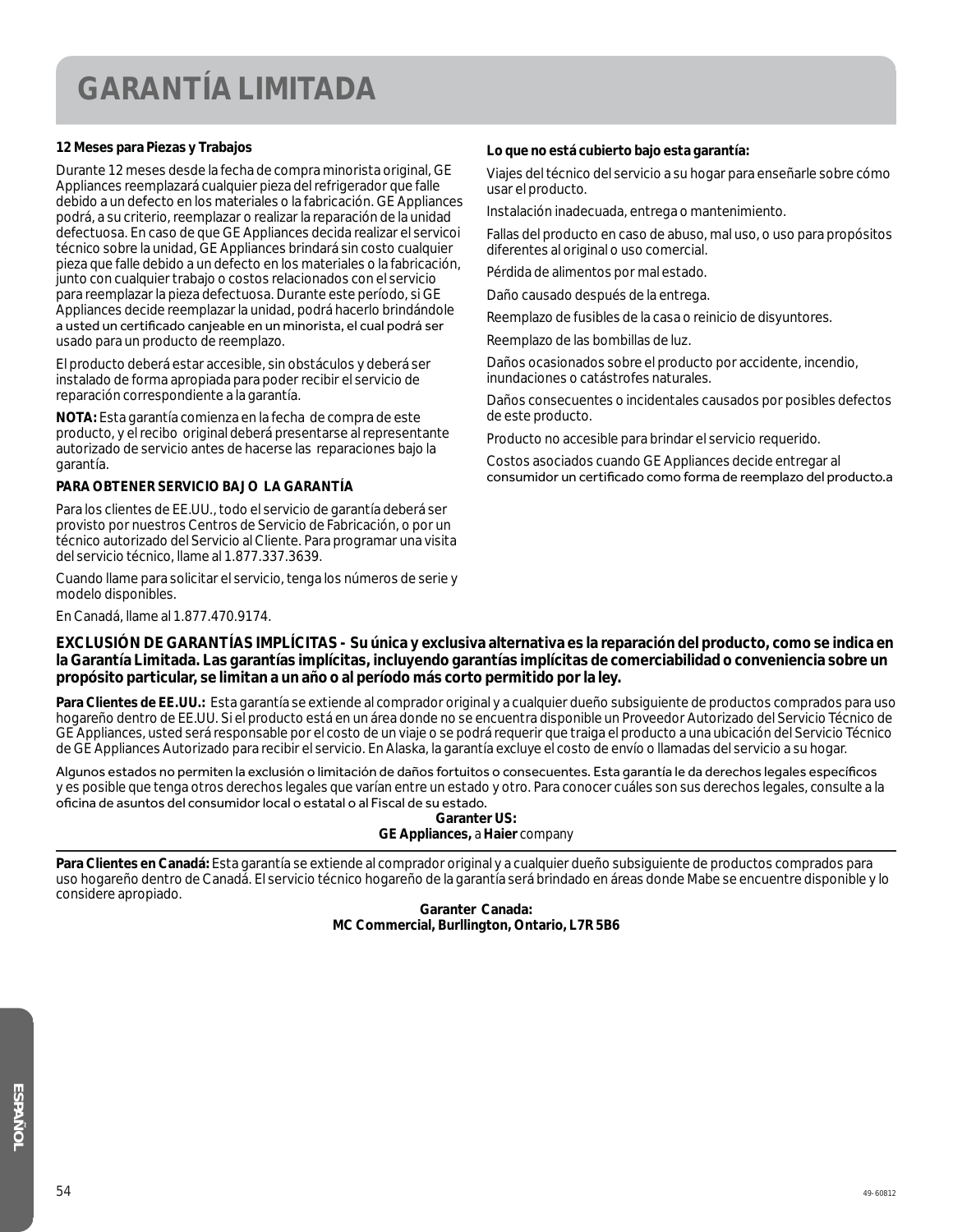### **INFORMACIÓN A TENER EN CUENTA**

Le agradecemos la compra de este producto de marca Haier. Este manual para el usuario lo ayudará a obtener el mejor funcionamiento de su nuevo refrigerador.

Para referencia futura, anote el número de modelo y de serie y la fecha de compra. La placa con el número de modelo o de serie está ubicada en una etiqueta dentro del refrigerador.

Engrape la prueba de compra a este manual para asistirle cuando necesite obtener servicio bajo la garantía.

\_\_\_\_\_\_\_\_\_\_\_\_\_\_\_\_\_\_\_\_\_\_\_\_\_\_\_\_\_\_\_\_\_\_\_\_\_\_\_ Número de modelo

\_\_\_\_\_\_\_\_\_\_\_\_\_\_\_\_\_\_\_\_\_\_\_\_\_\_\_\_\_\_\_\_\_\_\_\_\_\_\_ Número de serie

\_\_\_\_\_\_\_\_\_\_\_\_\_\_\_\_\_\_\_\_\_\_\_\_\_\_\_\_\_\_\_\_\_\_\_\_\_\_\_ Fecha de compra